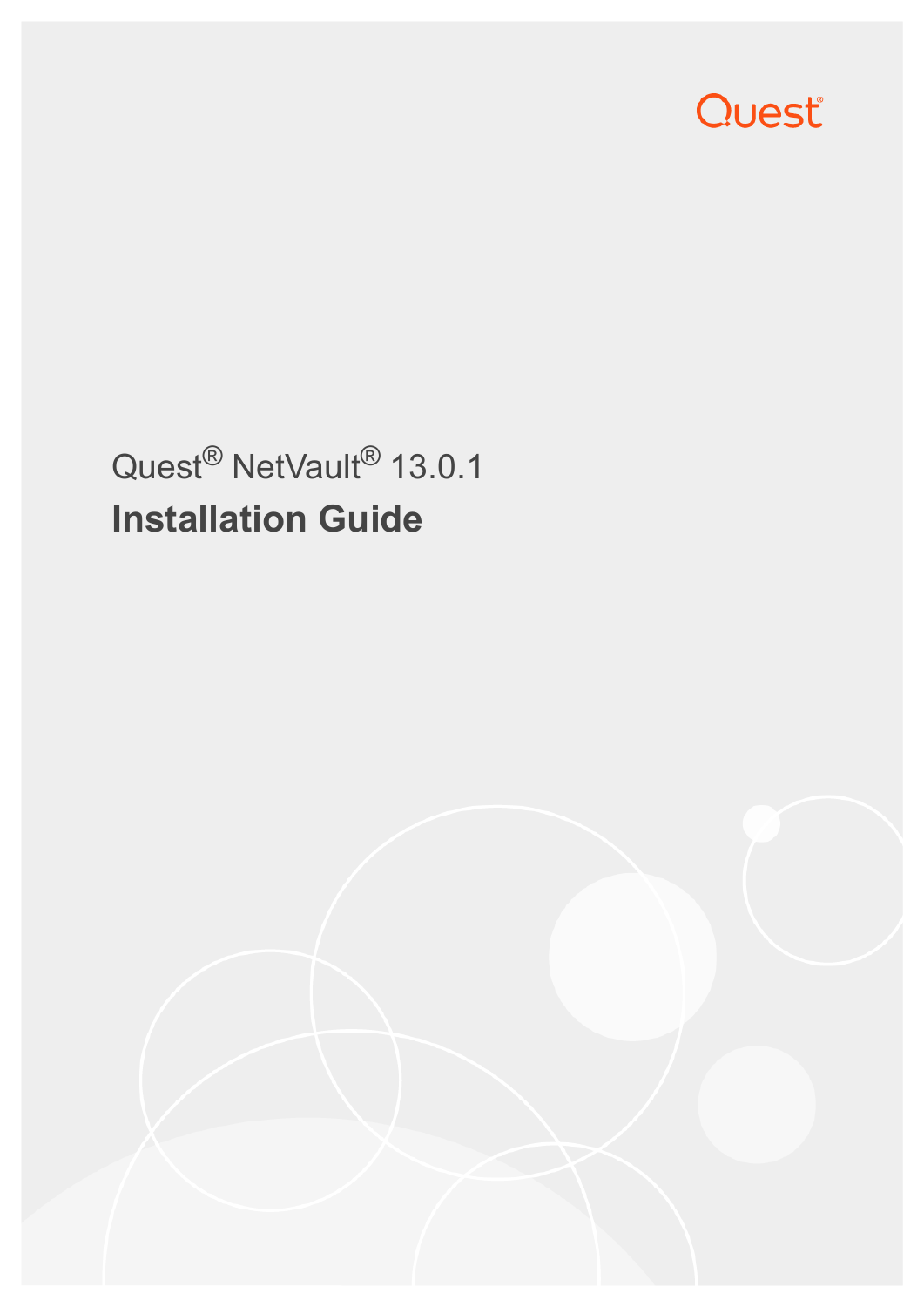#### **© 2020 Quest Software Inc.**

#### **ALL RIGHTS RESERVED.**

This guide contains proprietary information protected by copyright. The software described in this guide is furnished under a software license or nondisclosure agreement. This software may be used or copied only in accordance with the terms of the applicable agreement. No part of this guide may be reproduced or transmitted in any form or by any means, electronic or mechanical, including photocopying and recording for any purpose other than the purchaser's personal use without the written permission of Quest Software Inc.

The information in this document is provided in connection with Quest Software products. No license, express or implied, by estoppel or otherwise, to any intellectual property right is granted by this document or in connection with the sale of Quest<br>Software products. EXCEPT AS SET FORTH IN THE TERMS AND CONDITIONS AS SPECIFIED IN THE LICENSE<br>A EXPRESS, IMPLIED OR STATUTORY WARRANTY RELATING TO ITS PRODUCTS INCLUDING, BUT NOT LIMITED TO, THE IMPLIED WARRANTY OF MERCHANTABILITY, FITNESS FOR A PARTICULAR PURPOSE, OR NON-INFRINGEMENT. IN NO EVENT SHALL QUEST SOFTWARE BE LIABLE FOR ANY DIRECT, INDIRECT, CONSEQUENTIAL, PUNITIVE, SPECIAL OR INCIDENTAL DAMAGES (INCLUDING, WITHOUT LIMITATION, DAMAGES FOR LOSS OF PROFITS, BUSINESS<br>INTERRUPTION OR LOSS OF INFORMATION) ARISING OUT OF THE USE OR INABILITY TO USE THIS DOCUMENT, EVEN IF QUEST SOFTWARE HAS BEEN ADVISED OF THE POSSIBILITY OF SUCH DAMAGES. Quest Software makes no representations or warranties with respect to the accuracy or completeness of the contents of this document and reserves the right to make changes to specifications and product descriptions at any time without notice. Quest Software does not make any commitment to update the information contained in this document.

If you have any questions regarding your potential use of this material, contact:

Quest Software Inc. Attn: LEGAL Dept. 4 Polaris Way Aliso Viejo, CA 92656

Refer to our website [\(https://www.quest.com](https://www.quest.com)) for regional and international office information.

#### **Patents**

Quest Software is proud of our advanced technology. Patents and pending patents may apply to this product. For the most current information about applicable patents for this product, please visit our website at [https://www.quest.com/legal.](https://www.quest.com/legal)

#### **Trademarks**

Quest Software, Quest, the Quest logo, QoreStor, and NetVault are trademarks and registered trademarks of Quest Software Inc. For a complete list of Quest marks, visit [https://www.quest.com/legal/trademark-information.aspx.](https://www.quest.com/legal/trademark-information.aspx) All other trademarks and registered trademarks are property of their respective owners.

#### **Legend**

- **WARNING: A WARNING icon indicates a potential for property damage, personal injury, or death.**
- **CAUTION: A CAUTION icon indicates potential damage to hardware or loss of data if instructions are not followed.** Ţ

**IMPORTANT NOTE**, **NOTE**, **TIP**, **MOBILE**, or **VIDEO:** An information icon indicates supporting information.f.

NetVault Installation Guide Updated - October 2020 Software Version - 13.0.1 NVG-105-13.0.1-EN-01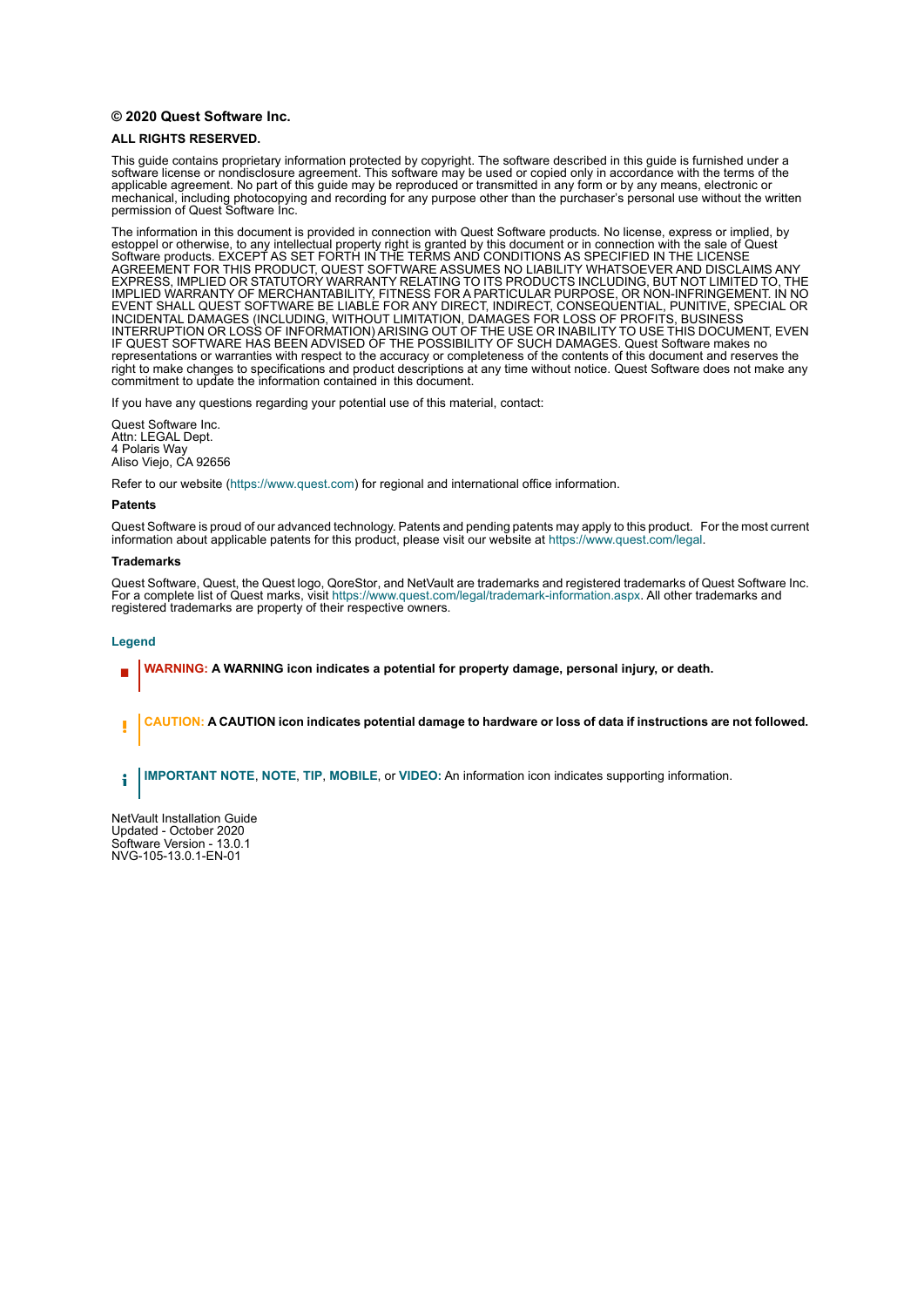## **Contents**

| Determine NetVault PostgreSQL Linux user account  15 |
|------------------------------------------------------|
|                                                      |
|                                                      |
|                                                      |
|                                                      |
|                                                      |
|                                                      |
|                                                      |
|                                                      |
|                                                      |
|                                                      |
|                                                      |
|                                                      |
|                                                      |
|                                                      |
|                                                      |
|                                                      |
|                                                      |
|                                                      |
|                                                      |
|                                                      |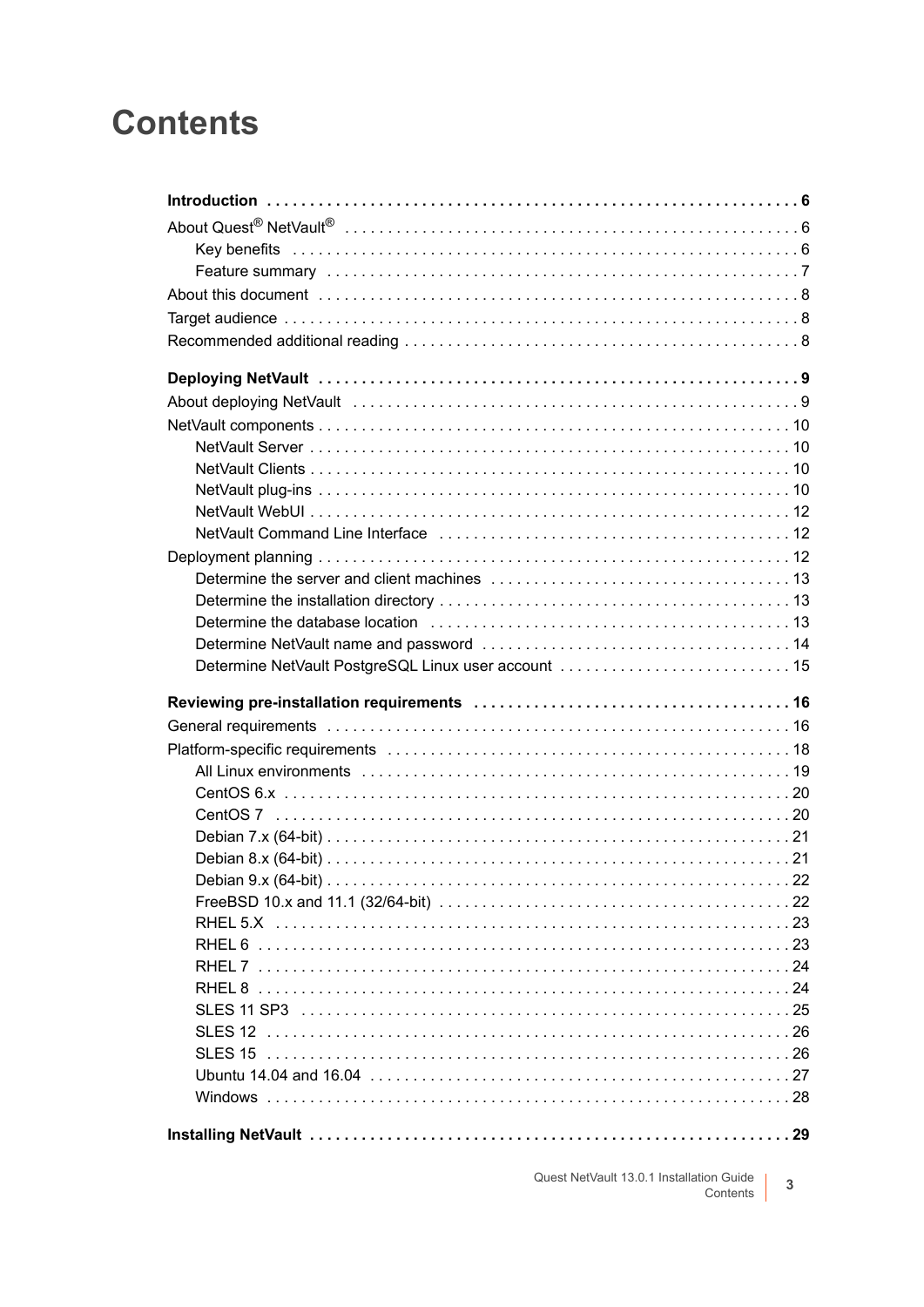| Installing NetVault Client on Windows using Group Policy  45 |  |
|--------------------------------------------------------------|--|
|                                                              |  |
|                                                              |  |
|                                                              |  |
|                                                              |  |
|                                                              |  |
|                                                              |  |
|                                                              |  |
|                                                              |  |
|                                                              |  |
|                                                              |  |
|                                                              |  |
|                                                              |  |
|                                                              |  |
|                                                              |  |
|                                                              |  |
|                                                              |  |
|                                                              |  |
|                                                              |  |
|                                                              |  |
|                                                              |  |
|                                                              |  |
| Migrating NetVault Server in unattended mode 58              |  |
|                                                              |  |
|                                                              |  |
|                                                              |  |
|                                                              |  |
|                                                              |  |
|                                                              |  |
|                                                              |  |
|                                                              |  |
|                                                              |  |
|                                                              |  |
|                                                              |  |
|                                                              |  |
|                                                              |  |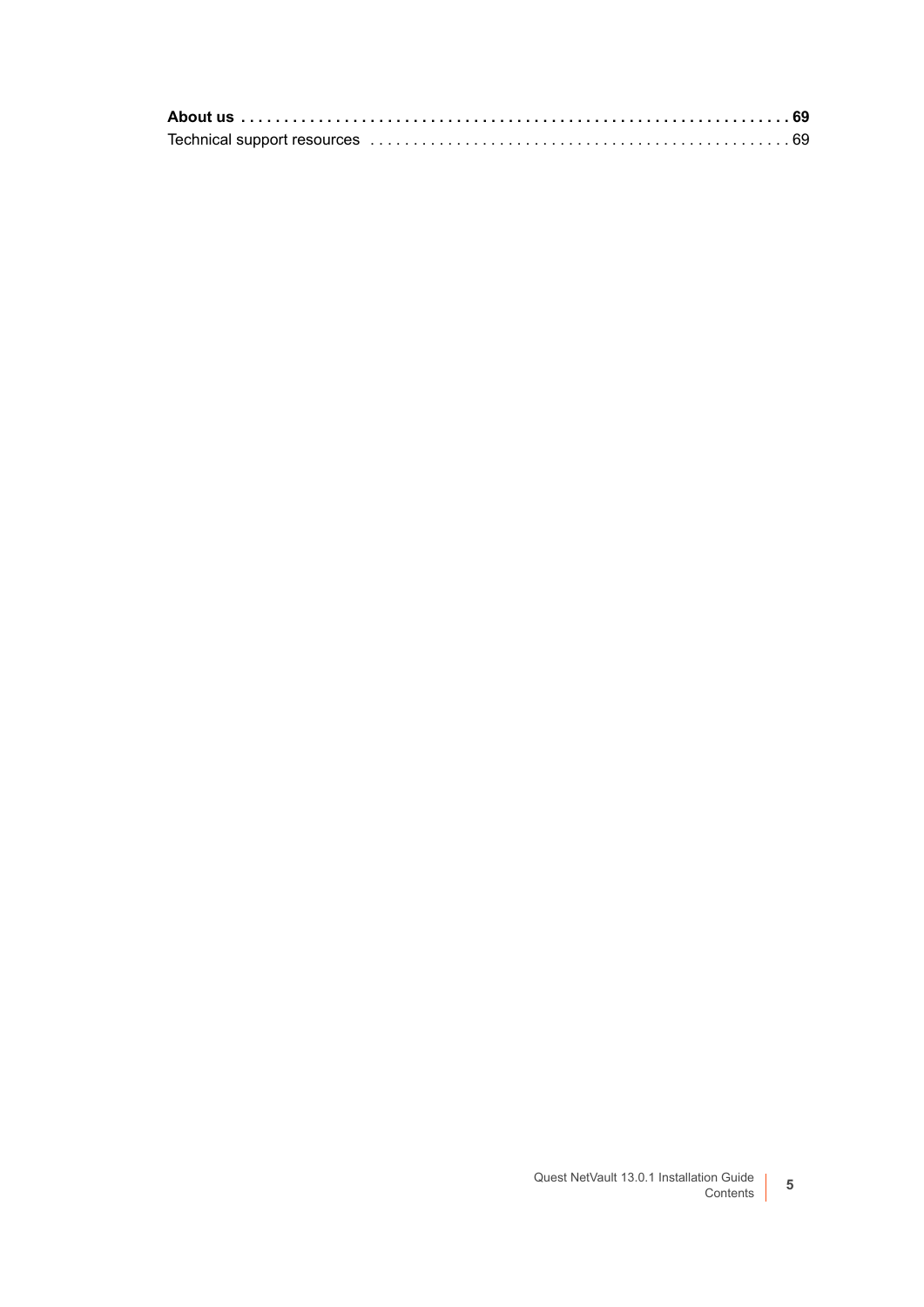# **Introduction**

**1**

- <span id="page-5-0"></span>**•** About Quest[® NetVault®](#page-5-1)
- **•** [About this document](#page-7-0)
- **•** [Target audience](#page-7-1)
- **•** [Recommended additional reading](#page-7-2)

# <span id="page-5-1"></span>**About Quest® NetVault®**

Quest NetVault (NetVault) offers the most advanced, cross-platform data protection capabilities on the market as well as unsurpassed ease of use, out-of-the-box deployment, and pain-free scalability.

NetVault allows you to safeguard your data and applications in both physical and virtual environments from one intuitive user interface and to protect a massive number of servers that contain many petabytes of data. NetVault also features heterogeneous support, so you can safeguard data on a wide range of operating systems, applications, databases, processor architectures, and networked storage devices. Such cross-platform versatility makes it easy for you to tailor NetVault to match the ever-changing and growing landscape of your IT infrastructure.

### <span id="page-5-2"></span>**Key benefits**

- **•** Simple, out-of-the-box deployment for fast time to value
- **•** Fully automated installation manager that simplifies deployment of Windows clients
- **•** Protection for both physical and virtual environments for cost savings
- **•** Heterogeneous server support for unparalleled coverage in diverse IT environments
- **•** Broad application support
- **•** Disk-based backup and deduplication to significantly improve storage efficiency
- **•** Seamless integration with the Quest DR Series system for source-side deduplication and WAN-optimized replication
- **•** Comprehensive Network Attached Storage (NAS) protection to safeguard critical data
- **•** Feature rich protection of virtual environments
- **•** Bare metal recovery to drastically reduce the time it takes to recover a failed server
- **•** Extensive storage attachment options to allow for distributed backup targets and workload
- **•** Dynamic device sharing to optimize backup data transfers and reduce points of failure
- **•** Fast file-system backups with high performance multi-streaming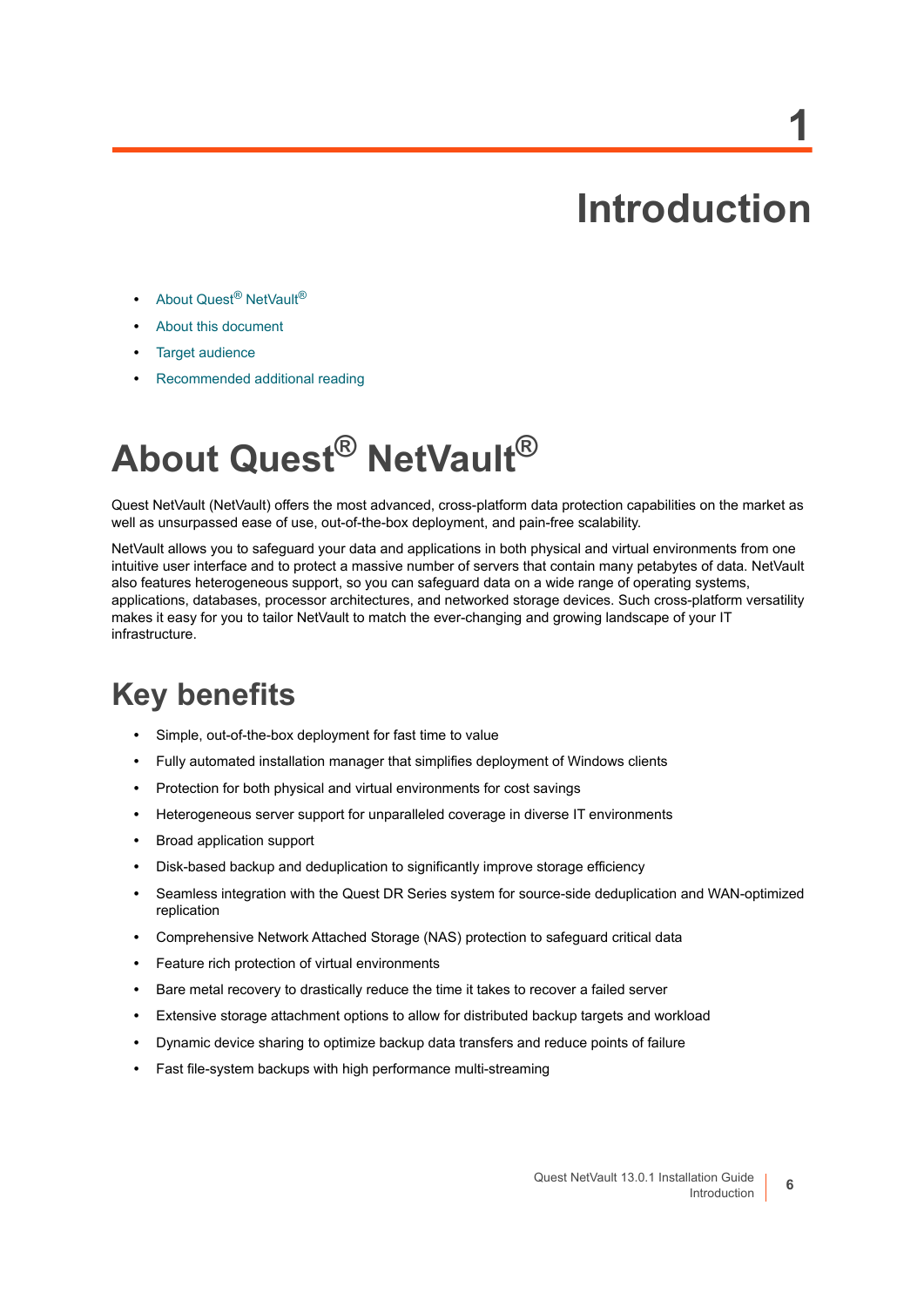## <span id="page-6-0"></span>**Feature summary**

- **Application protection:** Ensure the availability of business-critical applications such as Oracle, SQL Server, Exchange, SharePoint, MySQL, PostgreSQL, Domino, DB2, Informix, SAP, and Sybase with application plug-ins. These plug-ins complement native solutions to save you time on integration. No scripting is required to run backup and recovery jobs.
- **NAS protection:** Get advanced data protection for information stored on NAS appliances, including the devices made by Quest, EMC, Hitachi, IBM, NetApp, and Sun. You can reduce traffic over the LAN and maximize performance by backing up data using Network Data Management Protocol (NDMP). NetVault supports many different storage topologies and configurations, allowing you to perform backups directly to a locally attached SCSI device, a SAN-attached device, or a storage device elsewhere on the network.
- **Enterprise-wide control:** Use the web-based interface to configure, manage, and monitor your backup and recovery operations. Convenient wizards guide you through the common tasks, such as creating backup jobs, assigning policies, configuring storage devices, and generating reports.
- **Back up to disk and tape:** Leverage disk- and tape-based backups to a wide range of storage targets, including NAS devices and third-party deduplication appliances. NetVault also allows you to move data from one storage target to another for off-site storage and disaster recovery purposes.
- **Data deduplication:** Reduce your data storage footprint with powerful deduplication technologies. NetVault integrates seamlessly with the Quest DR Series of deduplication systems and the Rapid Data Access (RDA) client-side deduplication technology, enabling you to take full advantage of the system's powerful deduplication, compression, and replication capabilities. Additionally, NetVault supports softwaredefined Quest QoreStor™ storage devices (Linux only), which provide the advantage of RDA client-side deduplication. NetVault also supports EMC Data Domain backup and recovery platform, as well as its DD Boost technology for deduplication.
- **Virtualization support:** Extend advanced data protection to VMware and Hyper-V environments. NetVault gives you consistent, reliable, point-and-click backup and restore for virtual environments without requiring you to be an expert.
- **High-performance multi-streaming:** Save time and ease management by backing up multiple workloads simultaneously.
- **Strong security:** Meet regulatory requirements without sacrificing backup windows or deduplication performance with encryption plug-ins for CAST-128, CAST-256, and AES-256 algorithm support. Flexible job-level encryption lets you easily select which data to encrypt.
- **Simple, straight-forward licensing:** License NetVault by capacity or by component. This option gives you incredible flexibility to choose the model that best meets the organization's needs. With component-based licensing, you can choose which modules you need. You can also license NetVault by capacity and deploy an unlimited number of clients or application plug-ins. Quest offers two capacity-based licensing editions for NetVault. One offers great value for growing businesses; the other offers comprehensive protection for large enterprises.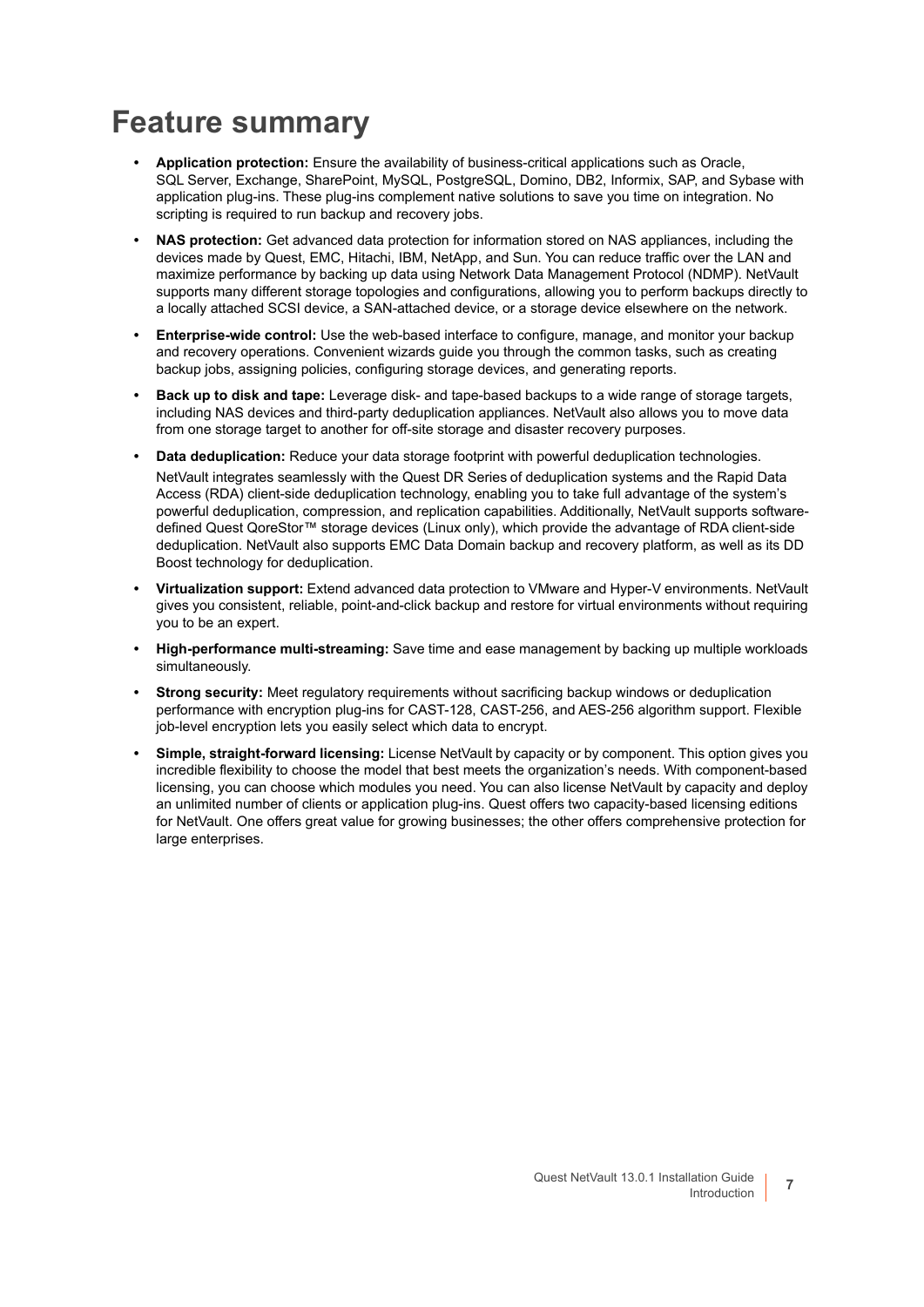# <span id="page-7-0"></span>**About this document**

This guide provides information about installing the NetVault Server and Client software. It does not provide information about the NetVault features and functionality. For more information about using NetVault to protect your data, see the *Quest NetVault Administrator's Guide*.

#### **IMPORTANT:**  ÷

- **•** NetVault stores the system data in a PostgreSQL database, which resides on the NetVault Server. You should not attempt to modify the NetVault Database directly using any PostgreSQL tools unless directed by Quest Technical Support personnel. Improper changes to the database can cause irrecoverable data corruption. Before modifying the NetVault Database, make sure that you create a backup copy of the database. For more information about backing up the NetVault Database, see the *Quest NetVault Built-in Plug-ins User's Guide*.
- **•** NetVault stores the system configuration settings in **".cfg"** files, which reside in the **config** directory under the NetVault installation directory. The settings in these files should only be modified under the guidance of Quest Technical Support personnel. Improper changes to these files can cause errors and other unexpected behavior. Before modifying a configuration file, make sure that you create a backup copy of the file.

## <span id="page-7-1"></span>**Target audience**

This guide is intended for backup administrators and other technical personnel who are responsible for designing and implementing a backup strategy for the organization. A good understanding of the operating systems on which the NetVault Server and Clients are running is assumed.

## <span id="page-7-2"></span>**Recommended additional reading**

- **•** *Quest NetVault Administrator's Guide:* This guide describes how to configure and use NetVault to protect your data. It provides comprehensive information about all NetVault features and functionality.
- **•** *Quest NetVault CLI Reference Guide:* This guide provides information about using the NetVault commandline utilities.
- **•** *Quest NetVault Plug-in for FileSystem User's Guide:* This guide provides information about installing, configuring, and using NetVault Plug-in *for FileSystem*.
- **•** *Quest NetVault Built-in Plug-ins User's Guide:* This guide provides information about configuring and using the following plug-ins:
	- **▪** NetVault Plug-in *for Consolidation*
	- **▪** NetVault Plug-in *for Data Copy*
	- **▪** NetVault Plug-in *for Databases*
	- **▪** NetVault Plug-in *for Raw Devices*
- **•** *Quest NetVault Compatibility Guide:* This guide provides information about the platforms, operating system versions, and application versions that are supported by NetVault.

You can download these guides from <https://support.quest.com/technical-documents>.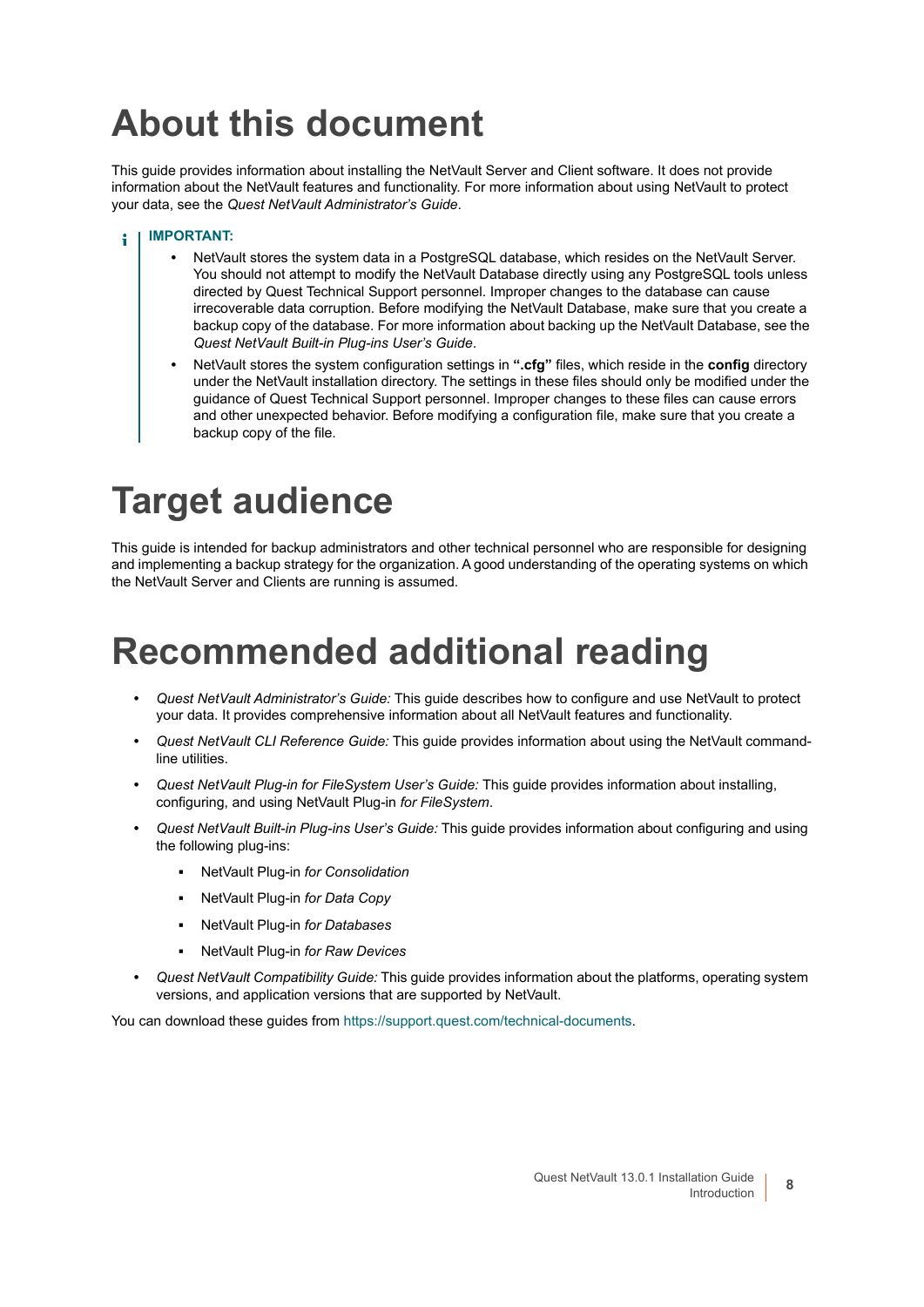# **Deploying NetVault**

- <span id="page-8-0"></span>**•** [About deploying NetVault](#page-8-1)
- **•** [NetVault components](#page-9-0)
- **•** [Deployment planning](#page-11-2)

## <span id="page-8-1"></span>**About deploying NetVault**

In a NetVault setup, one machine is configured as the NetVault Server and various other machines that you want to protect function as NetVault Clients. A single server and its associated clients form a **NetVault Domain**.

The following diagram depicts a NetVault deployment.

**Figure 1. NetVault deployment overview**



**9**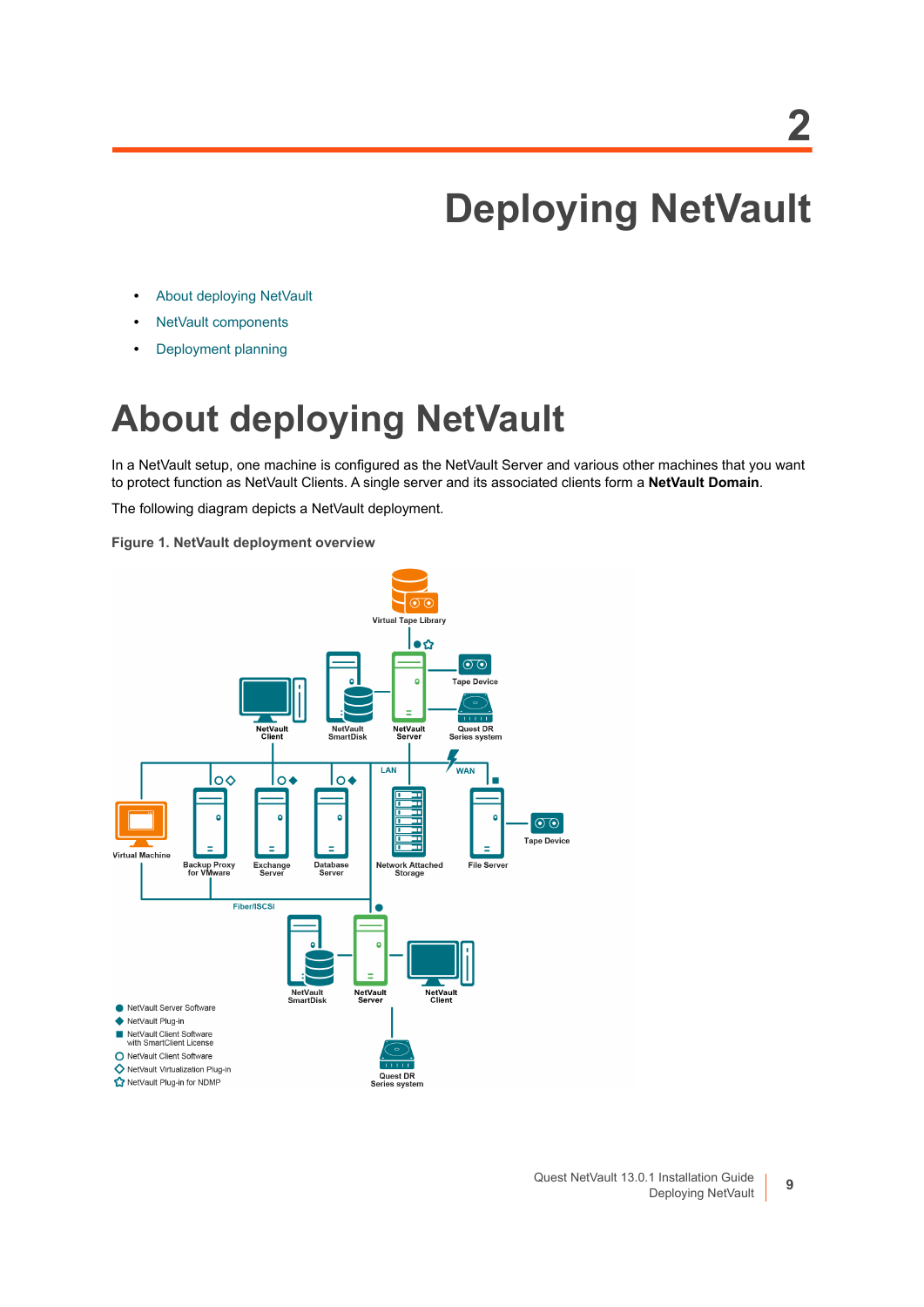# <span id="page-9-0"></span>**NetVault components**

A NetVault deployment consists of the following components:

- **•** [NetVault Server](#page-9-1)
- **•** [NetVault Clients](#page-9-2)
- **•** [NetVault plug-ins](#page-9-3)
- **•** [NetVault WebUI](#page-11-0)
- **•** [NetVault Command Line Interface](#page-11-1)

## <span id="page-9-1"></span>**NetVault Server**

The NetVault Server provides the core services for protecting your data.

The server provides services such as schedule management, job management, device management, media management, user management, notification management, and log management. The server administers backup and restore jobs for all assigned clients. Various types of physical and virtual storage devices can be locally attached to the server.

The NetVault Server can run on Windows and Linux operating systems.

## <span id="page-9-2"></span>**NetVault Clients**

The NetVault Client is installed on machines that you want to protect using the NetVault solution. These machines can be file servers, database servers, email servers, application servers, and workstations.

The NetVault Clients are assigned to a NetVault Server, which manages all data protection operations for the clients. A single server and its associated clients form a NetVault Domain. A NetVault SmartClient license is required to attach physical or virtual storage devices to a NetVault Client and Server.

The NetVault Client can run on AIX, FreeBSD, HP-UX, Linux, Mac OS X, Solaris, and Windows operating systems.

## <span id="page-9-3"></span>**NetVault plug-ins**

The NetVault Plug-ins are used to protect various applications and data stored on the server and client machines. There are two categories of NetVault plug-ins: built-in plug-ins and licensed plug-ins.

### **Built-in plug-ins**

The built-in plug-ins are packaged with the NetVault software, and automatically installed on the respective machines when you install the NetVault Server and Client software.

NetVault offers the following types of built-in plug-ins:

- **NetVault Plug-in** *for FileSystem* **(Plug-in** *for FileSystem***):** The Plug-in *for FileSystem* protects critical file system data, and minimizes downtime by allowing you to restore full volumes, individual partitions, or individual directories and files quickly and reliably with minimal interaction.
- **NetVault Plug-in** *for Consolidation* **(Plug-in** *for Consolidation***):** The Plug-in *for Consolidation* lets you create a composite saveset by combining a Full Backup and its associated Incremental Backups. You can use this consolidated saveset as the base for subsequent Incremental Backups. The Plug-in *for Consolidation* does not back up data from a client; it just creates a composite set from existing savesets.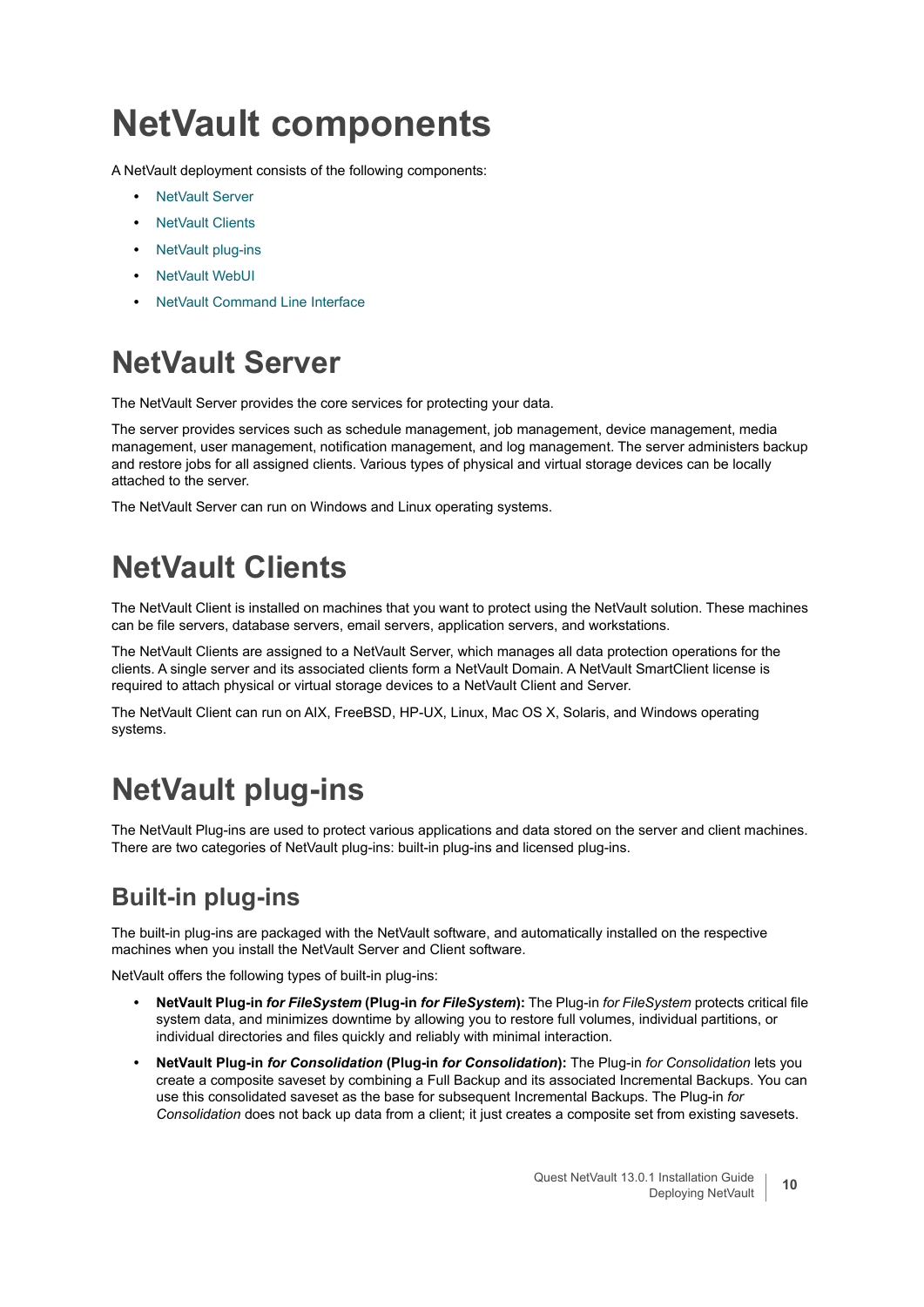- **NetVault Plug-in** *for Data Copy* **(Plug-in** *for Data Copy***):** The Plug-in *for Data Copy* lets you create one or more copies of backups for off-site storage and disaster recovery purposes. The Plug-in *for Data Copy* does not back up data from a client; it just creates a copy of an existing backup.
- **NetVault Plug-in** *for Databases* **(Plug-in** *for Databases***):** The Plug-in *for Databases* protects system data (such as configuration files, system settings, backup indexes, backup media information, job schedule, licenses, and other data) stored in the NetVault Database. You can use this backup to recover a functional NetVault Server after a failure.
- **NetVault Plug-in** *for Raw Devices* **(Plug-in** *for Raw Devices***):** The Plug-in *for Raw Devices* protects data stored on physical disks. The plug-in lets you recover the Master Boot Record (MBR), system partitions, and individual user partitions from a point-and-click user interface without writing any complex scripts.
- **Quest NetVault Plug-in** *for Rapid Data Access* **(Plug-in** *for RDA***):** The Plug-in *for RDA* lets you use the client-side and inline deduplication capabilities that are available in other products, such as the Quest DR Series system of deduplication appliances and the software-defined Quest QoreStor storage devices (Linux only).
- **NetVault Plug-in** *for Encryption* **(Plug-in** *for Encryption***):** The Plug-in for Encryption lets you choose from three encryption algorithms — CAST-128, CAST-256, and AES-256 — to encrypt and transfer data across the network to the backup device, where the data remains encrypted until restored to the client.

For more information about built-in plug-ins, see the *Quest NetVault Plug-in for FileSystem User's Guide* and *Quest NetVault Built-in Plug-ins User's Guide*.

### **Licensed plug-ins**

The licensed plug-ins are available as separate products, and installed on the NetVault Server and Client machines to protect specific applications and appliances.

NetVault offers the following types of licensed plug-ins:

- **Plug-ins for applications:** These plug-ins provide data protection to business-critical applications, such as Oracle, SQL Server, Exchange, SharePoint, MySQL, PostgreSQL, Domino, DB2, Informix, SAP, and Sybase.
- **Plug-ins for NDMP-based NAS appliances:** These plug-ins enable NDMP-based backups and restores for appliances that support this protocol. NetVault also offers specialized plug-ins that integrate the NetApp SnapMirror, SnapVault, and Snapshot technologies to provide advanced data protection to NetApp appliances.
- **Plug-ins for virtual environments:** These plug-ins provide data protection to virtual machines in VMware and Hyper-V environments.
- **Plug-ins for device integration:** These plug-ins enable configuration of specialized tape libraries for use in a NetVault environment.
- **Plug-ins for bare metal recovery:** These plug-ins let you recover an entire system, including the operating system, applications, system settings, partition information, and data on supported Windows and Linux operating systems.

NetVault also offers cluster-aware versions of various plug-ins that enable data protection for distributed data.

For more information about the licensed plug-ins, see the respective plug-in user's guide.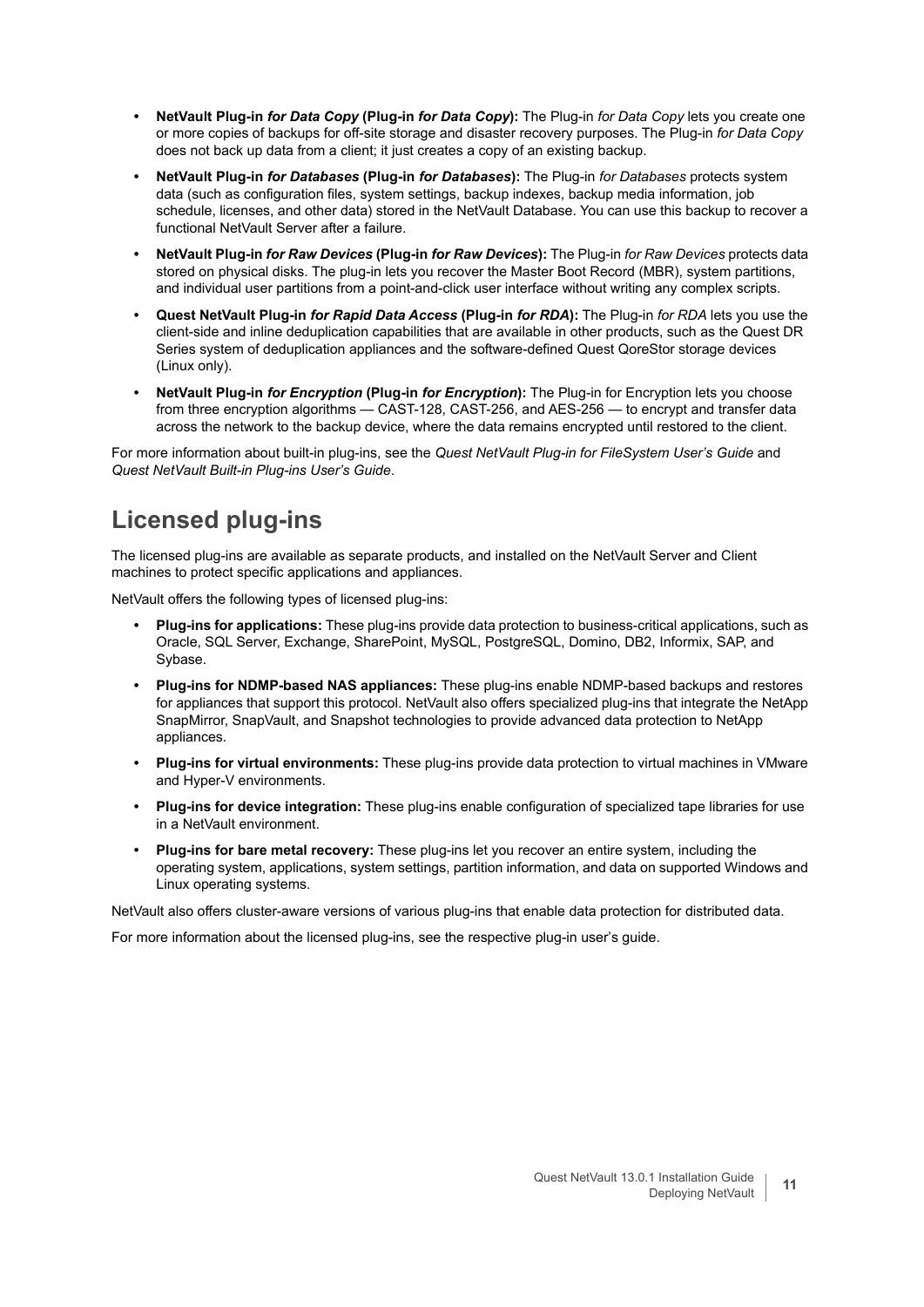## <span id="page-11-0"></span>**NetVault WebUI**

NetVault offers a web-based user interface, called the NetVault WebUI, to configure, manage, and monitor your NetVault system.

You can use the NetVault WebUI to perform various tasks such as the following:

- **•** Configure performance, security, and other options
- **•** Manage clients, storage devices, and storage media
- **•** Perform backups and restores
- **•** Monitor jobs, device activities, and logs
- **•** Set up notifications
- **•** Generate and view reports

You can access the NetVault WebUI from any standard browser. You can use the WebUI to remotely administer a NetVault Server from any system on which you can run a supported web browser and connect to the server over HTTP or HTTPS.

### <span id="page-11-1"></span>**NetVault Command Line Interface**

NetVault also provides a Command Line Interface that allows you to configure and manage a NetVault system from a command prompt window or terminal window.

You can use the NetVault CLI utilities to perform various tasks such as the following:

- **•** Start and stop the NetVault Service
- **•** Configure performance, security, and other options
- **•** Manage clients, storage devices, and storage media
- **•** Perform backups and restores
- **•** Generate and view reports

The NetVault command-line utilities can be accessed from the NetVault Server and Client machines. For more information about the command-line interface, see the *Quest NetVault Command Line Interface Reference Guide*.

# <span id="page-11-2"></span>**Deployment planning**

Before you deploy a NetVault system, review the following topics:

- **•** [Determine the server and client machines](#page-12-0)
- **•** [Determine the installation directory](#page-12-1)
- **•** [Determine the database location](#page-12-2)
- **•** [Determine NetVault name and password](#page-13-0)
- **•** [Determine NetVault PostgreSQL Linux user account](#page-14-0)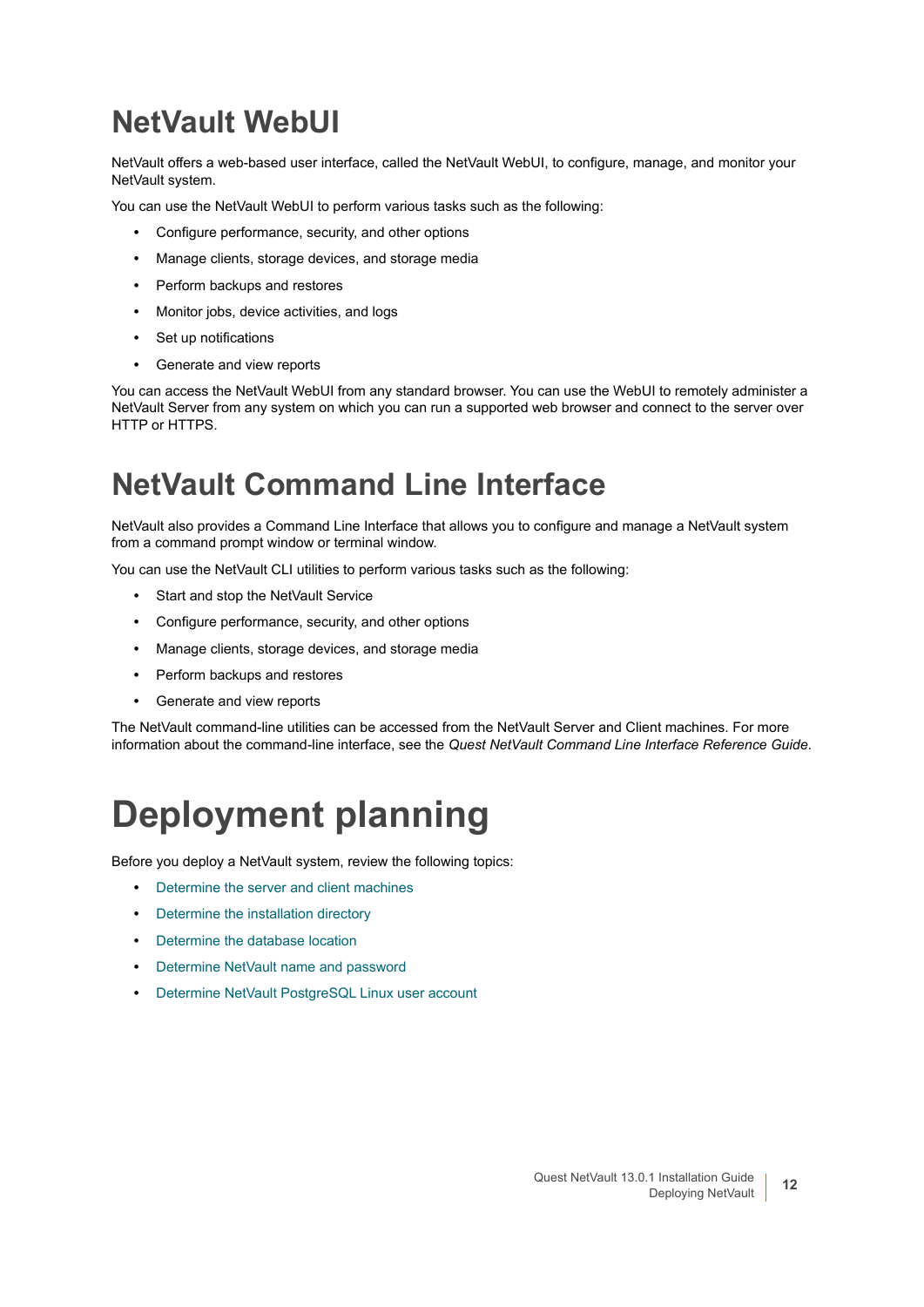### <span id="page-12-0"></span>**Determine the server and client machines**

The first step in deploying NetVault is to identify the server and client machines:

**• NetVault Server:** This machine hosts the server version of NetVault.

The server manages all NetVault operations and administers backup and recovery operations for the clients. A NetVault Server can also act as a client to itself for backups and restores of its local data.

**• NetVault Clients:** These machines host the client version of NetVault and serve as the backup and restore targets.

### <span id="page-12-1"></span>**Determine the installation directory**

NetVault must reside on a local disk. If you select a network share or mount point, and that is lost, it would cause NetVault to stop or malfunction.

On Linux and UNIX platforms, you cannot install NetVault on mount points. The installer tries to delete the existing contents on the mount point, which is not allowed on Linux and UNIX.

A NetVault server installation requires about 200MB of disk space on Windows-based systems and 160MB of disk space on Linux-based systems.

## <span id="page-12-2"></span>**Determine the database location**

The NetVault Database stores system information, configuration files, job details, and backup indexes. It is created on the NetVault Server. The database continues to grow in size as various data protection operations are performed in the NetVault system. NetVault operations can stop if the database cannot be updated due to lack of disk space.

The NetVault Database cannot reside on a remote file system (for example, network share, network mapped drive, or NFS volume). For installing the NetVault Database, you must select a directory on a local drive or volume.

**NOTE:** In large environments, we recommend that you select 500GB or 1TB disks with RAID 10 or RAID 5 configurations. The disks must support high Input/Output Operations Per Second (IOPS). Therefore, Solid State Drives (SSD) or 10k and 15k Serial Attached SCSI (SAS) drives are recommended.

### **Database subdirectories**

The database directory contains the following subdirectories:

- **install:** This directory contains the **modules** file, which includes a list of NetVault modules installed on the server and client machines. The **install** directory is small in size.
- **lv:** This directory contains one license file called productlicenses.xml, which is where the install license is added. The directory is small in size.
- **MediaDatabase:** This directory stores the media records and backup indexes. The MediaDatabase directory grows to be rather large as you use the NetVault system. To estimate space requirements for the MediaDatabase directory, see [Database size calculation.](#page-13-1)
- **pgsql:** This directory stores the backup and restore job records. The space requirement for this directory depends on the content of the jobs. When calculating space requirement for the NetVault Database, consider adding 10 percent of the MediaDatabase size for this directory.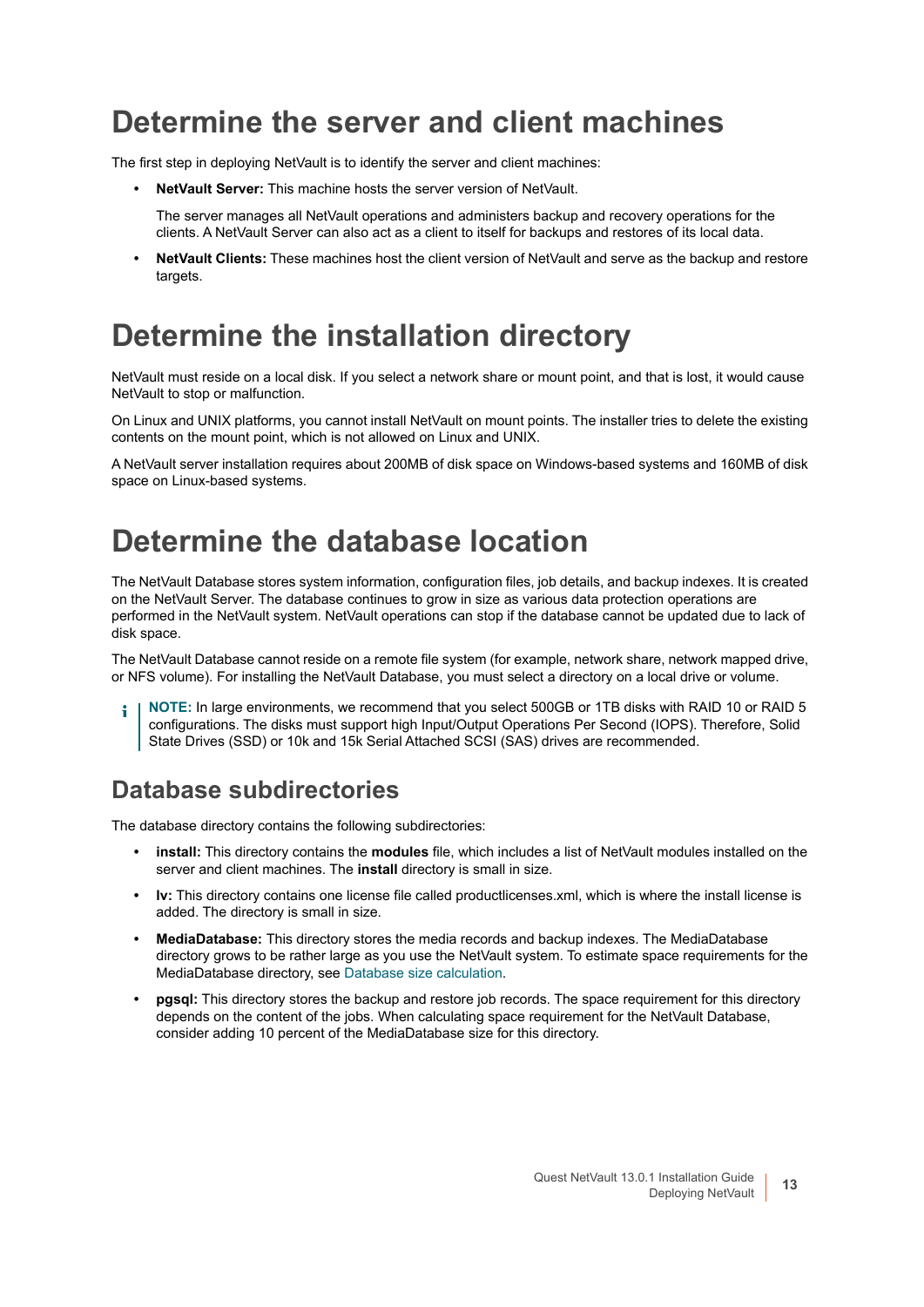### <span id="page-13-1"></span>**Database size calculation**

For estimating space requirements for the MediaDatabase, consider the following:

- **Approximate number of files and directories backed up per machine:** Each file or directory that is included in a backup requires an average number of bytes for an index entry in the NetVault Database. This average is based on a formula of 71 bytes plus the average number of characters contained in the filenames of the files that make up a target file system.
- **Number of generations of each backup retained:** Each generation is a separate instance of a file or directory backup. For example, if the same file is backed up seven times using the default backup settings, there are seven generations of the file stored on the media and indexed in the NetVault Database.

Based on this information, you can use the following formula to calculate space requirement for the MediaDatabase directory:

| Approximate number of Multiplied Approximate number Multiplied Number of |    |                |    |           |    | Multiplied $(71 \text{ bytes} +$ |
|--------------------------------------------------------------------------|----|----------------|----|-----------|----|----------------------------------|
| files and directories                                                    | bv | of generations | bv | machines  | bv | average                          |
| backed up per machine                                                    |    | retained       |    | backed up |    | filename                         |
|                                                                          |    |                |    |           |    | length)                          |

#### **Example**

With an average file or directory name of eight characters for a target file system, if you back up 200,000 files and 15,000 directories once, indexing uses 17.5MB. If you back up the same files and directories three times, indexing uses 52.5MB. If you back up the same files and directories five times, indexing uses 87.5MB, and so on.

### <span id="page-13-2"></span><span id="page-13-0"></span>**Determine NetVault name and password**

During installation, the NetVault Server and Client machines are assigned a name and password:

**• NetVault machine name:** The NetVault machine name is used to identify the server and client machines in a NetVault Domain.

By default, NetVault uses the OS-assigned name of the machine. If the name includes any illegal characters, NetVault replaces those characters with underscores ("\_").

The NetVault Database is tied to the NetVault Server through its name. While relocating a server, a backup of the NetVault Database is used to recover the system after installing the NetVault software on the new machine. Therefore, we recommend that you do not use the OS-assigned name for the NetVault Server.

The NetVault machine name can contain a maximum of 63 characters. If the machine name is longer than 63 characters, the NetVault Service may fail to start. The NetVault machine names can include uppercase letters (A–Z), lowercase letters (a–z), numbers (0–9), hyphens ("-"), underscores ("\_"), and periods (".").

- **NetVault machine passwords:** The NetVault machine password is used while adding a client to the server. The machine password can contain a maximum of 100 characters. It cannot contain the characters: \ and spaces.
- **NOTE:** While installing NetVault in GUI mode or Text mode, in the Machine Password or PostgreSQL ÷ Database Superuser Password, do not escape any special character. However, while using the CLI options like nypassword or nypgdbpasswd, escape the special characters such that the desired password is properly received by the CLI. For example, if the password is  $\langle x \rangle^*$  | /"':\*.-`()[]{}\$@? then, enter it as the following:

**On Linux shell**: \<\>\&#\|/\"\':\\*.-\`\(\)[]{}\\$@?

**On Windows command prompt**: "<>&#|/""':\*.-`()[]{}\$@?".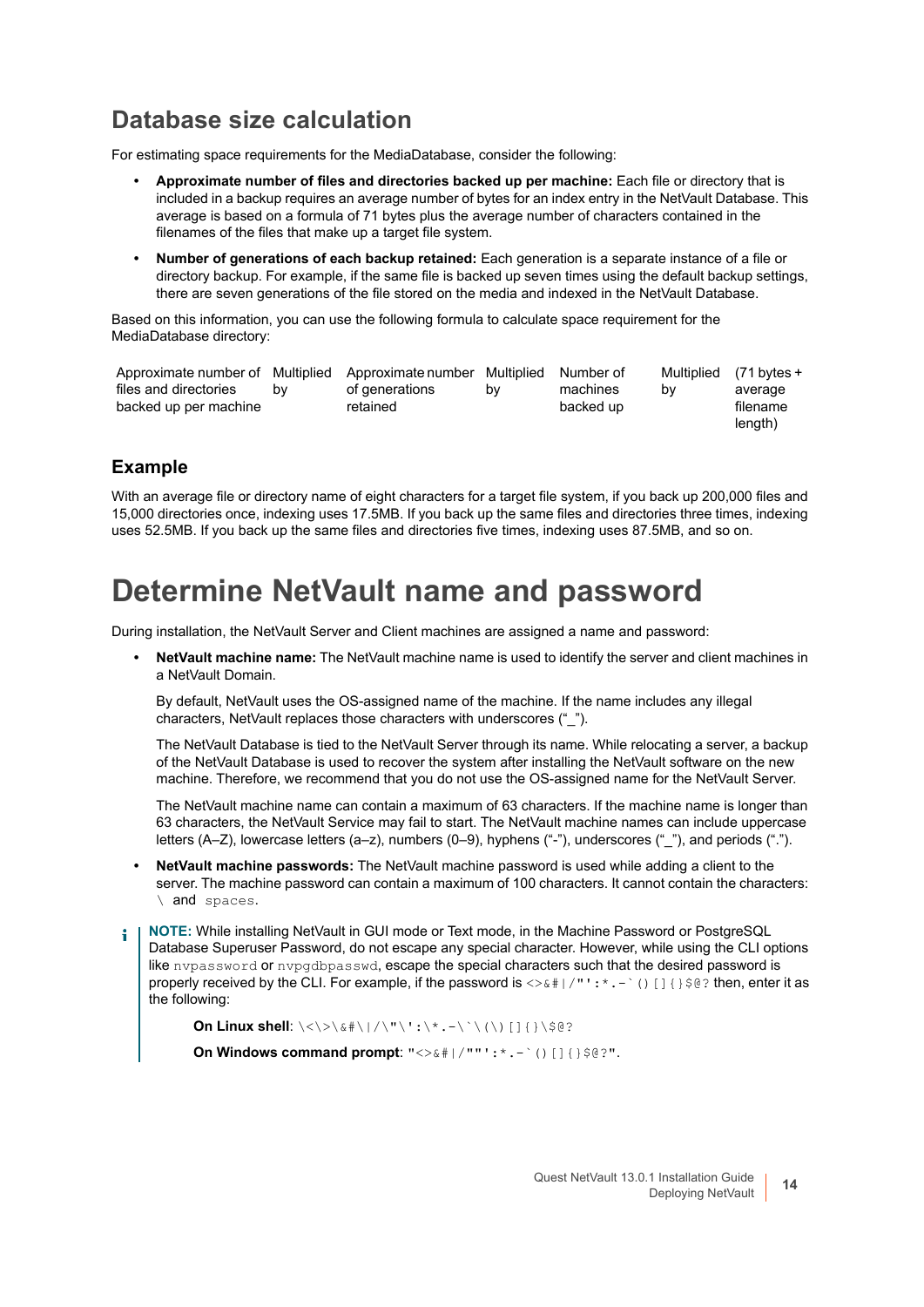## <span id="page-14-1"></span><span id="page-14-0"></span>**Determine NetVault PostgreSQL Linux user account**

In NetVault, run PostgreSQL under a separate user account. This user account must only own the data that is managed by the server, and must not be shared with other daemons.

Sometimes, due to policy restrictions on your system, the NetVault server installer on Linux operating system is unable to create new PostgreSQL Linux user account automatically.

While installing NetVault Server, you can select any of the following options for PostgreSQL Linux user account:

- **Allow NetVault to create PostgreSQL Linux user:** The default option to allow NetVault to create PostgreSQL Linux user account automatically (default value: netvault-pgsql on Linux).
- **Linux user name**: Create a new Linux user account by referring to the corresponding operating system guide. Ensure that the specified PostgreSQL Linux user belongs to the group <user name>. Create the group with the same name as of the Linux user name and add the user into the same group.
- **i** | NOTE: While creating a PostgreSQL Linux user account, do not use 'root' user in the field 'Linux user name'. In NetVault, PostgreSQL cannot run by a 'root' user due to restrictions from PostgreSQL.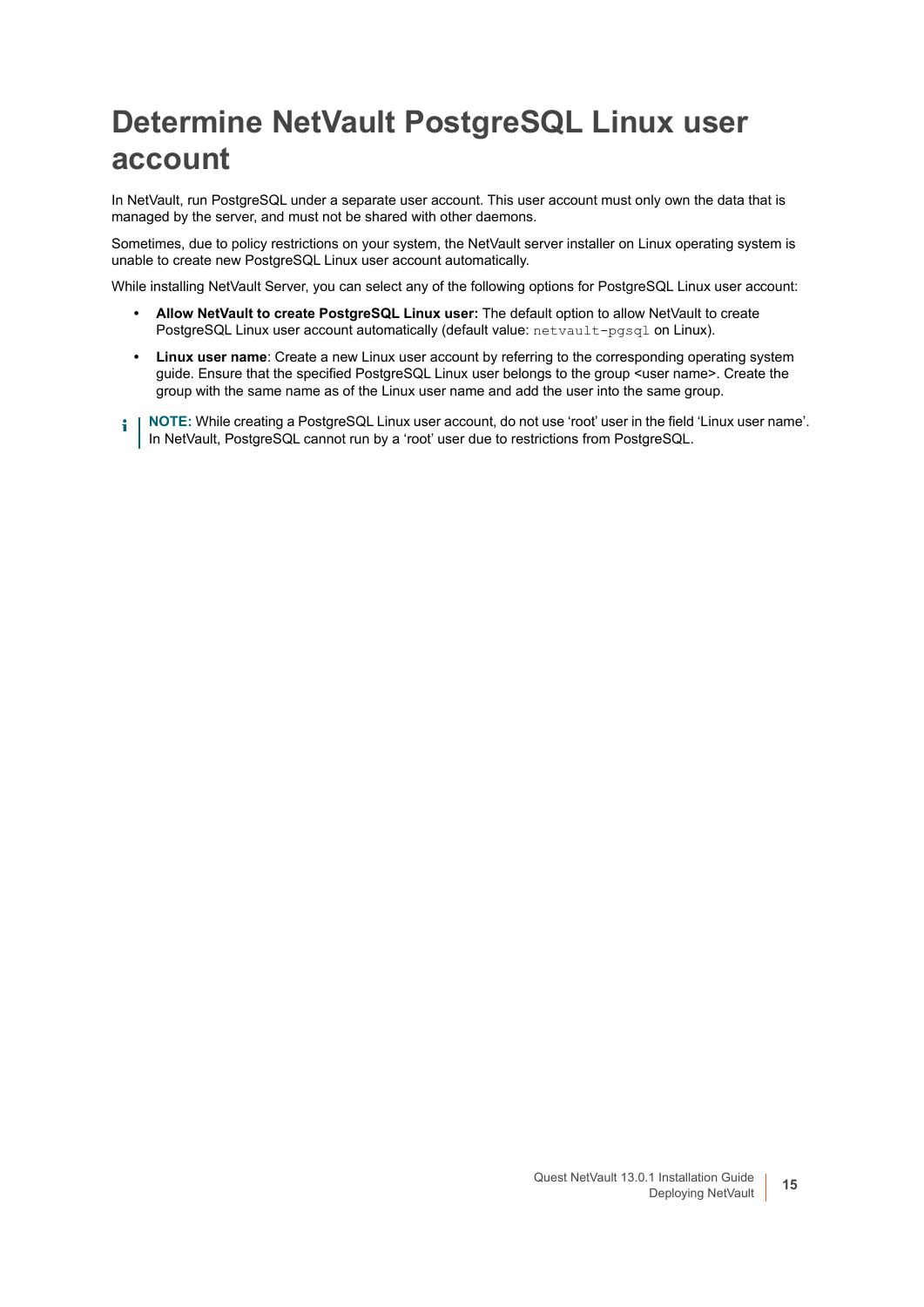# **Reviewing pre-installation requirements**

- <span id="page-15-0"></span>**•** [General requirements](#page-15-1)
- **•** [Platform-specific requirements](#page-17-0)

## <span id="page-15-1"></span>**General requirements**

Before you start the installation procedure, verify that the following requirements are met:

**• Review the release notes and compatibility guide:** Before you start the installation procedure, review the Release Notes thoroughly. The Release Notes may contain important information regarding the installation and use of NetVault.

You must also review the *Quest NetVault Compatibility Guide*, which contains information about the supported platforms, operating system versions, devices, and application versions. You can download this guide from [https://support.quest.com/technical-documents.](https://support.quest.com/technical-documents)

**• Review the OS requirements for NetVault Server and Client:** The NetVault Server can be installed on Linux and Windows. The NetVault Client can be installed on AIX, FreeBSD, HP-UX, Linux, Mac OS X, Solaris, and Windows.

For information about supported operating system versions, see the *Quest NetVault Compatibility Guide* available at [https://support.quest.com/technical-documents.](https://support.quest.com/technical-documents)

- **Review the NetVault Server Sizing Guide:** This guide provides information about system requirements for the NetVault Server. You can download this guide from [https://support.quest.com/technical-documents.](https://support.quest.com/technical-documents)
- **Select the correct installation package on Linux and Windows:** NetVault offers separate client-only and server-only installation packages for Linux- and Windows-based systems. Both the server and the client packages are available in hybrid and pure 64-bit versions:
	- **▪ Hybrid server and client packages:** The hybrid packages are intended for users who do not have a pure 64-bit-only requirement.

These packages let you upgrade from pure 32-bit as well as hybrid installations of NetVault. The hybrid packages retain binary compatibility with all previous versions of 32-bit and 64-bit plug-ins. These packages also work on 32-bit systems that do not have 64-bit capability.

**▪ Pure 64-bit server and client packages:** The pure 64-bit packages are intended for pure 64-bit operating systems. If you have a specific reason that you cannot use any 32-bit components (for example, you are using a Linux distribution that does not run 32-bit code), use these packages.

The pure 64-bit packages cannot be used to upgrade existing pure 32-bit or hybrid NetVault installations. You must remove the existing pure 32-bit or hybrid version and install the pure 64-bit version separately. To reduce confusion, warning messages have been added to both the upgrade and installation packages to ensure that you understand that they are incompatible.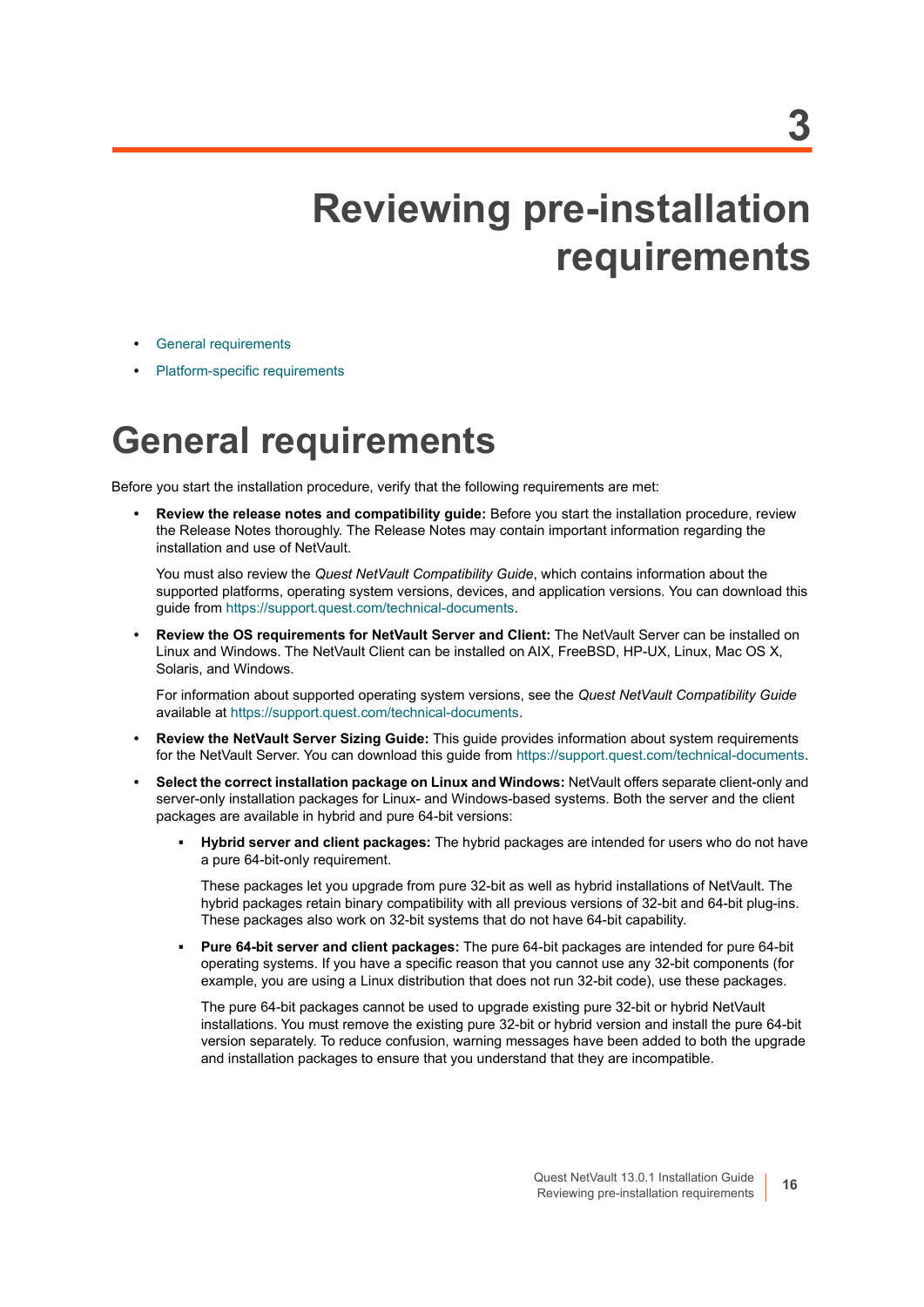Depending on your OS type, make sure that you select the correct installation package to install the NetVault Server software:

- **▪ netvault-<RYYYYMMMDD>-vx.x.x.x-Server-{LinuxX86Hybrid|WindowsX86Hybrid}:** Use this package to install or upgrade NetVault Server on 32-bit or 64-bit systems.
- **▪ netvault-<RYYYYMMMDD>-vx.x.x.x-Server-{LinuxX86Pure64|WindowsX86Pure64}:** Use this package to install or upgrade NetVault Server on pure 64-bit systems.

For client installations, make sure that you select the appropriate package based on your system.

- **IMPORTANT:** Before installing the hybrid package of NetVault on 64-bit Linux machines, make sure î that all the required 32-bit libraries are installed on the system. For more information about the requirements, see [Platform-specific requirements.](#page-17-0) The installation process may fail silently if the installer is unable to find the required libraries on the system.
- **Set OS permissions:** Set appropriate OS permissions on the target machines to allow users to install software components.
- **Set the executable permission to the Linux and UNIX installers**: On Linux and UNIX platforms, set the executable permission to the installers.
- **Select multiuser runlevel on Linux and UNIX:** On Linux and UNIX platforms, boot into multiuser mode.
- **Set user permission (umask) on Linux and UNIX**: On Linux and UNIX platforms, do not change the default **umask** value for the root user. The default value is 022. Setting **umask** to a value other than 022 (for example, 077) can cause job failures if the plug-in users are unable to access the NetVault files.
- **Verify the SELinux (Security-Enhanced Linux) policy:** If SELinux is enabled using the default "targeted" policy, NetVault processes do not cause any Access Vector Cache (AVC) denial problems. If a strict or custom policy is implemented, ensure that NetVault processes can run in unconfined mode.
- **Disable the anti-virus software:** We recommend that you disable the anti-virus software before installing or upgrading NetVault. If you do not disable the anti-virus software, the installation process may conflict with the anti-virus software and various NetVault operations may fail to function properly after installation.
- **Verify TCP/IP connectivity:** NetVault requires good TCP/IP connectivity between the server and client machines. To use name resolution, a host name must resolve to a unique IP address.
- **Check storage device connections**: Verify that the storage devices are properly connected and functional. You can check the device connections using any native OS tool for minimal backup operations on the device.
- **Configure "ulimit" variables on Linux and UNIX:** On Linux and UNIX, the default size limitation for various variables may conflict with the NetVault installation. For example, the default setting for the **file size (blocks)** and **virtual memory (kbytes)** variables may be too low for NetVault.

If you do not increase these values, installation may fail and a "core dump" error may be reported. To avoid this problem, we recommend that you use the "unlimited" setting for variables.

#### **Table 1. Variable settings on Linux and UNIX**

| core file size (blocks) | 32768     |
|-------------------------|-----------|
| data seg size (kbytes)  | unlimited |
| file size (blocks)      | unlimited |
| open files              | 64        |
| pipe size (512 bytes)   | 10        |
| stack size (kbytes)     | unlimited |
| cpu time (seconds)      | unlimited |
| max user processes      | 400       |
| virtual memory (kbytes) | unlimited |

#### *To change the variable settings:*

a Start a terminal session. To view the current settings, type: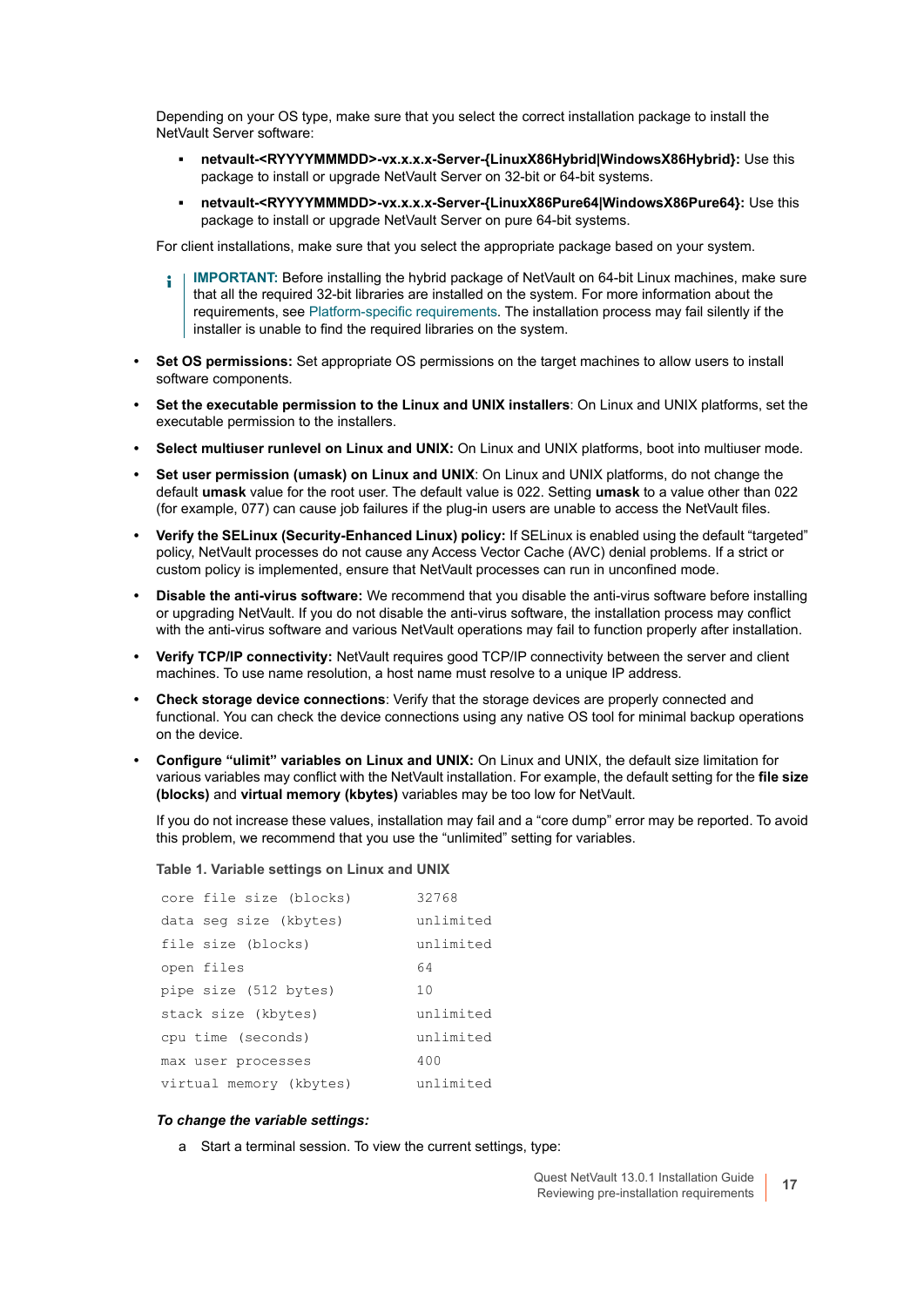ulimit -a

b If the file size (blocks) variable is not set to "unlimited," type:

ulimit unlimited

c If the virtual memory (kbytes) variable is not set to "unlimited", type:

ulimit -v unlimited

d To re-list the statistics and verify the new settings, type:

ulimit -a

**• Load the SCSI Generic (sg) driver on Linux-based machines:** On Linux-based systems, NetVault uses the **sg** driver to connect to the tape devices. On machines with locally attached tape devices, either manually load the **sg** driver or edit the kernel configuration file to automatically load this driver at boot time.

To manually load the driver, type:

modprobe sg

You must run this command every time the system is restarted.

To ensure that the driver is automatically loaded at boot time, you can include an entry for the driver in the kernel configuration file. For more information about loading a kernel module at boot time, consult the relevant OS documentation.

If this driver is not loaded, NetVault fails to recognize any locally attached tape devices.

## <span id="page-17-1"></span><span id="page-17-0"></span>**Platform-specific requirements**

The following sections cover the requirements that apply to all Linux machines:

**•** [All Linux environments](#page-18-0)

The following sections cover the requirements for specific Linux platforms:

- **•** [CentOS 6.x](#page-19-0)
- **•** [CentOS 7](#page-19-1)
- **•** [Debian 7.x \(64-bit\)](#page-20-0)
- **•** [Debian 8.x \(64-bit\)](#page-20-1)
- **•** [Debian 9.x \(64-bit\)](#page-21-0)
- **•** [FreeBSD 10.x and 11.1 \(32/64-bit\)](#page-21-1)
- **•** [RHEL 5.X](#page-22-0)
- **•** [RHEL 6](#page-22-1)
- **•** [RHEL 7](#page-23-0)
- **•** [RHEL 8](#page-23-1)
- **•** [SLES 11 SP3](#page-24-0)
- **•** [SLES 12](#page-25-0)
- **•** [SLES 15](#page-25-1)
- **•** [Ubuntu 14.04 and 16.04](#page-26-0)
- **•** [Windows](#page-27-0)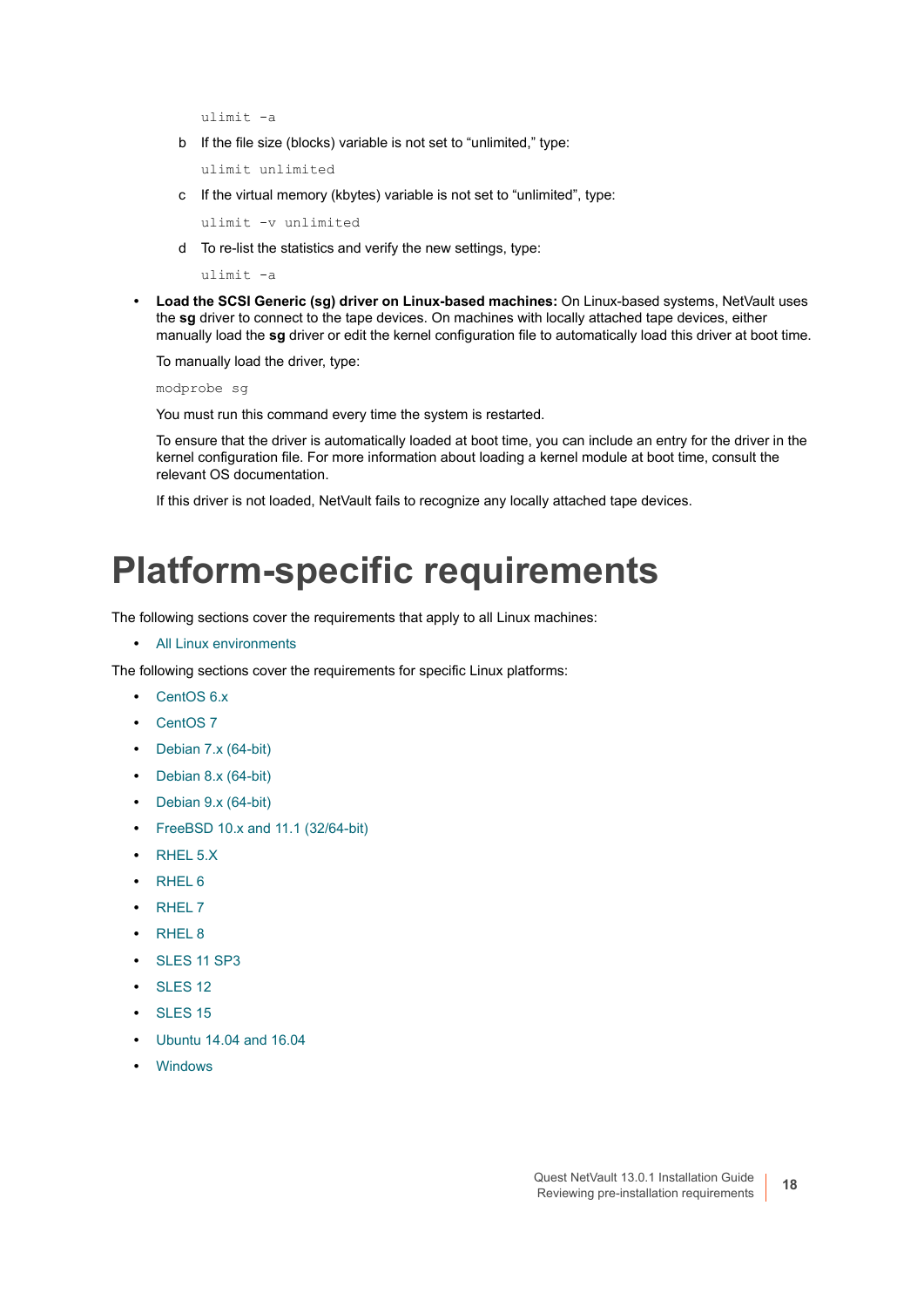## <span id="page-18-0"></span>**All Linux environments**

Before installing the NetVault Server or Client software on any Linux-based machine, install the sysstat package.

Before installing the NetVault Server software on Linux-based machines, install the libstdc++.so library.

Before installing the NetVault Server software on Linux-based machines, install the following packages:

```
fontconfig
libfontconfig
```
ghostscript-fonts

To prevent the garbled or blank reports in Japanese version of NetVault Server on Linux-based machines, install the following package:

vlgothic-fonts

To run Duplicate or Data Copy jobs on a NetVault Client, install the following shared object libraries:

libstdc++.so

```
libssl.so.0.9.7
```
libcrypto.so.0.9.7

To run the **deviceconfig** utility on a NetVault Client, install the following shared object libraries:

```
libssl.so.0.9.7
libcrypto.so.0.9.7
```
**NOTE:** When installing the NetVault hybrid package on a 64-bit Linux system, you must install the 32-bit i libraries.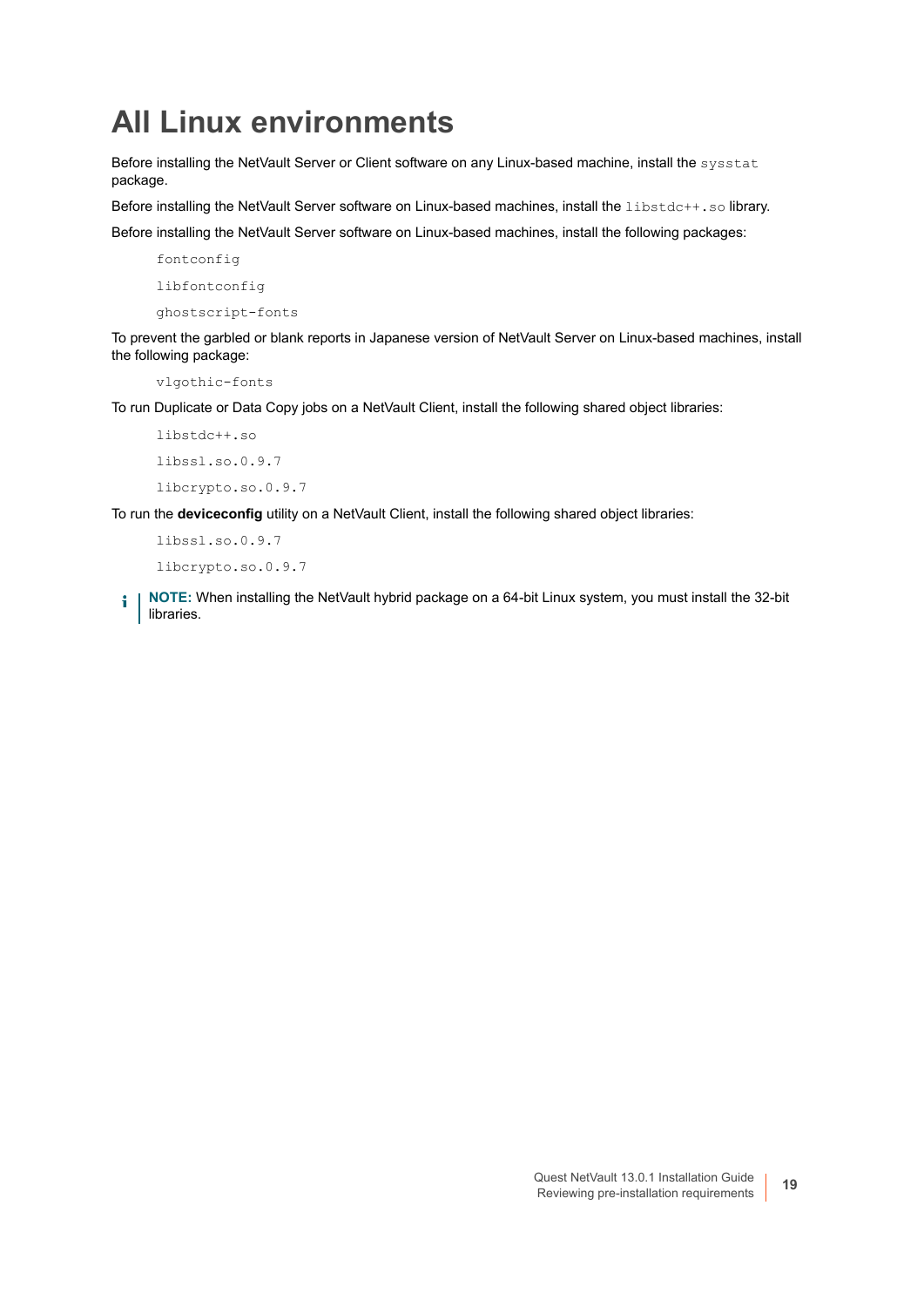### <span id="page-19-0"></span>**CentOS 6.x**

Before installing the hybrid package of NetVault on CentOS 6.x x86-64, install the following packages:

pam.i686 xorg-x11-fonts\* krb5-libs.i686 glibc.i686 atk.i686 bzip2-libs.i686 libgcc.i686 gtk2.i686 perl-libs.i686 libSM.i686 tcl.i686 libXxf86vm.i686 sssd-client.i686

When you try to install the i686 version of a 64-bit package that is already installed, the installer (yum) may report multiple library version errors. You must update the existing x86-64 libraries to the latest version before installing the i686 version.

#### **Example:**

yum update krb5-libs yum install krb5-libs.i686

### <span id="page-19-1"></span>**CentOS 7**

Before installing the hybrid package of NetVault on CentOS 7 x86-64, install the following packages:

```
atk.i686
bzip2-libs.i686
glib2.i686
glibc.i686
gtk2.i686
krb5-libs.i686
pam.i686
perl-libs.i686
tcl.i686
xorg-x11-fonts*
sssd-client.i686
```
Before installing the pure 64-bit package of NetVault on CentOS 7 x86-64, install the following package:

tcl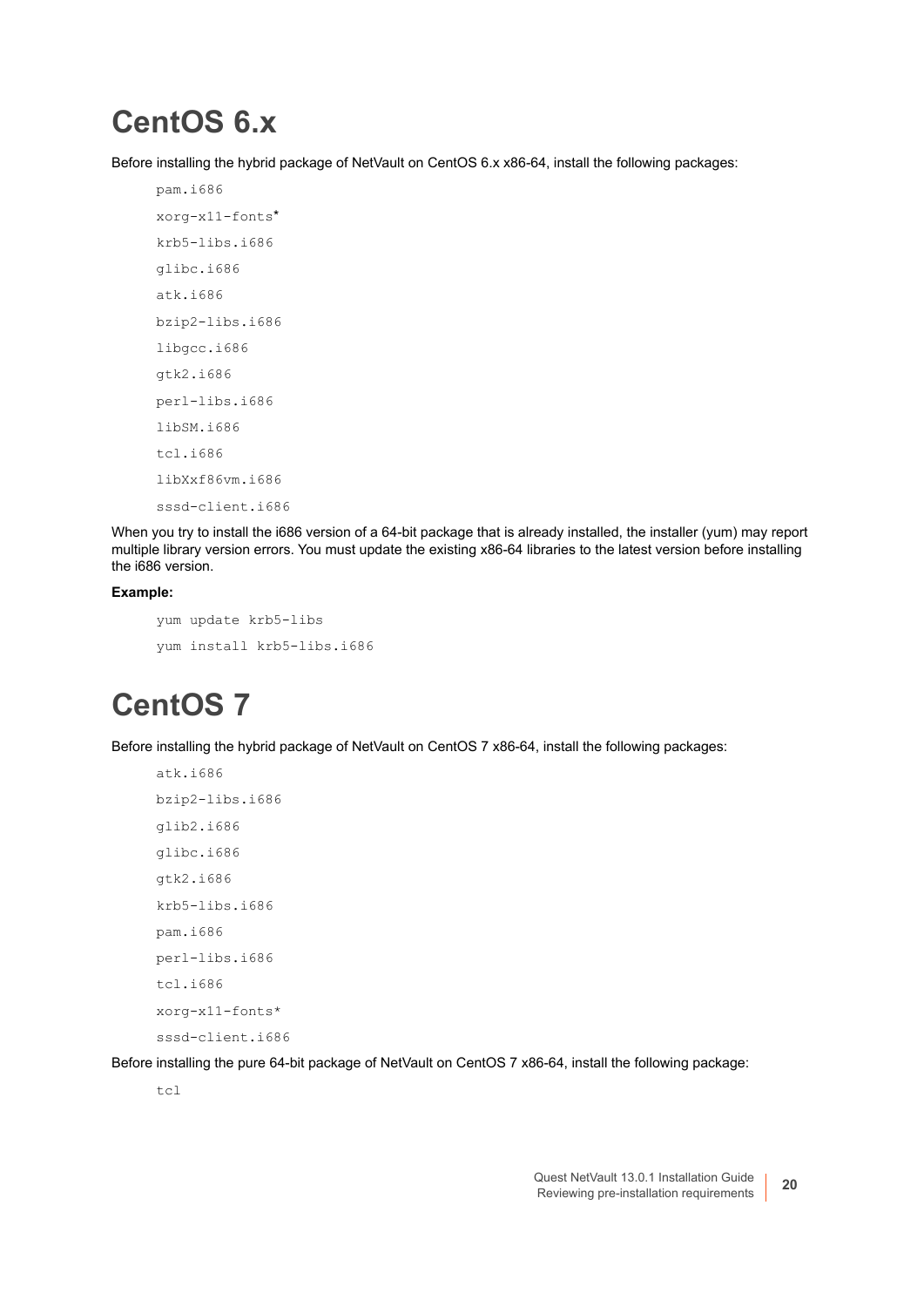### <span id="page-20-0"></span>**Debian 7.x (64-bit)**

Before installing the pure 64-bit package of NetVault on Debian 7.x (64-bit) systems, create the following link:

```
ln -s /usr/lib /usr/lib64
```
Before installing the hybrid package of NetVault on Debian 7.x (64-bit) systems, install the following packages:

```
dpkg --add-architecture i386
apt-get update
apt-get install ia32-libs 
apt-get install libnss-sss:i386
apt-get install libpam-sss:i386
```
### <span id="page-20-1"></span>**Debian 8.x (64-bit)**

Before installing the pure 64-bit package of NetVault on Debian 8.x (64-bit) systems, create the following link:

```
ln -s /usr/lib /usr/lib64
```
Before installing the hybrid package of NetVault on Debian 8.x (64-bit) systems, install the following packages:

```
dpkg --add-architecture i386
apt-get update
apt-get install lib32z1
apt-get install lib32ncurses5
apt-get install gir1.2-atk-1.0:i386
apt-get install libatk1.0:i386
apt-get install libbz2-1.0:i386
apt-get install libglib2.0-0:i386
apt-get install libc6:i386
apt-get install libgtk2.0-0:i386
apt-get install libgssapi-krb5-2:i386
apt-get install libnss-sss:i386
apt-get install libpam-modules:i386
apt-get install libpam-sss:i386
apt-get install perl-modules:i386
apt-get install tcl:i386
```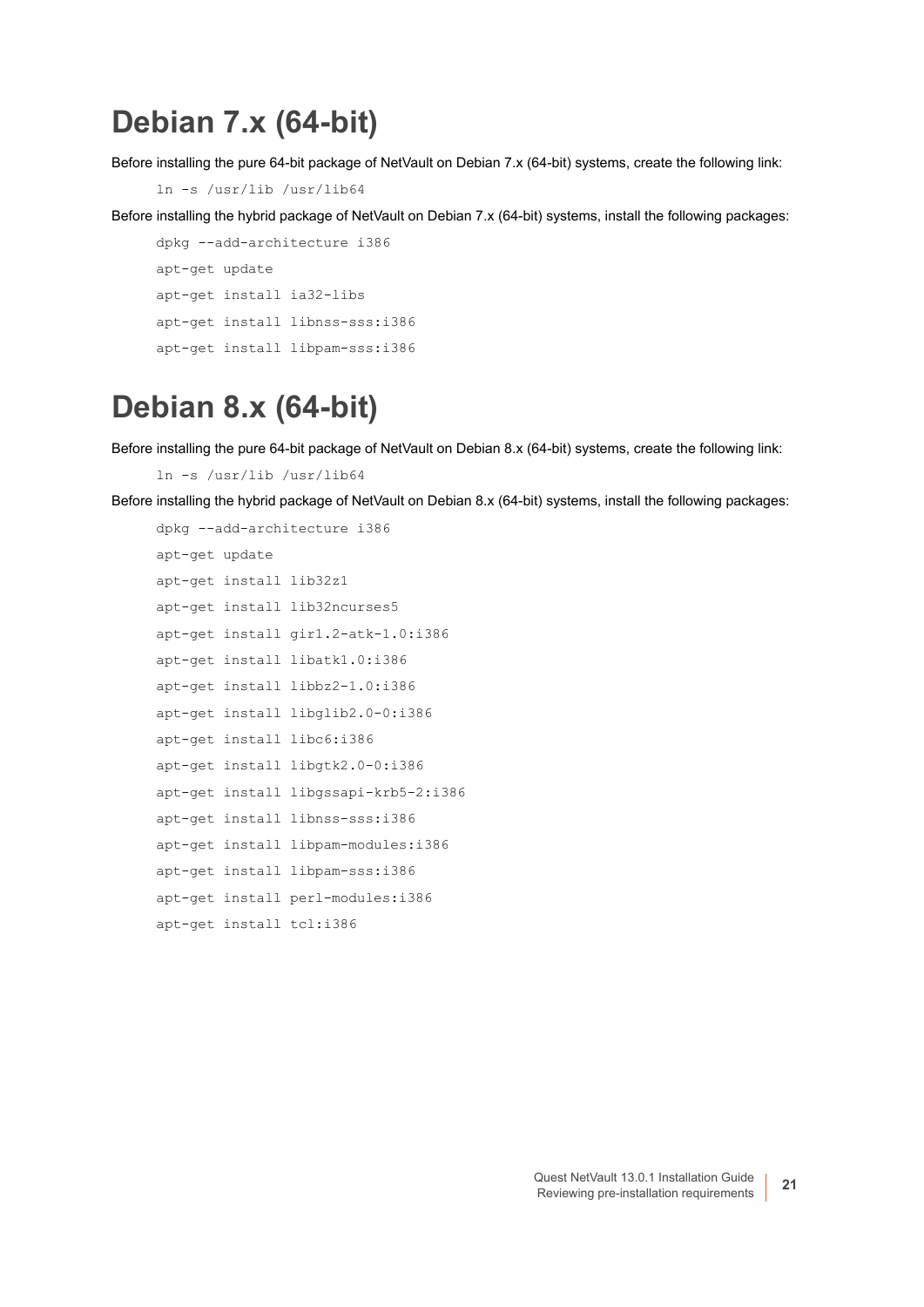## <span id="page-21-0"></span>**Debian 9.x (64-bit)**

Before installing the pure 64-bit package of NetVault on Debian 9.x (64-bit) systems, create the following link:

```
ln -s /usr/lib /usr/lib64
```
Before installing the hybrid package of NetVault on Debian 9.x (64-bit) systems, install the following packages:

```
apt-get install libnss-sss:i386
apt-get install libpam-sss:i386
```
## <span id="page-21-1"></span>**FreeBSD 10.x and 11.1 (32/64-bit)**

Before installing NetVault on FreeBSD 10.x or 11.1 install the following packages:

- **•** On FreeBSD 10.x and 11.1 (32-bit), install the compat6x package.
- **•** On FreeBSD 10.x and 11.1 (64-bit), install the compat7x package.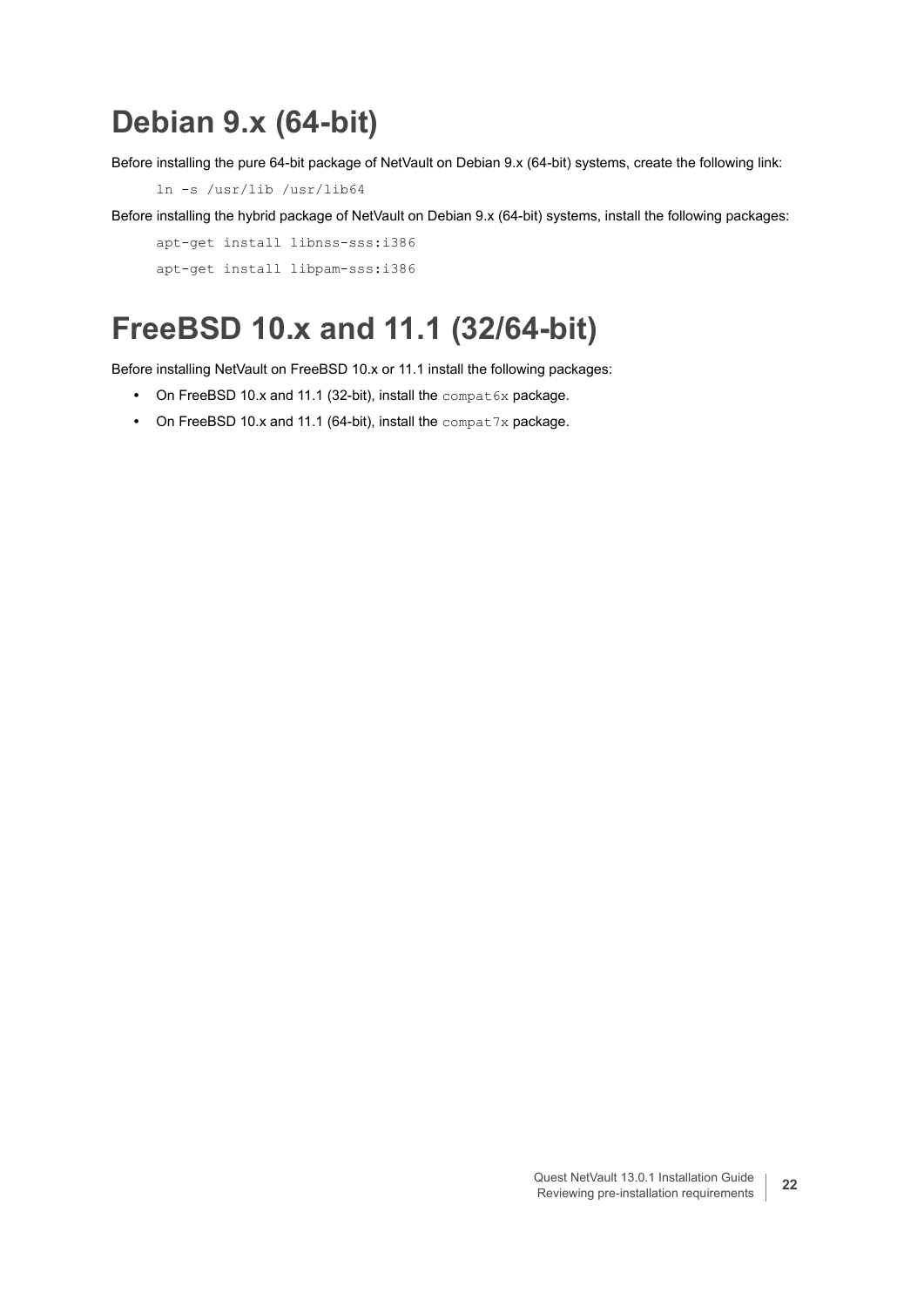### <span id="page-22-0"></span>**RHEL 5.X**

Before installing the hybrid package of NetVault Server on RHEL 5.x (32/64 -bit), install the following packages:

libXp.i386

openmotif.i386

sssd-client.i686

Before installing the pure 64-bit package of NetVault Server on RHEL 5.x86-64, install the following packages:

```
libXp.x86_64
```

```
openmotif.x86_64
```
Before installing the hybrid package of NetVault Client on RHEL 5.x (32/64 -bit), install the following packages: libXp.i386

```
openssl097a.i386
```
Before installing the pure 64-bit package of NetVault Client on RHEL 5.x86-64, install the following packages:

libXp.x86\_64

openssl097a.x86\_64

Before installing NetVault on RHEL 5.x Itanium, install the following package:

libXp-1.0.0-\*.ia64.rpm and llibXmu-1.0.2-\*.ia64.rpm

## <span id="page-22-1"></span>**RHEL 6**

Before installing the hybrid package of NetVault on RHEL 6 x86-64, install the following packages:

```
krb5-libs.i686
pam.i686
xorg-x11-fonts*
glibc.i686
atk.i686
bzip2-libs.i686
libgcc.i686
gtk2.i686
perl-libs.i686
libSM.i686
tcl.i686
libXxf86vm.i686
sssd-client.i686
```
When you try to install the i686 version of a 64-bit package that is already installed, the installer (yum) may report multiple library version errors. You must update the existing x86-64 libraries to the latest version before installing the i686 version.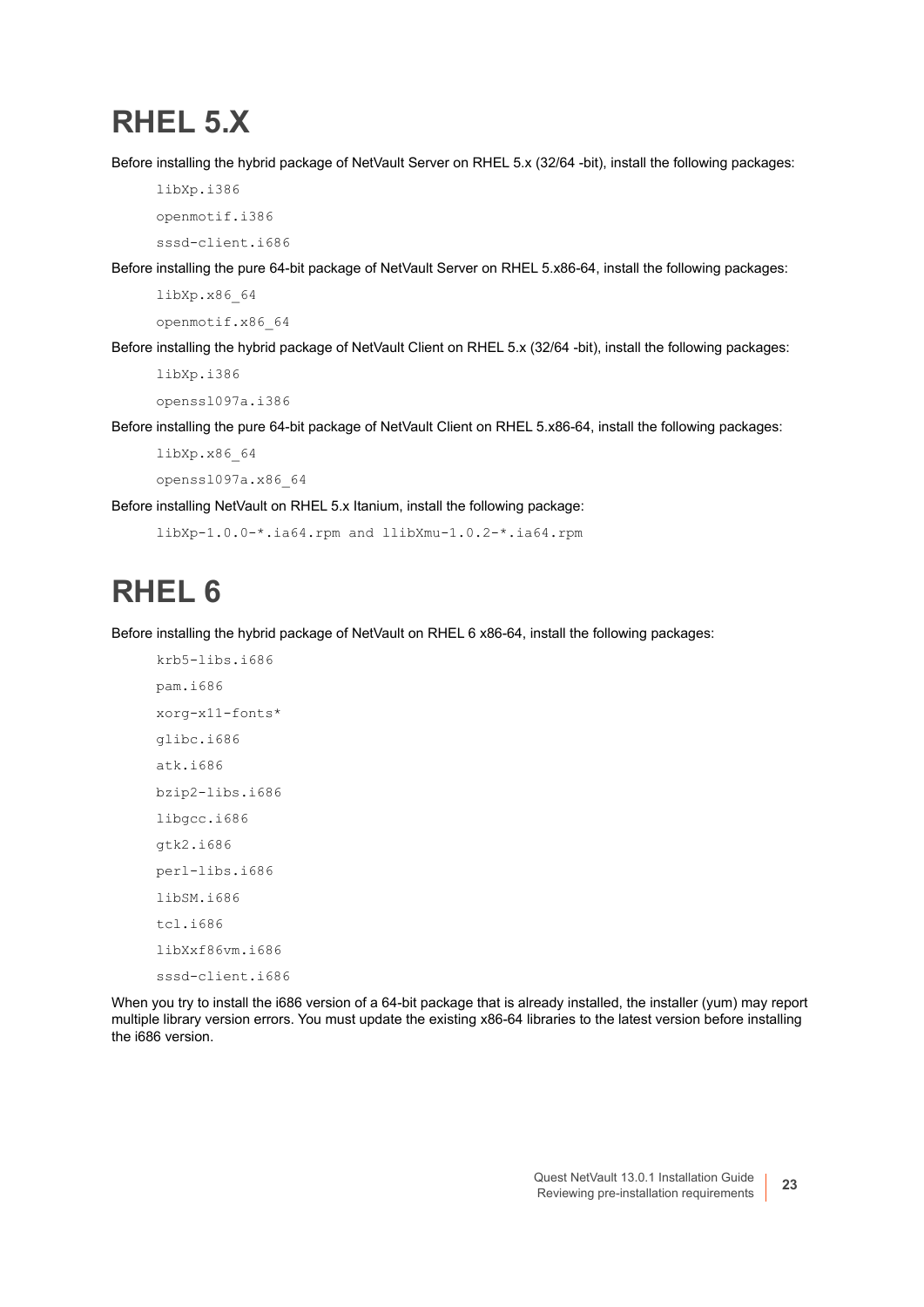#### **Example:**

```
yum update krb5-libs
yum install krb5-libs.i686
```
### <span id="page-23-0"></span>**RHEL 7**

Before installing the hybrid package of NetVault on RHEL 7 x86-64, install the following packages:

```
atk.i686
bzip2-libs.i686
glib2.i686
glibc.i686
gtk2.i686
krb5-libs.i686
pam.i686
perl-libs.i686
tcl.i686
sssd-client.i686
xorg-x11-fonts*
```
Before installing the pure 64-bit package of NetVault on RHEL 7 x86-64, install the following package:

```
tcl
```
## <span id="page-23-1"></span>**RHEL 8**

Before installing the hybrid package of NetVault on RHEL 8 x86-64, install the following packages:

- **•** atk.i686
- **•** bzip2-libs.i686
- **•** glib2.i686
- **•** glibc.i686
- **•** gtk2.i686
- **•** krb5-libs.i686
- **•** pam.i686
- **•** perl-libs.i686
- **•** sssd-client.i686
- **•** tcl.i686
- **•** xorg-x11-fonts\*

Before installing the pure 64-bit package of NetVault on RHEL 8 x86-64, install the following package:

tcl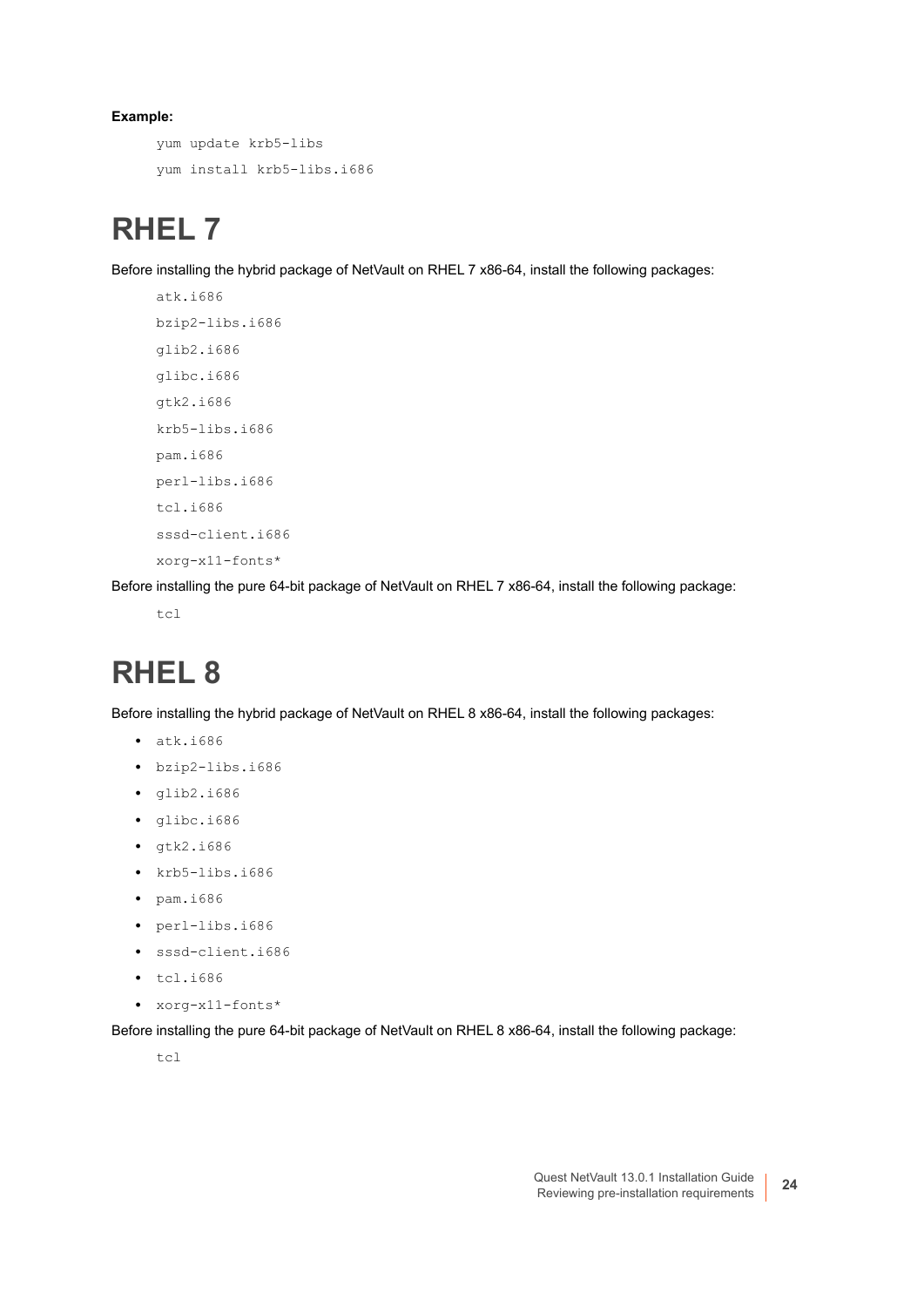## <span id="page-24-0"></span>**SLES 11 SP3**

The following table lists the prerequisites for installing NetVault on SUSE Linux Enterprise Server (SLES) 11 SP3.

**Table 2. Prerequisites: SLES 11 SP3**

| <b>NetVault package</b> | SLES 11 SP3<br>(32-bit or 64-bit) | <b>Requirement</b>                                                                                                                      |
|-------------------------|-----------------------------------|-----------------------------------------------------------------------------------------------------------------------------------------|
| <b>Hybrid Client</b>    | SLES 11 SP3 32-bit                | compat-openss1097q-0.9.7q-146.22.1.i586.rpm                                                                                             |
|                         |                                   | You can install this library from SUSE 11 SP3 Desktop 32-bit DVD 1.                                                                     |
| <b>Hybrid Client</b>    |                                   | SLES 11 SP3 64-bit compat-openss1097g-32bit-0.9.7g-<br>146.20.1.x86 64.rpm                                                              |
|                         |                                   | You can install this library from SUSE 11 SP3 Desktop 64-bit DVD 1.                                                                     |
| Pure-64 bit Client      |                                   | SLES 11 SP3 64-bit compat-openss1097g-0.9.7g-146.20.1.x86 64.rpm<br>You can install this library from SUSE 11 SP3 Desktop 64-bit DVD 1. |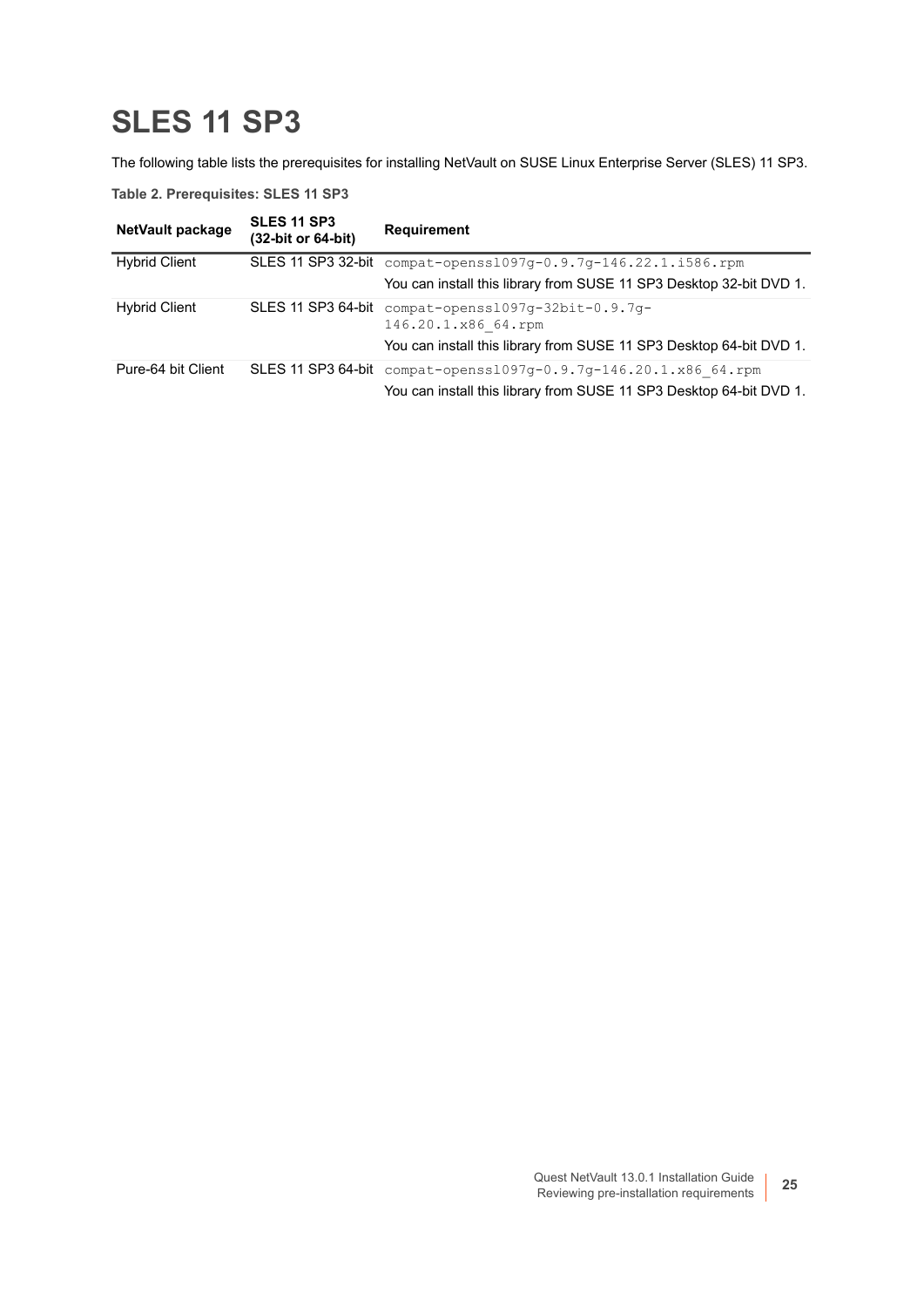## <span id="page-25-0"></span>**SLES 12**

Before installing the hybrid package of NetVault Server on SLES 12 64-bit, complete the following steps:

**•** Install the following packages:

```
linkt6-32bitlibXmu6-32bit
libgdk_pixbuf-2_0-0-32bit
libgtk-2_0-0-32bit
libgthread-2_0-0-32bit
```
**•** Create the following link:

```
ln -s /usr/lib/libtcl8.6.so /usr/lib/libtcl8.5.so
```
Before installing the pure 64-bit package of NetVault Server on SLES 12 64-bit, create the following link:

```
ln -s /usr/lib64/libtcl8.6.so /usr/lib64/libtcl8.5.so
```
Before installing the pure 64-bit package of NetVault Client on SLES 12 64-bit, complete the following steps:

- **•** Download libopenssl0\_9\_8-0.9.8j-62.1.x86\_64.rpm from SUSE Downloads website and install this package.
- **•** Create the following links:

```
ln -s /usr/lib64/libcrypto.so.0.9.8 /usr/lib64/libcrypto.so.0.9.7
```

```
ln -s /usr/lib64/libssl.so.0.9.8 /usr/lib64/libssl.so.0.9.7
```
## <span id="page-25-1"></span>**SLES 15**

Before installing the hybrid package of NetVault Server on SLES 15 64-bit, complete the following steps:

**•** Install the following packages:

```
libXt6-32bit
libXmu6-32bit
libgdk_pixbuf-2_0-0-32bit
libgtk-20-0-32bit
libgthread-2_0-0-32bit
pam-32bit
krb5-32bit
system-group-obsolete (if group sys is not present)
```
**•** Create the following link:

ln -s /usr/lib/libtcl8.6.so /usr/lib/libtcl8.5.so

Before installing the pure 64-bit package of NetVault Server on SLES 15 64-bit, complete the following steps:

**•** Install the following package:

```
system-group-obsolete (if group sys is not present)
```
- **•** Create the following link:
	- ln -s /usr/lib64/libtcl8.6.so /usr/lib64/libtcl8.5.so

Before installing the hybrid package of the NetVault Client on SLES 15 64-bit, complete the following steps:

- **•** Install the following package:
	- system-group-obsolete (if group sys is not present)

Before installing the pure 64-bit package of the NetVault Client on SLES 15 64-bit, complete the following steps: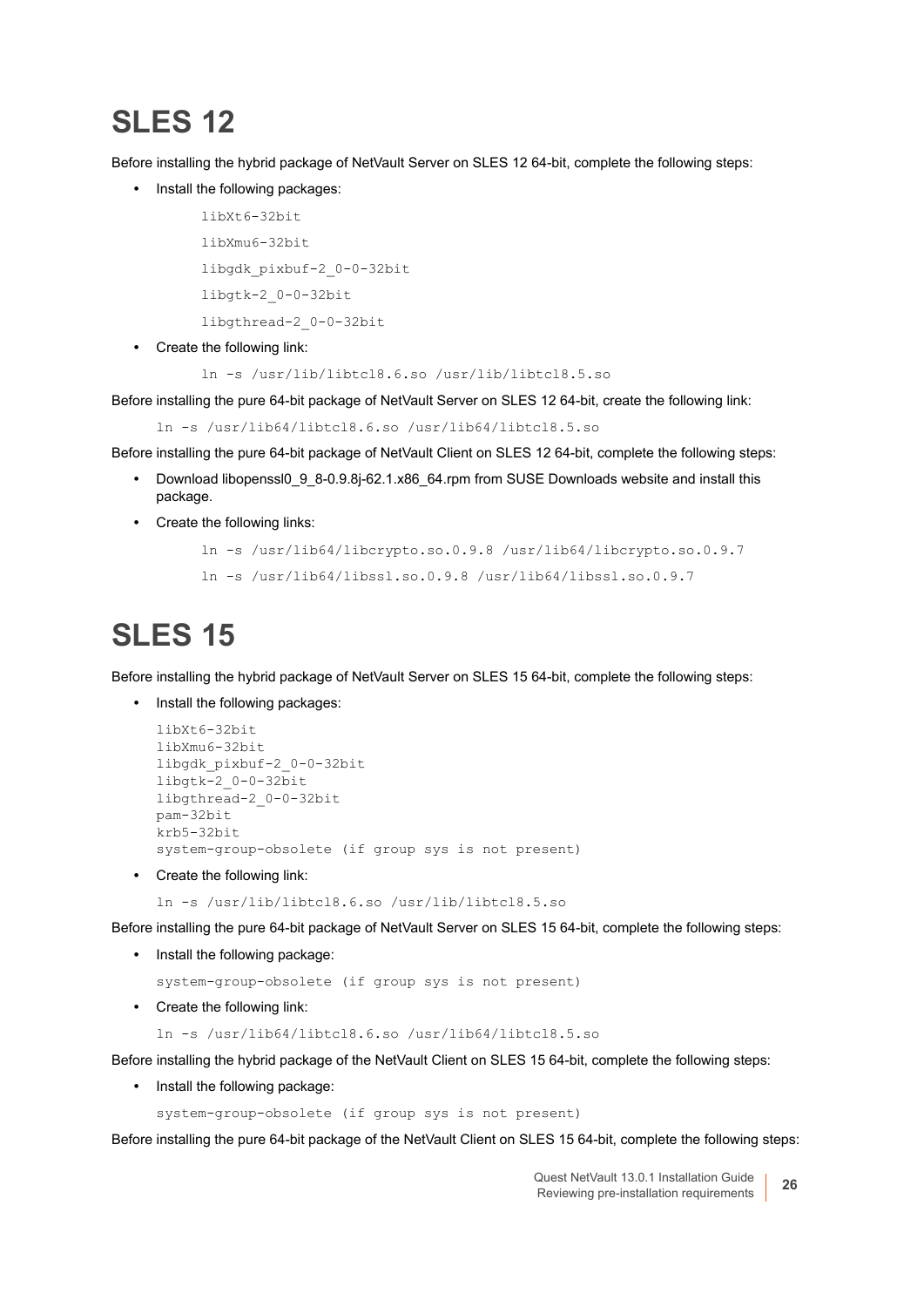- Download and install libopenssl0  $98-0.9.8j-62.1.x8664.rpm from the SUSE Downloads$ website.
- **•** Install the following package:

system-group-obsolete (if group sys is not present)

**•** Create the following links:

```
ln -s /usr/lib64/libcrypto.so.0.9.8 /usr/lib64/libcrypto.so.0.9.7
ln -s /usr/lib64/libssl.so.0.9.8 /usr/lib64/libssl.so.0.9.7
```
### <span id="page-26-0"></span>**Ubuntu 14.04 and 16.04**

Before installing the hybrid package of NetVault on 64-bit Ubuntu 14.04, and 16.04, install the following packages:

```
dpkg --add-architecture i386
```
apt-get update

Before installing the hybrid package of NetVault on 64-bit Ubuntu 14.04, install the following packages:

apt-get install lib32z1 lib32ncurses5 lib32bz2-1.0

Before installing the hybrid package of NetVault on 64-bit Ubuntu 16.04, install the following packages:

apt-get install lib32z1 lib32ncurses5 lib32bz2-1.0:i386

Before installing the pure 64-bit package of NetVault on 64-bit Ubuntu 14.04, create the following link:

ln -s /usr/lib /usr/lib64

Before installing the pure 64-bit package of NetVault on 64-bit Ubuntu 16.04, complete the following steps:

**•** Create the following link:

ln -s /usr/lib /usr/lib64

**•** Install the following packages:

apt-get install libaio1 apt-get install libstdc++5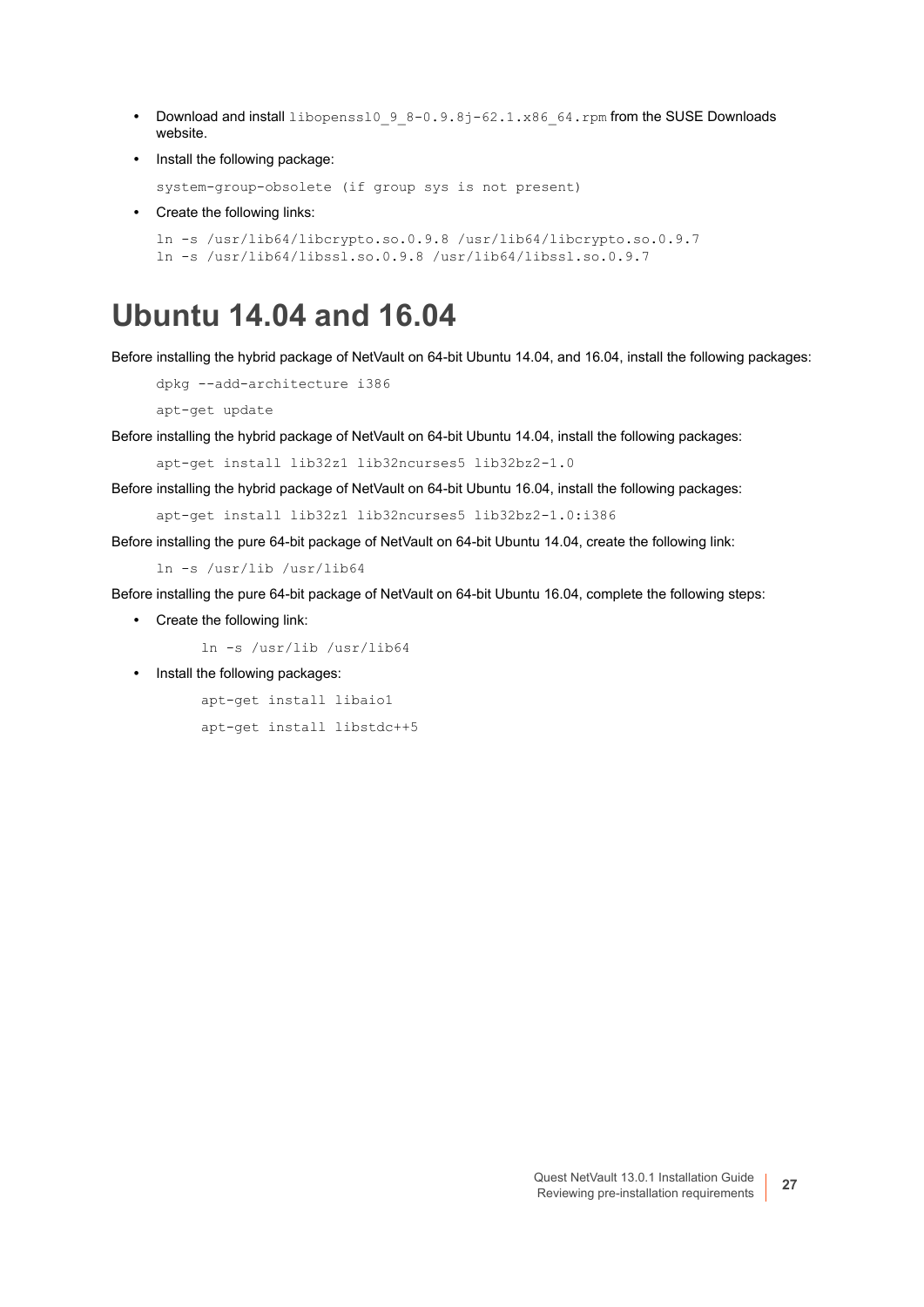## <span id="page-27-0"></span>**Windows**

**Increase non-interactive desktop heap on NetVault Server:** On Windows-based NetVault Servers, the default setting for the non-interactive desktop heap memory setting has the potential to be exhausted when you do the following:

**•** Run several simultaneous jobs on the NetVault Server.

For example, when you run 25 simultaneous jobs, NetVault uses about 200KB additional non-interactive desktop heap. In this scenario, some jobs continue to run, while others fail with the message "Job Died Unexpectedly." This issue is a known Windows problem (ID: 184802).

- **•** Add several drives to a Virtual Tape Library (VTL).
- **•** Browse a Backup Selection Set containing a deeply nested directory structure. In this scenario, the message "failed to get connection to plugin" is displayed.

To correct these issues, increase the size of the non-interactive desktop heap in the following registry value:

HKEY\_LOCAL\_MACHINE\SYSTEM\CurrentControlSet\Control\SessionManager\SubSystems\ Windows

The **SharedSection** setting in this registry value controls how the desktop heap is allocated. The heap size is specified in KB. The format for specifying the heap size is as follows:

SharedSection=xxxx,yyyy,zzzz

xxx defines the maximum size of the system-wide heap

yyyy defines the size of each desktop heap

zzzz defines the size of the desktop heap that is associated with a non-interactive Windows station

#### *To increase the size of the non-interactive desktop heap:*

- 1 Start the Registry Editor. (In the **Run** box on the **Start Menu**, type **regedit**, and press **Enter**.)
- 2 Expand the HKEY\_LOCAL\_MACHINE\SYSTEM\CurrentControlSet\Control\Session Manager\SubSystems  $Key.$
- 3 On the right pane, right-click **Windows**, and select **Modify**.
- 4 In the **Edit String** dialog box, change the value for the **SharedSection** parameter from 512 to 1024: Windows SharedSection=1024,3072,1024
- 5 Click **OK**, and close the Registry Editor.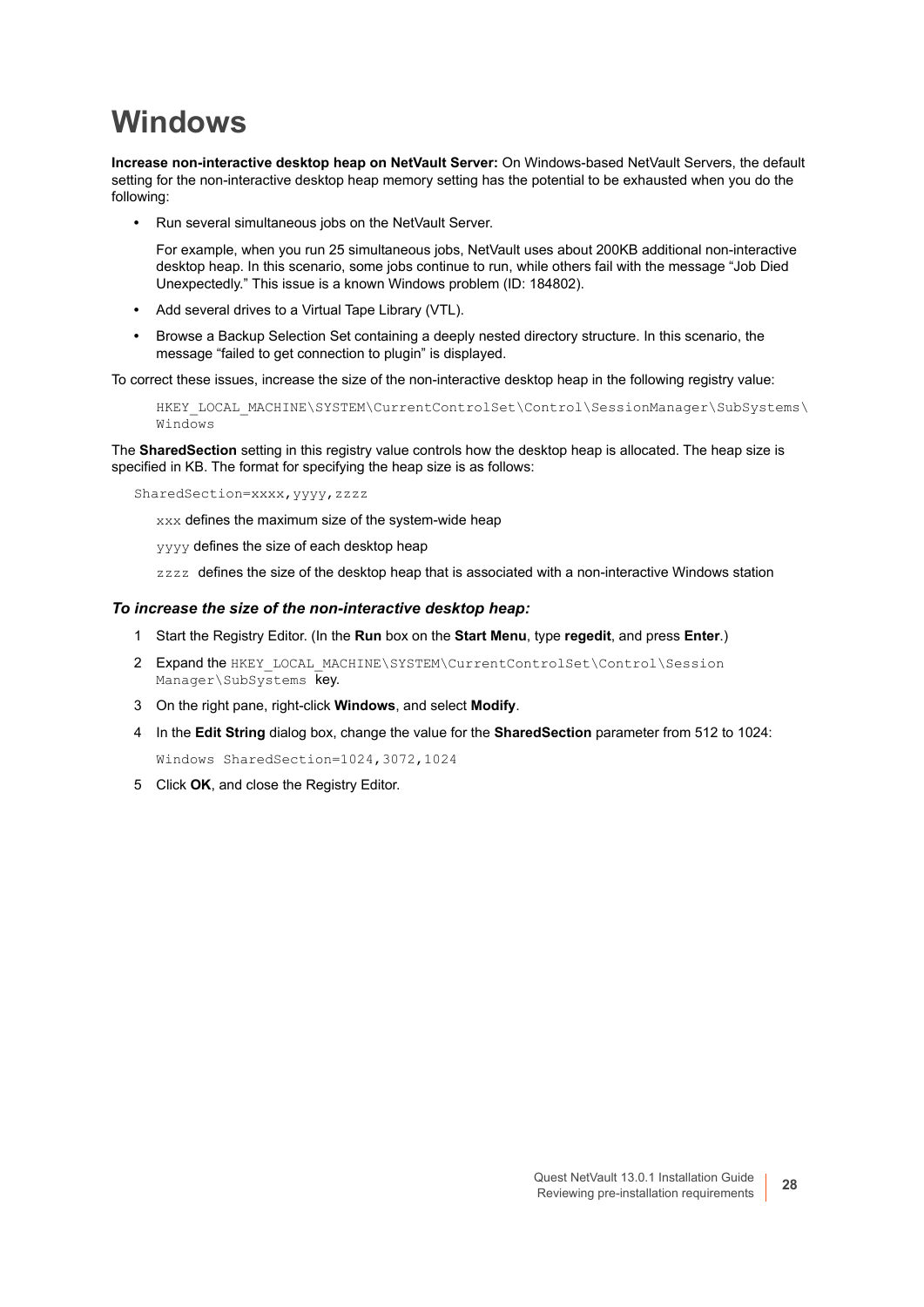# **Installing NetVault**

- <span id="page-28-0"></span>**•** [Installation overview](#page-28-1)
- **•** [Installing NetVault in GUI mode](#page-30-2)
- **•** [Installing NetVault in text mode](#page-37-0)
- **•** [Installing NetVault in unattended mode](#page-40-0)
- **•** [Installing NetVault Client on Windows using Group Policy](#page-44-0)

## <span id="page-28-1"></span>**Installation overview**

You can install NetVault by using the interactive or non-interactive installation method. You can also use the push installation method to simultaneously install the NetVault Client software on multiple Windows and Linux-based machines. This section provides an overview of the NetVault installer and available installation methods.

It includes the following topics:

- **•** [NetVault installer](#page-28-2)
- **•** [Installation modes](#page-29-0)
- **•** [Installation mode selection](#page-29-1)
- **•** [Installation logs](#page-30-0)
- **•** [Push installation method](#page-30-1)

### <span id="page-28-2"></span>**NetVault installer**

The NetVault installer is offered as a single file—typically an application. The installation file is named as follows:

netvault-<RYYYYMMMDD>-vx.x.x.x-{Server|Client}-<platform>

NetVault offers separate client-only and server-only installation packages for Linux- and Windows-based systems. Both the server and the client packages are available in hybrid and pure 64-bit versions.

On Mac OS X, the installer is packaged as a disk image (.dmg) file. The installation file for Mac OS X is named as follows: netvault-<RYYYYMMMDD>-vx.x.x.x-client-MacOSX.dmg.

NetVault supports installations in the following languages: English, Simplified Chinese, French, German, Japanese, and Korean. The installer automatically detects the system language and uses it as the default language. On systems that use an unsupported language, the installer defaults to English.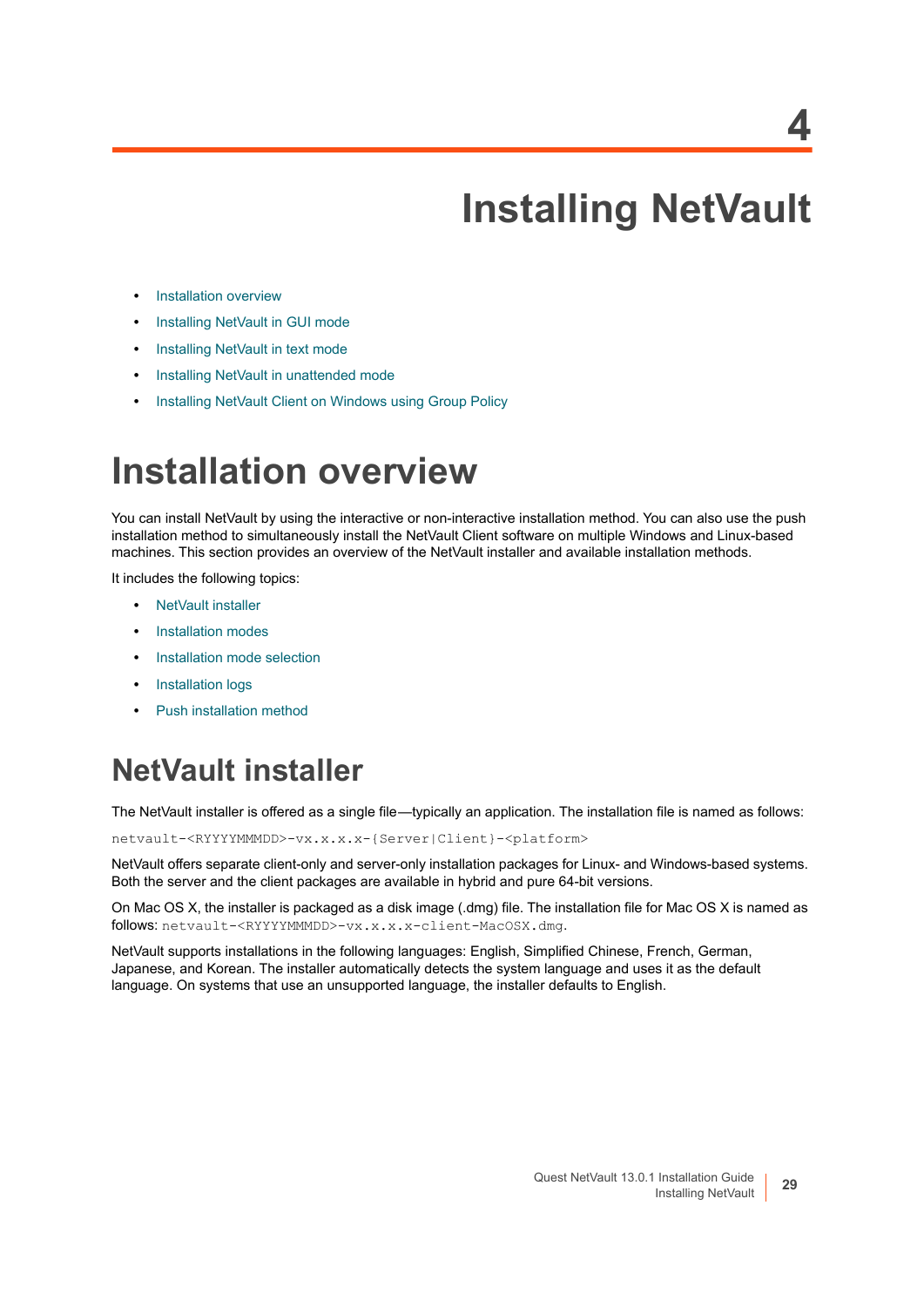## <span id="page-29-0"></span>**Installation modes**

You can run the NetVault installer in graphical, text, or unattended mode. These modes are available for both new and upgrade installations. This section provides an overview of the available installation modes.

#### **Graphical mode**

Use the graphical mode to install the software interactively from a graphical user interface. This mode is available on all supported operating systems that provide a graphical environment. The graphical mode requires GTK packages or X Window System libraries on Linux- and UNIX-based systems. The installer automatically runs in graphical mode if no installation mode is specified.

#### **Text mode**

Use the text mode to install the software interactively from a text-based user interface. This mode is available on all supported operating systems, except Windows. On systems that do not provide a graphical environment, the installer automatically runs in text mode if no installation mode is specified.

#### **Unattended mode**

Use the unattended mode to perform automated installations with minimal or no user interaction. This mode is supported on all operating systems. When performing unattended installations, you can specify the installation options at the command line or in an option file.

## <span id="page-29-1"></span>**Installation mode selection**

When running the NetVault installer, you can use the --mode option to specify the installation mode. Generally, you do not need to use this option because the installer automatically uses the default mode. If, for any reason, the default mode cannot be initialized, then the installer tries to use the alternative GUI or text modes, if available. For example, on Linux, if the GTK libraries are unavailable, the default **gtk** mode cannot be initialized. In such cases, the installer tries to use the **xwindow** mode, and if no X Server is detected, the installer defaults to **text** mode.

The following table lists the supported installation modes.

| Table 3. Supported installation modes |  |  |  |  |
|---------------------------------------|--|--|--|--|
|---------------------------------------|--|--|--|--|

| <b>Operating system</b>  | <b>Supported modes</b>       |
|--------------------------|------------------------------|
| Linux                    | gtk (default)                |
|                          | xwindow                      |
|                          | text                         |
|                          | unattended                   |
| Mac OS X                 | osx (default)                |
|                          | text<br>٠                    |
|                          | unattended                   |
| Windows                  | win32 (default)<br>$\bullet$ |
|                          | unattended                   |
| <b>UNIX</b>              | xwindow (default)<br>٠       |
|                          | text                         |
|                          | unattended<br>٠              |
| OS without any graphical | text (default)<br>٠          |
| environment              | unattended                   |

To run the installer in unattended mode, it is necessary to use the --mode option; the installer does not automatically switch to this mode. The --mode option is also required to run the installer in text mode on machines that support GUI (for example, to perform remote installations on Linux- or UNIX-based systems).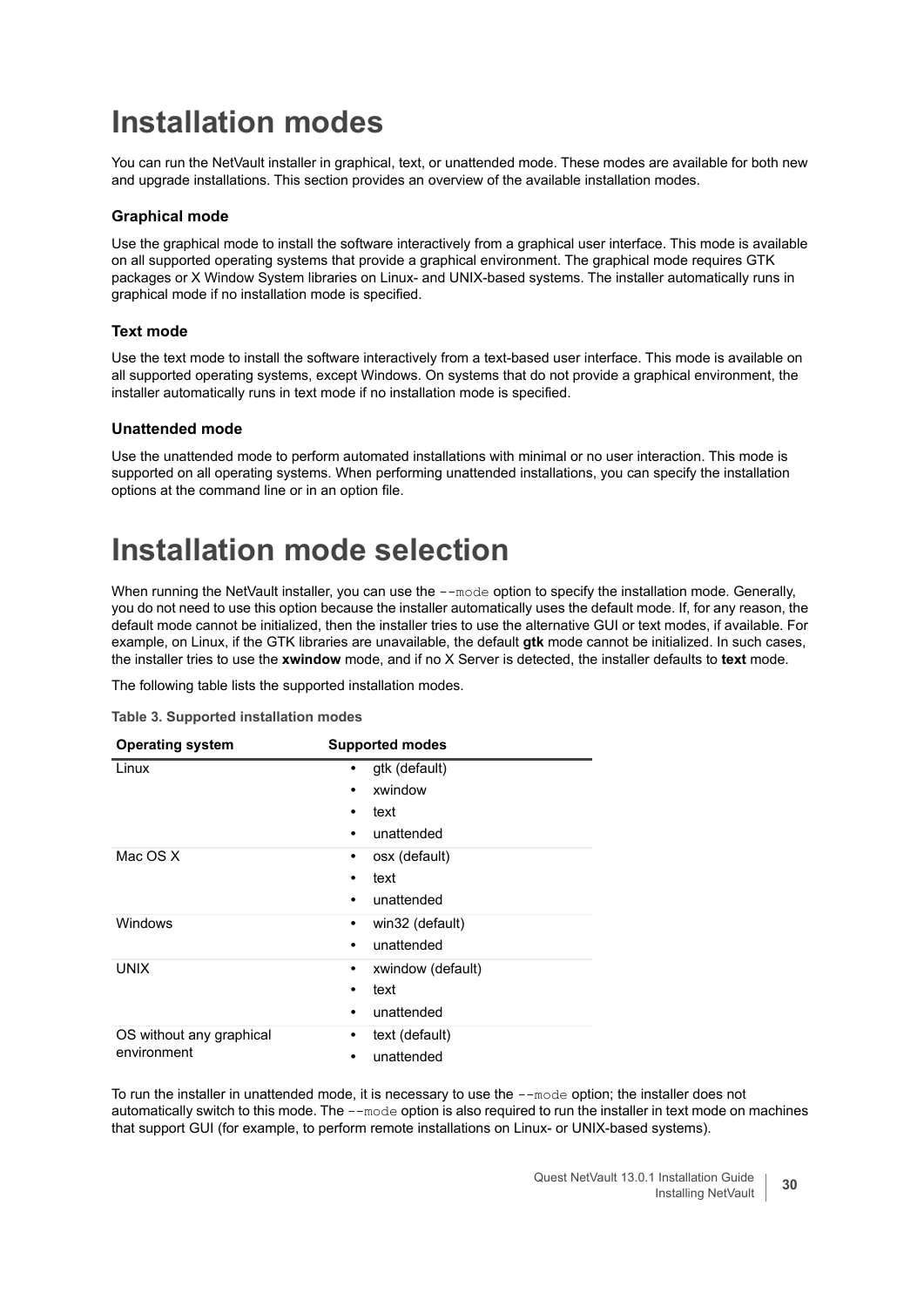## <span id="page-30-0"></span>**Installation logs**

The installer generates a log file in the system temporary directory. The file is named as follows: netvault {GUID} install.log, where {GUID} is unique for each installation occurrence (for example,  $n$ etvault<sup>-274bffb2-a3c1-457e-7f5e-221bf60a7689\_install.log).</sup>

If the installation fails for any reason, you can examine the log file for details about the problem.

If an installation or upgrade is unsuccessful, the installer may not generate the regular log file. Instead, the installer may leave an intermediate log file is named bitrock installer.log or bitrock installer nnn.log in the system temporary directory.

## <span id="page-30-1"></span>**Push installation method**

The push installation method lets you install one or more software packages on remote machines. You can use this method to install or upgrade the NetVault client and plug-ins on multiple machines. You can perform push installations from the NetVault WebUI. Push installation is available for Windows-to-Windows, Windows-to-Linux, Linux-to-Linux, and Linux-to-Windows scenarios. For more information about this method, see the *Quest NetVault Administrator's Guide*.

## <span id="page-30-2"></span>**Installing NetVault in GUI mode**

The graphical mode is available on all supported operating systems that provide a graphical environment. This mode requires GTK packages or X Window System libraries on Linux- and UNIX-based systems.

#### *To install NetVault Server or Client in graphical mode:*

- 1 Log on to the system with administrator or root-level access, and navigate to the directory in which the installation file resides.
- 2 Double-click the installation file.
	- **NOTE:** On Mac OS X, the installer is packaged as a disk image (.dmg) file. Before you can run the ÷ installer, you must mount the disk image by double-clicking the installation file. After the image is mounted, start the installer by double-clicking or pressing control and clicking the installer icon on the desktop.

After the installation completes, you can unmount the disk image from the Finder window by clicking the Eject icon next to the virtual drive icon. Alternatively, you can click the virtual drive icon on the desk top, and press CMD+E.

3 In the **Language Selection** dialog box, select the language for your NetVault installation.

The available options are:

- **▪** English
- **▪** Simplified Chinese
- **▪** French
- **▪** German
- **▪** Japanese
- **▪** Korean

The default selection is English.

Click **OK**.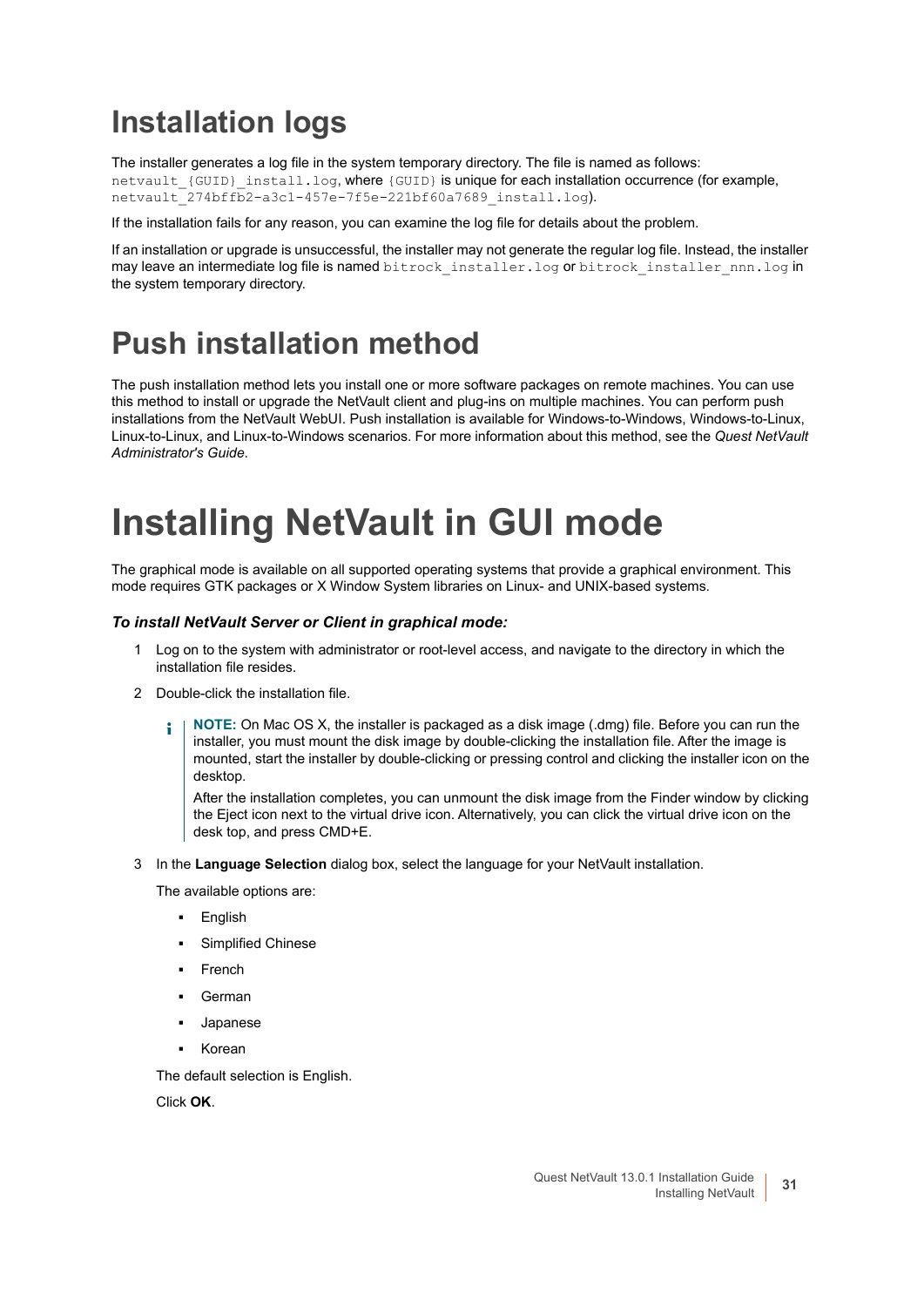4 In the Welcome dialog box, review the notes, and click **Next** to continue.

**Figure 2. Welcome dialog box**

| O        | x<br>Quest NetVault Setup                                                                                                                                                                                                                                                                                                                         |
|----------|---------------------------------------------------------------------------------------------------------------------------------------------------------------------------------------------------------------------------------------------------------------------------------------------------------------------------------------------------|
|          | Setup - NetVault                                                                                                                                                                                                                                                                                                                                  |
|          | Welcome to the NetVault Setup Wizard.<br>WARNING: This computer program is protected by copyright law and<br>international treaties. Unauthorized duplication or distribution of this program,<br>or any portion of it, may result in severe civil or criminal penalties, and will be<br>prosecuted to the maximum extent possible under the law. |
| NetVault |                                                                                                                                                                                                                                                                                                                                                   |
|          | Cancel<br>$<$ Back<br>Next >                                                                                                                                                                                                                                                                                                                      |

- 5 Choose the type of setup for NetVault Server as:
	- **Standard:** This option allows you to use the NetVault Server in standalone mode.
	- **▪ Managed Service Provider:** This option allows you to use NetVault Server and provide backup as a service to clients or customers.
		- **NOTE:** The Managed Service Provider option is supported on Windows Server pure 64-bit  $\mathbf{i}$ version.

**Figure 3. NetVault Server Setup type**

| O                 | <b>Quest NetVault Setup</b>                                                                                                                                                                             | ×<br>□ |
|-------------------|---------------------------------------------------------------------------------------------------------------------------------------------------------------------------------------------------------|--------|
| <b>Setup type</b> |                                                                                                                                                                                                         | Quest  |
| ◉ Standard<br>鐦   | Choose a type of setup you want for NetVault server<br>Enables NetVault to be used in standalone mode.<br><b>Managed Service Provider</b><br>Enables NetVault to be used in 'Backup As A Service' mode. |        |
| InstallBuilder    | $<$ Back<br>l<br>Next >                                                                                                                                                                                 | Cancel |

6 In the **License Agreement** dialog box, select the **I accept the agreement** option if you accept all the terms.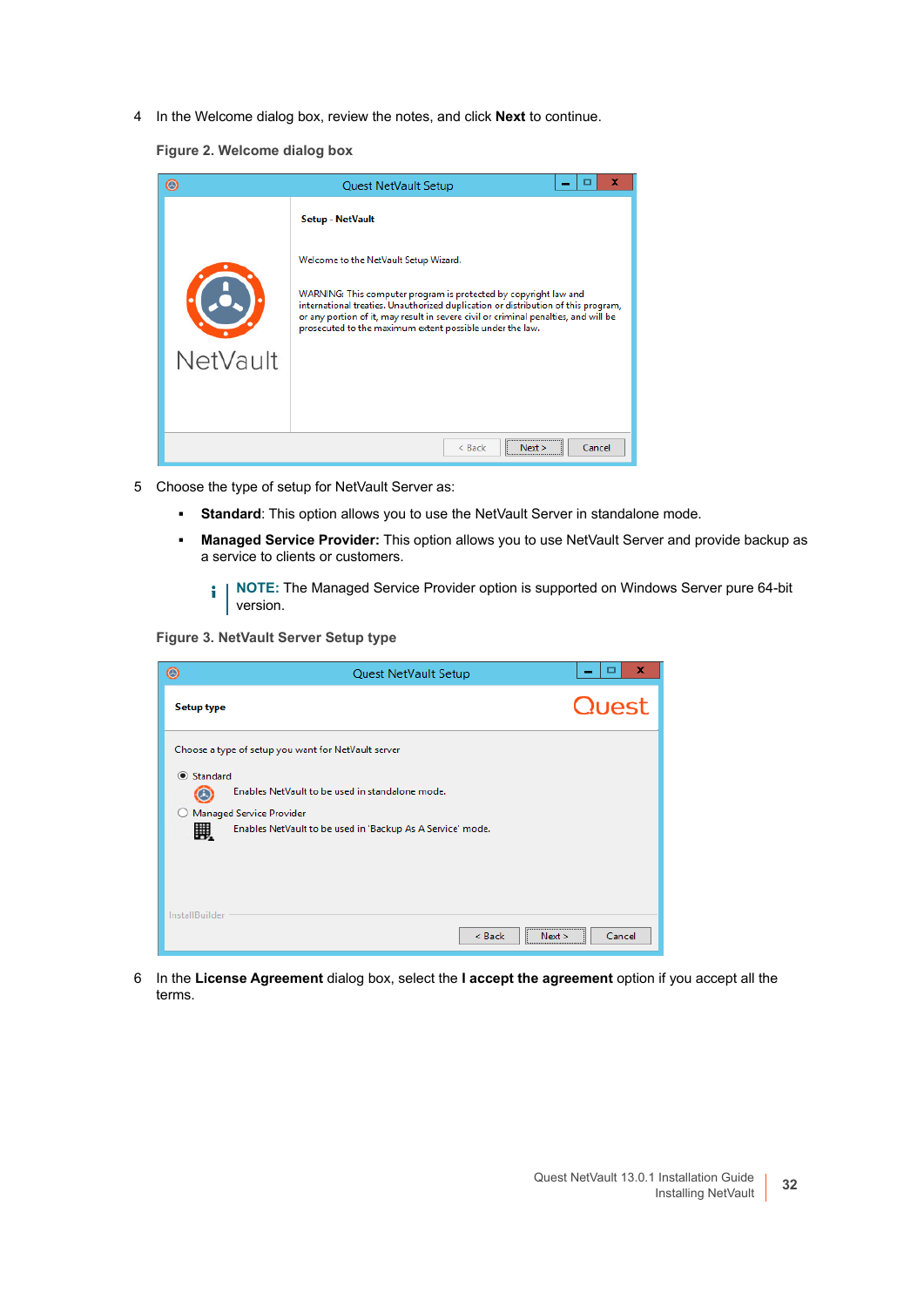**Figure 4. License Agreement dialog box**

|                                   | <b>Quest NetVault Setup</b>                                                                                                                                                                                                                                                                                                                                                                                                                                                                                                                                                      | ×                |
|-----------------------------------|----------------------------------------------------------------------------------------------------------------------------------------------------------------------------------------------------------------------------------------------------------------------------------------------------------------------------------------------------------------------------------------------------------------------------------------------------------------------------------------------------------------------------------------------------------------------------------|------------------|
| <b>License Agreement</b>          |                                                                                                                                                                                                                                                                                                                                                                                                                                                                                                                                                                                  | Quest            |
| continuing with the installation. | Please read the following License Agreement. You must accept the terms of this agreement before                                                                                                                                                                                                                                                                                                                                                                                                                                                                                  |                  |
| Software Transaction Agreement    |                                                                                                                                                                                                                                                                                                                                                                                                                                                                                                                                                                                  |                  |
|                                   | PLEASE READ THIS AGREEMENT CAREFULLY BEFORE USING THIS PRODUCT. BY DOWNLOADING,<br>INSTALLING OR USING THIS PRODUCT, YOU ACCEPT AND AGREE TO THE TERMS AND<br>CONDITIONS OF THIS AGREEMENT. FOR ORDERS PLACED OUTSIDE THE UNITED STATES OF<br>AMERICA, PLEASE GO TO http://quest.com/legal/sta.aspx TO VIEW THE APPLICABLE<br>VERSION OF THIS AGREEMENT FOR YOUR REGION. IF YOU DO NOT AGREE TO THE TERMS AND<br>CONDITIONS OF THIS AGREEMENT OR THE APPLICABLE VERSION OF THIS AGREEMENT FOR<br>YOUR REGION. DO NOT DOWNLOAD. INSTALL OR USE THIS PRODUCT. IF YOU HAVE A SIGNED |                  |
| Do you accept this license?       | I accept the agreement<br>I do not accept the agreement                                                                                                                                                                                                                                                                                                                                                                                                                                                                                                                          |                  |
| InstallBuilder                    | $<$ Back                                                                                                                                                                                                                                                                                                                                                                                                                                                                                                                                                                         | Next ><br>Cancel |

 $\mathbf i$ **NOTE:** Before proceeding with the installation, make sure that you have thoroughly reviewed the license agreement.

Click **Next** to continue.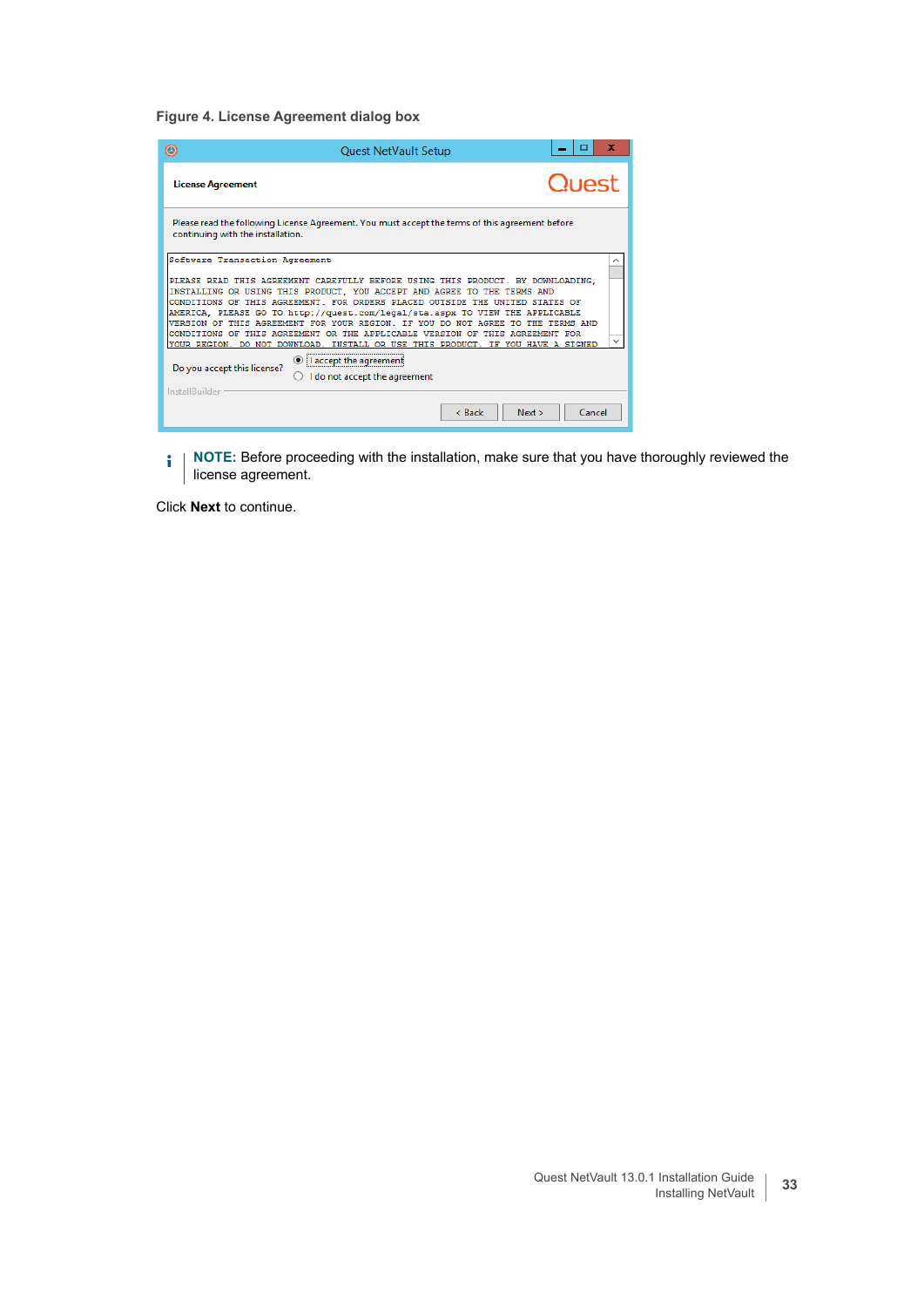7 In the **Installation Directory** dialog box, specify the installation path.

**Figure 5. Installation Directory dialog box**

| O<br>Quest NetVault Setup                                                    | ×<br>▭<br>-      |
|------------------------------------------------------------------------------|------------------|
| <b>Installation Directory</b>                                                | Quest            |
| Please specify the directory where NetVault will be installed.               |                  |
| C:\Program Files (x86)\Quest\NetVault<br>гQ<br><b>Installation Directory</b> |                  |
|                                                                              |                  |
|                                                                              |                  |
|                                                                              |                  |
| InstallBuilder                                                               |                  |
| < Back                                                                       | Cancel<br>Next > |

The default installation path for NetVault is as follows:

- **▪ On Linux:** /usr/netvault
- **▪ On Solaris:** /opt/netvault
- **▪ On Windows:** C:\Program Files\Quest\NetVault or C:\Program Files (x86)\Quest\NetVault

To use the default path, click **Next**.

To change the location, type the new path, and click **Next**. If the specified path does not exist, it is automatically created during installation. You can also click **Browse**, and select the target directory from the Explorer window.

If the installation directory contains any files or directories, a warning is displayed:

The directory you have selected is not empty. If you continue the installation, everything in the directory will be deleted. Is it OK to install into this directory and delete the existing contents?

Select the **Yes** option, and then click **Next** to continue.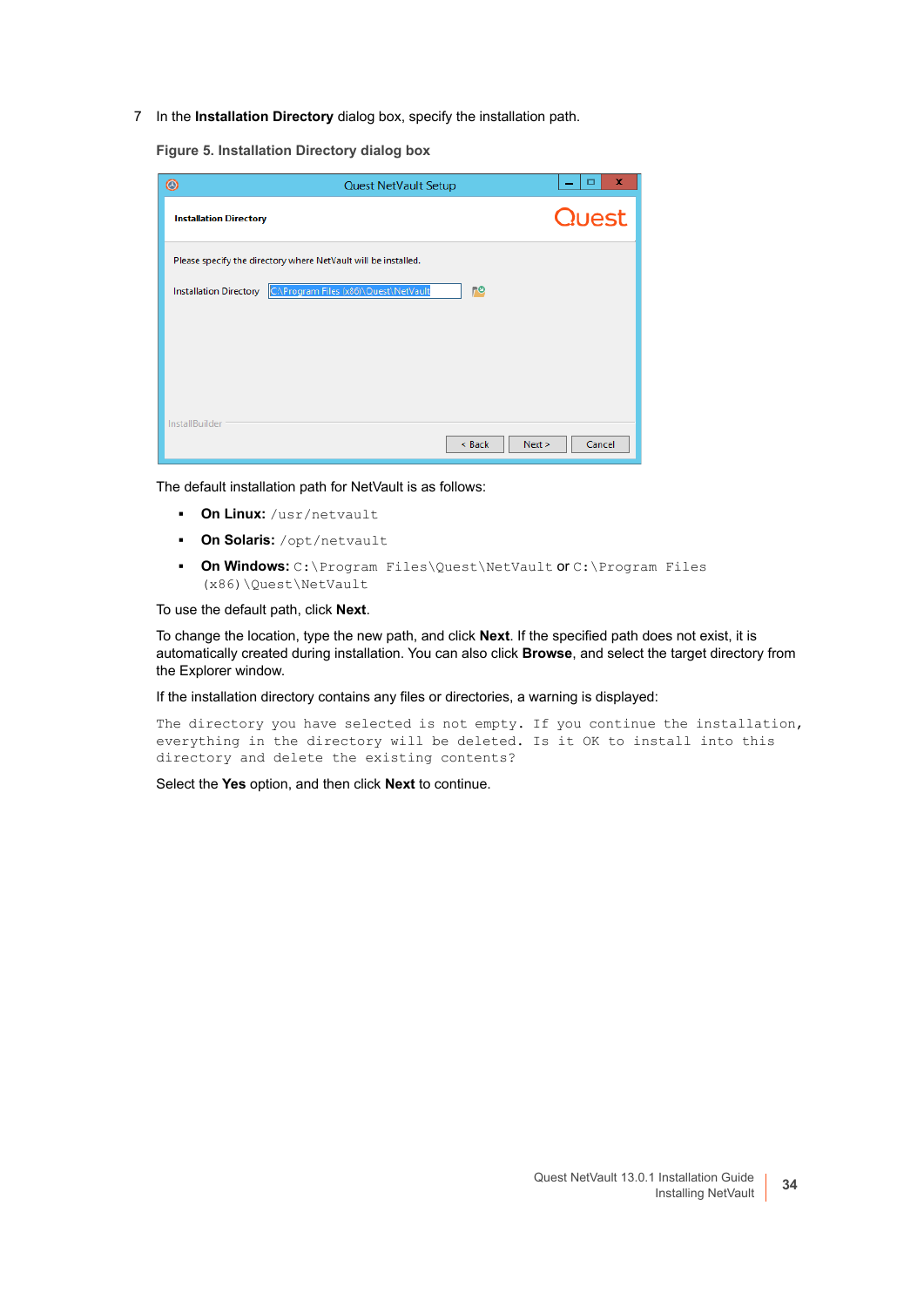8 In the **Machine Name** dialog box, specify a unique name for the NetVault Server. Click **Next**.

**Figure 6. Machine Name dialog box**

| O                                                                               | Quest NetVault Setup                                                                                                                                                                                     | ×                |
|---------------------------------------------------------------------------------|----------------------------------------------------------------------------------------------------------------------------------------------------------------------------------------------------------|------------------|
| <b>Machine Name</b>                                                             |                                                                                                                                                                                                          | Quest            |
| Please choose the NetVault name for this machine.<br>HIPUN59199<br>Machine Name | Note: the NetVault machine name can contain a maximum of 63 characters including uppercase letters (A-Z),<br>lowercase letters (a-z), numbers (0-9), hyphens ("-"), underscores ("_") and periods ("."). |                  |
| InstallBuilder                                                                  | $<$ Back                                                                                                                                                                                                 | Next ><br>Cancel |

By default, NetVault uses the OS-assigned machine name. For more information about machine names, see [Determine NetVault name and password.](#page-13-2)

9 In the **Machine Password** dialog box, specify a password for the NetVault machine.

**Figure 7. Machine Password dialog box**

| $_{\mathord{\circ} }$       | Quest NetVault Setup                                                                                                                                         | ×<br>□ |
|-----------------------------|--------------------------------------------------------------------------------------------------------------------------------------------------------------|--------|
| <b>Machine Password</b>     |                                                                                                                                                              | Quest  |
| Password<br>Retype password | Please enter the NetVault password for this machine.<br>Note: password may not exceed 100 characters or contain the following special symbols: \ and spaces. |        |
| InstallBuilder              | < Back<br>Next >                                                                                                                                             | Cancel |

The machine password is used while adding a NetVault Client to the server. If no password is set during installation, NetVault uses the system's root or administrator password. For more information about passwords, see [Determine NetVault name and password.](#page-13-2)

In the **Retype password** box, type the password again for confirmation. Click **Next**.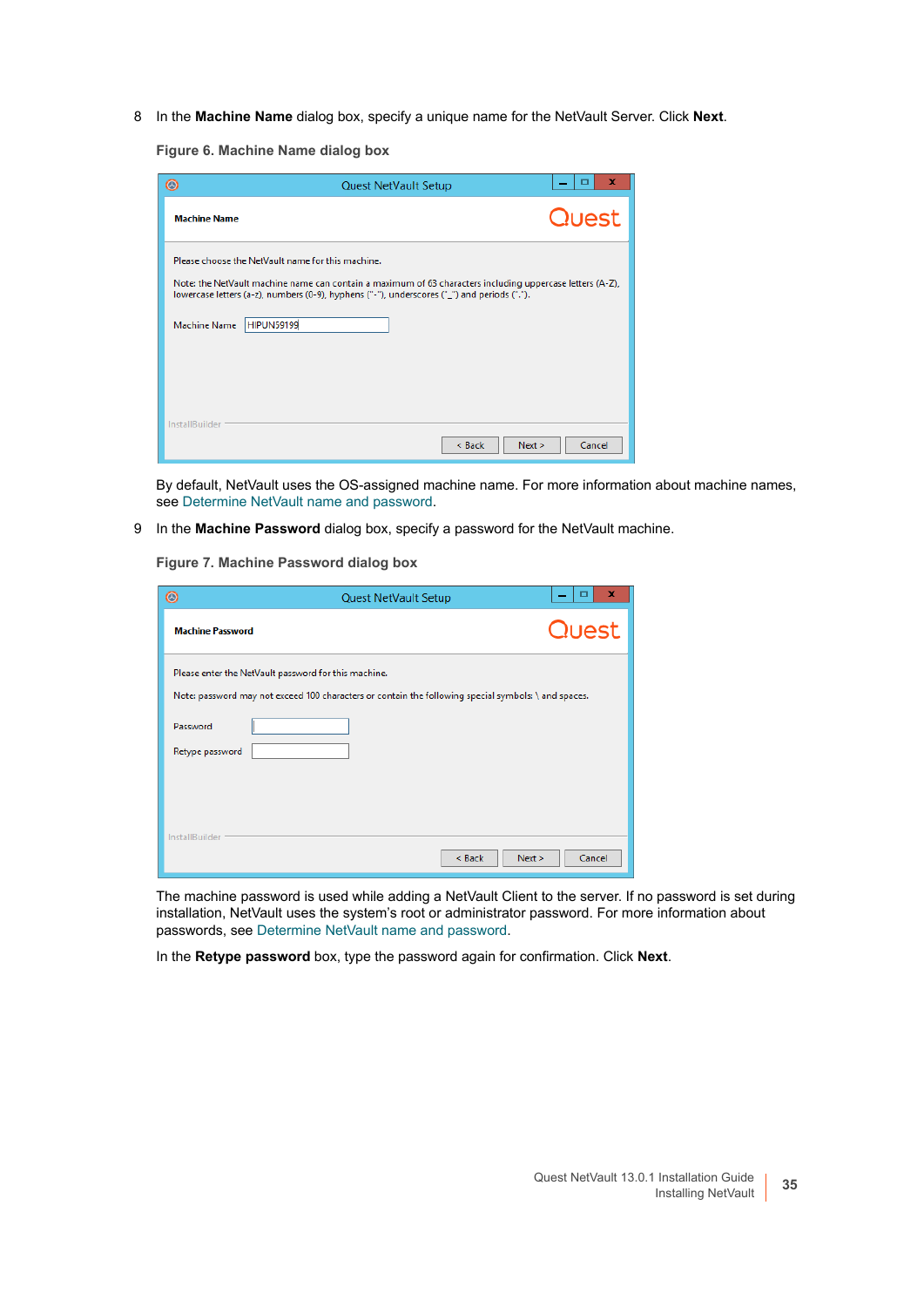10 When installing the NetVault Server, the **NetVault Database Directory** dialog box is displayed next. This dialog box is not displayed during client installations.

**Figure 8. NetVault Database Directory dialog box**

| O                                  | Quest NetVault Setup                                                                                           | x<br>Е           |
|------------------------------------|----------------------------------------------------------------------------------------------------------------|------------------|
| <b>NetVault Database Directory</b> |                                                                                                                | Quest            |
|                                    | Please specify the directory where NetVault database will be stored.<br>The database may grow to a large size. |                  |
| Database Directory                 | C:\Program Files (x86)\Quest\NetVault\db<br><b>RO</b>                                                          |                  |
|                                    |                                                                                                                |                  |
|                                    |                                                                                                                |                  |
| <b>InstallBuilder</b>              | < Back                                                                                                         | Cancel<br>Next > |

In the **Database Directory** box, specify the installation path for the NetVault Database.

The default path for NetVault Database is as follows:

- **▪ On Linux:** /usr/netvault/db
- **▪ On Windows:** C:\Program Files\Quest\NetVault\db or C:\Program Files (x86)\Quest\NetVault\db

To use the default installation path, click **Next**.

To change the location, type the new path, and click **Next**. If the specified path does not exist, it is automatically created during installation. You can also click **Browse**, and select the target directory from the Explorer window.

If the database directory contains any files or directories, a warning is displayed:

The directory you have selected is not empty. If you continue the installation, everything in the directory will be deleted. Is it OK to install into this directory and delete the existing contents?

11 When installing the NetVault Server on Linux, the dialog box for PostgreSQL Linux user account is displayed next.This dialog box is not displayed during client installations. For more information about NetVault PostgreSQL Linux user account, see [Determine NetVault PostgreSQL Linux user account](#page-14-1).

Select the option for PostgreSQL Linux user account:

- **▪ Allow NetVault to create PostgreSQL Linux use**r: By default, this option is selected.
- **▪ Linux user name**: Select this option if you want to use the already existing Linux user account.  $-$  or  $-$

To create new Linux user account, refer to the corresponding operating system guide.

Click **Next** to continue.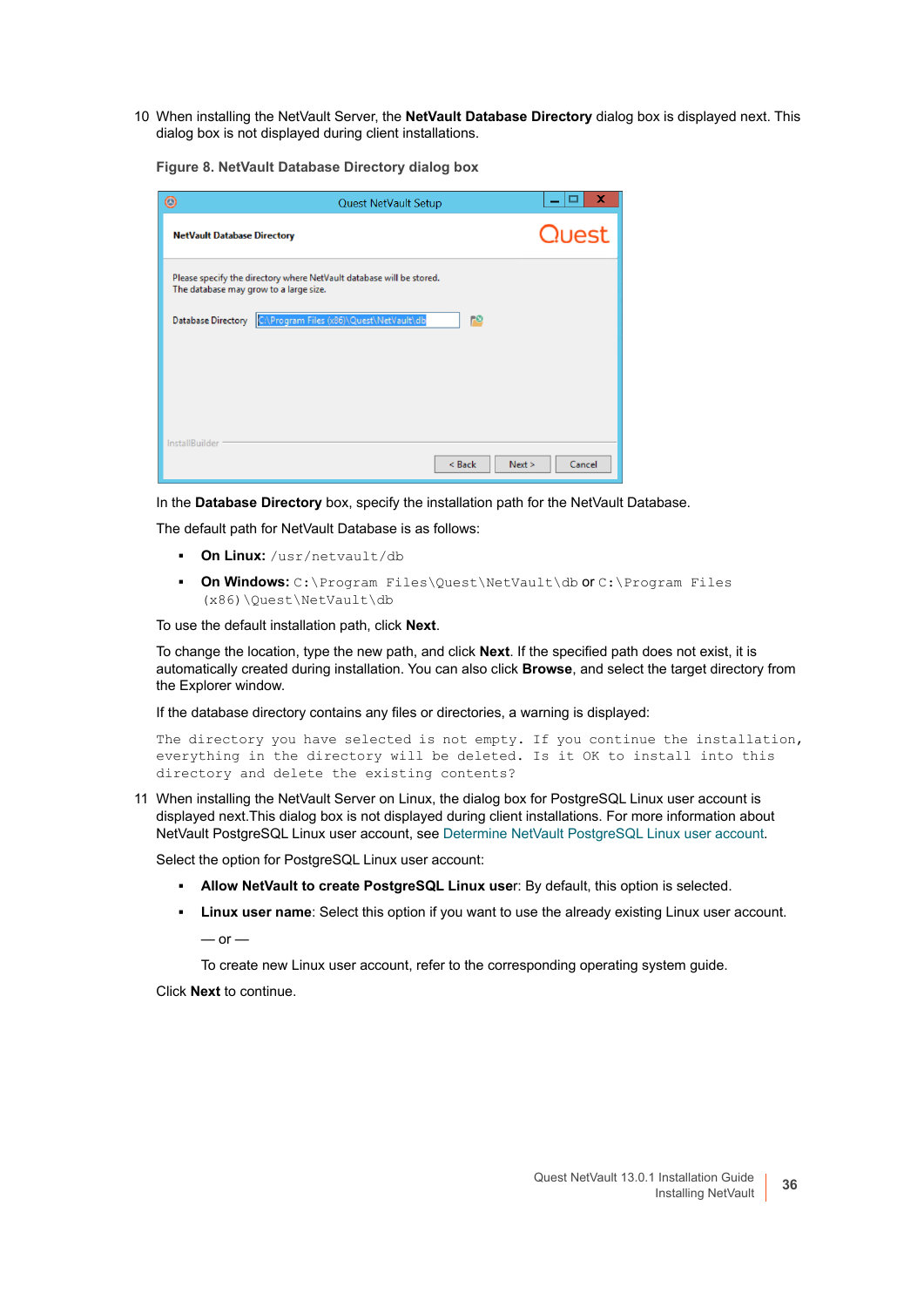12 When installing the NetVault Server, the dialog box for Database Superuser password is displayed next. This dialog box is not displayed during client installations.

**Figure 9. PostgreSQL Database Superuser Password dialog box**

| $\circledcirc$              | Quest NetVault Setup                                                                                                                                                                     | x<br>▬ |
|-----------------------------|------------------------------------------------------------------------------------------------------------------------------------------------------------------------------------------|--------|
|                             | PostgreSQL Database Superuser Password                                                                                                                                                   | Quest  |
|                             | Please enter the password for NetVault PostgreSQL database superuser (postgres).<br>Note: password may not exceed 100 characters or contain the following special symbols: \ and spaces. |        |
| Password<br>Retype password |                                                                                                                                                                                          |        |
| InstallBuilder              | < Back<br>Next >                                                                                                                                                                         | Cancel |

In the **Password** box, specify a password for the PostgreSQL database super user.

In the **Retype password** box, type the password again for confirmation.

For more information about specifying a password for the PostgreSQL database super user, see [Determine](#page-13-2)  [NetVault name and password.](#page-13-2)

13 In the **Ready to Install** dialog box, review the installation parameters, and click **Next** to begin installation.

If you want to change any installation parameter, click **Back**.

- 14 The installer begins to install the software. As the installation proceeds, the progress bar is updated in the Installation dialog box.
- 15 After the software is successfully installed on the machine, the Setup Completion dialog box is displayed. Click **Finish** to close the dialog box, and exit the installer.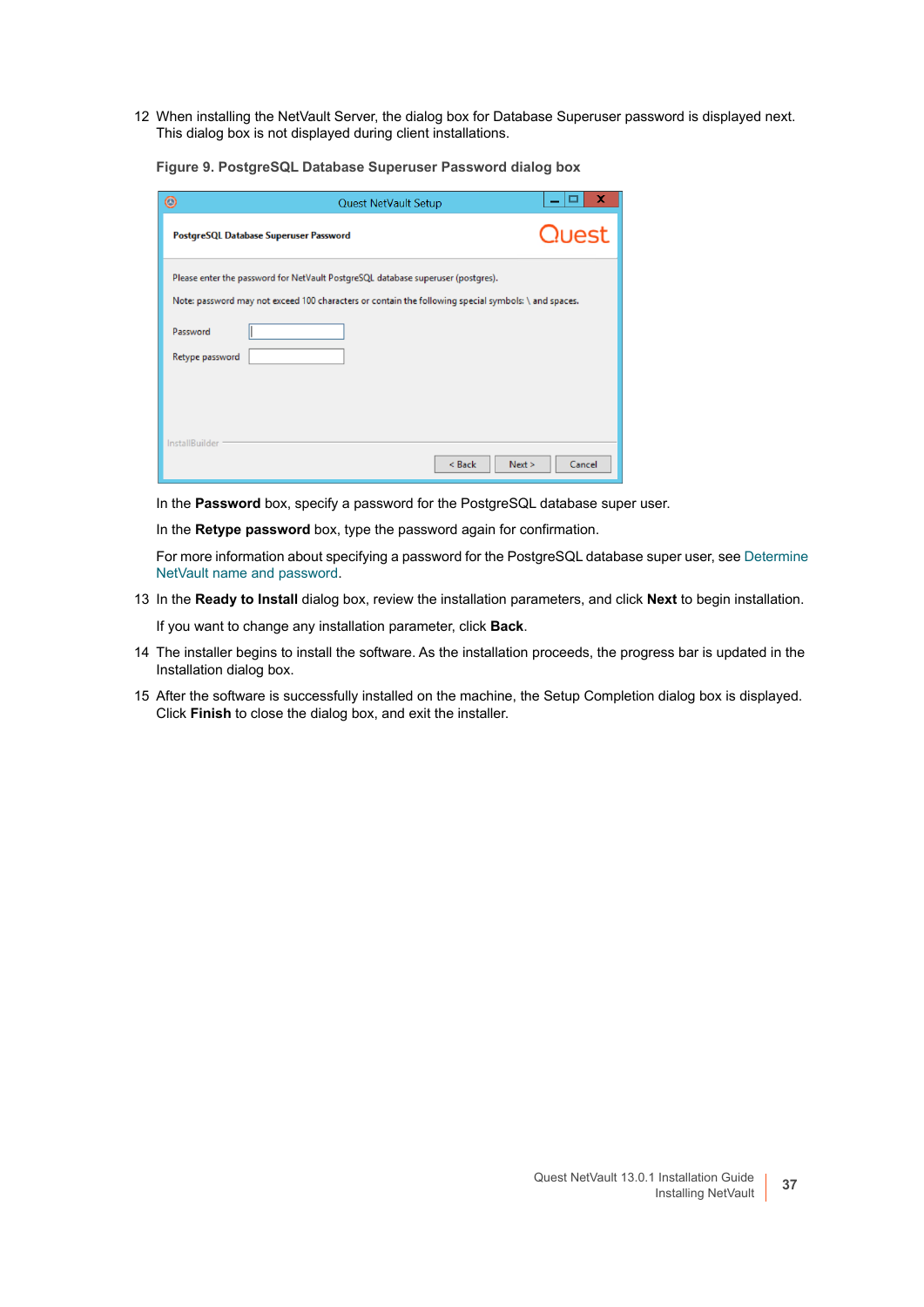## <span id="page-37-0"></span>**Installing NetVault in text mode**

The text mode is available on all supported operating systems, except Windows.

**i** | NOTE: You can exit the setup in text mode at any time before the installation starts by pressing Ctrl+C.

#### *To install NetVault Server or Client in text mode:*

- 1 Log on to the system with root-level access. Start a terminal session, and navigate to the directory in which the installation file resides.
- 2 To start the installer, type the following command:

./<installation file name> --mode text

#### **NOTE:**  ÷

**•** On Mac OS X, the installer is packaged as a disk image (.dmg) file. Before you can run the installer, you must mount the disk image by running the following command:

hdiutil attach path/to/NVBU\_Installer\_Name.dmg

After the image is mounted, you can start the installer by running the following command:

"/Volumes/NetVault/<Name of the

installer>.app/Contents/MacOS/installbuilder.sh" --mode text

After the installation completes, you can unmount the disk image by running the following command:

hdiutil detach /dev/diskWithInstallerImage

When running the installer on Mac OS X from a remote terminal (SSH or telnet), it may be necessary to use the --mode text option. Otherwise, the installer may run in full graphic mode without showing any output in the console.

**•** When installing NetVault on Linux IA (Itanium), the installer shows 'unaligned access' warning messages. However, the installation completes successfully.

#### **Example warning messages**:

unaligned access to 0x6000000005642f7c, ip=0x2000000004dbe520

To suppress these warning messages, start the installer by running the following command:

prctl --unaligned=silent ./<installation file name> --mode text

Follow the instructions to complete the installation steps.

#### 3 Language Selection

Please select the installation language

- [1] English
- [2] Simplified Chinese
- [3] French
- [4] German
- [5] Japanese
- [6] Korean

Please choose an option [1]:

Select the language for your NetVault installation. To select English, press **1** or **Enter.** To select a different language, press the corresponding key.

4 The License Agreement screen is displayed next. Press **Enter** to read through the agreement.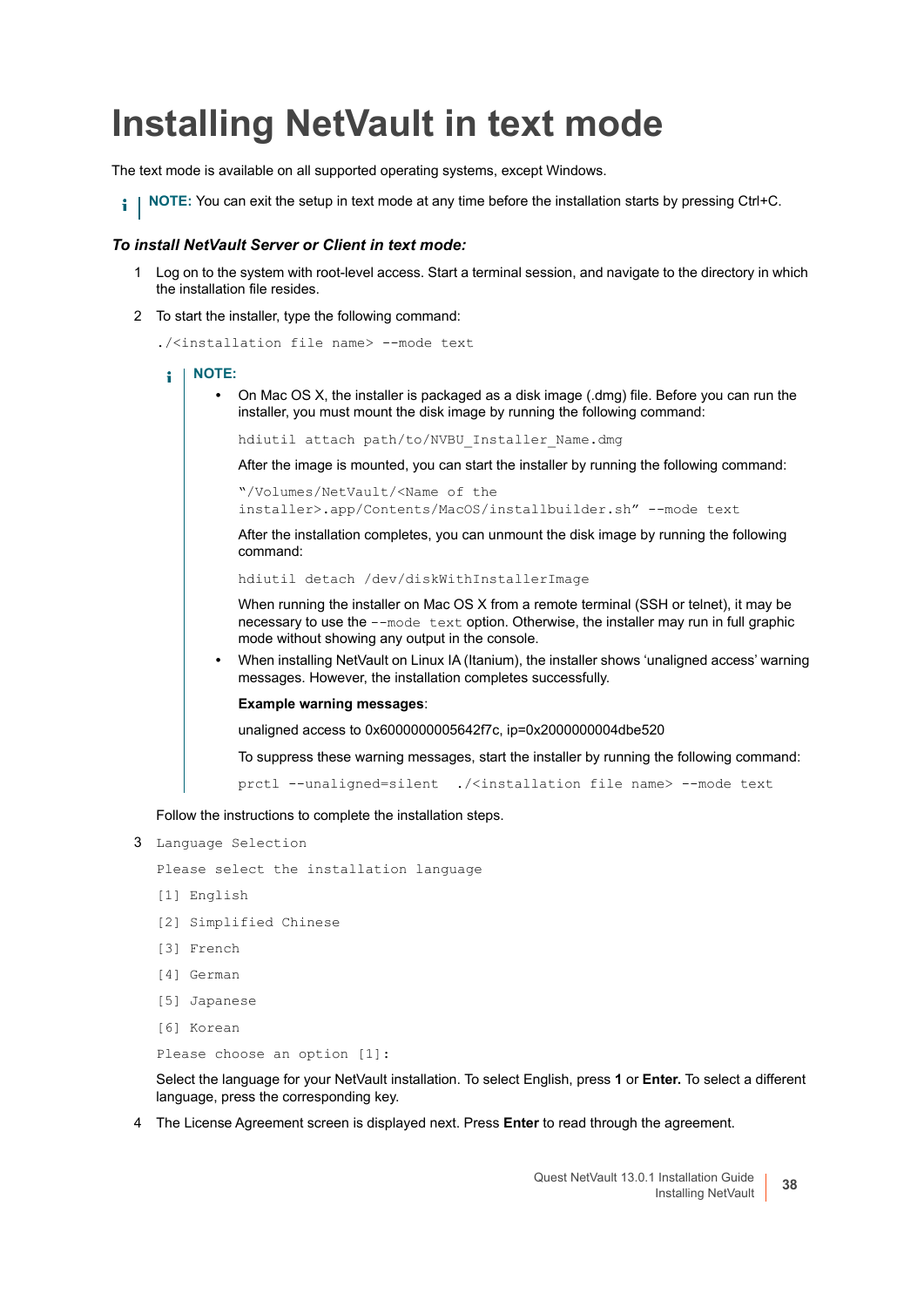Press **y** to accept the license agreement and continue.

**NOTE:** Before proceeding with the installation, ensure that you have thoroughly reviewed the license f agreement.

5 Please specify the directory where NetVault will be installed.

Installation Directory [/usr/netvault]:

The default installation path for NetVault is as follows:

- **▪ On Linux:** /usr/netvault
- **▪ On Solaris:** /opt/netvault

To use the default path, press **Enter**.

To change the location, type the new path, and press **Enter**. If the specified path does not exist, it is automatically created during installation.

If the installation directory contains any files or directories, a warning is displayed:

The directory '/usr/software/netvault' already exists. All contents of this directory will be destroyed. Are you sure you want to continue? (y n) [n]

Press **y** to continue.

6 Please choose the NetVault name for this machine.

Note: the NetVault machine name can contain a maximum of 63 characters including uppercase letters  $(A-Z)$ , lowercase letters  $(a-z)$ , numbers  $(0-9)$ , hyphens  $("-")$ , underscores  $("_}'')$ , and periods  $(".^")$ .

Machine Name [<OS-assigned machine name>]:

By default, NetVault uses the OS-assigned machine name. To select the default name, press **Enter**.

To assign a different name, type the name, and press **Enter**. For more information about machine names, see [Determine NetVault name and password.](#page-13-2)

7 Please enter the NetVault password for this machine.

Note: password may not exceed 100 characters or contain the following special symbols: \ and spaces.

Password:

Specify a password for the NetVault machine, and press **Enter**.

The machine password is used while adding a NetVault Client to the server. If no password is set during installation, NetVault uses the system's root or administrator password. For more information about passwords, see [Determine NetVault name and password.](#page-13-2)

Retype password:

Type the password again for confirmation, and press **Enter**.

8 When installing the NetVault Server, you are prompted for the database directory. This step does not apply to client installations.

NetVault Database Directory

Please specify the directory where NetVault database will be stored.

The database may grow to a large size.

Database Directory [/usr/netvault/db]:

The default installation path for the NetVault Database is **/usr/netvault/db**.

To use the default path, press **Enter**.

To change the location, type the new path, and press **Enter**. If the specified path does not exist, it is automatically created during installation.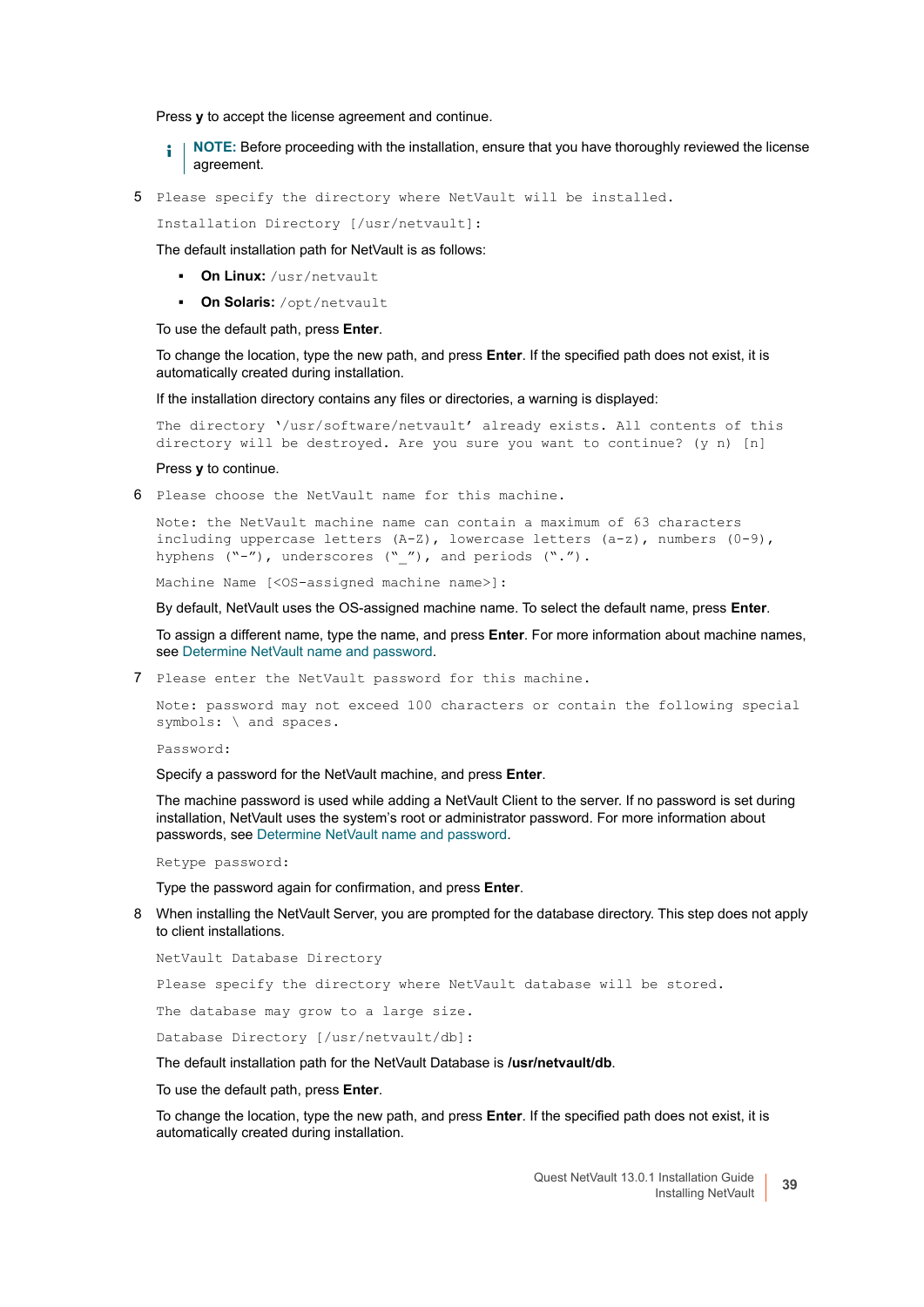If the database directory contains any files or directories, a warning is displayed:

The directory '/usr/software/netvaultdb' already exists. All contents of this directory will be destroyed. Are you sure you want to continue? (y n) [n]

Press **y** to continue.

9 When installing the NetVault Server on Linux, specify the option for PostgreSQL Linux user account. For more information about NetVault PostgreSQL Linux user account, see [Determine NetVault PostgreSQL](#page-14-1)  [Linux user account](#page-14-1).

Specify option for PostgreSQL Linux user account

[1] Allow NetVault to create PostgreSOL Linux user

[2] Linux user name

Please choose an option [1]:

Press **Enter** if you want to select the default option.

Enter 2 if you want to use the already existing Linux user account. To create new Linux user account, refer to the corresponding operating system guide.

Linux user name [netvault-pgsql]:

Specify the Linux user name, and press **Enter**.

10 When installing the NetVault Server, you are prompted for the database superuser password. This step does not apply to client installations. For more information about specifying a password for the PostgreSQL database super user, see [Determine NetVault name and password](#page-13-2).

Please enter the NetVault PostgreSQL database superuser password.

Note: password may not exceed 100 characters or contain the following special symbols: \ and spaces.

Password:

Specify a password for the PostgreSQL database super user, and press **Enter**.

Retype password:

Type the password again for confirmation, and press **Enter**.

- 11 In the **Ready to Install** screen, review the installation parameters, and press **Enter** to begin installation.
- 12 The installer begins to install the software. As the installation proceeds, the progress information is displayed in the terminal window.
- 13 After the software is successfully installed on the machine, a setup completion message is displayed.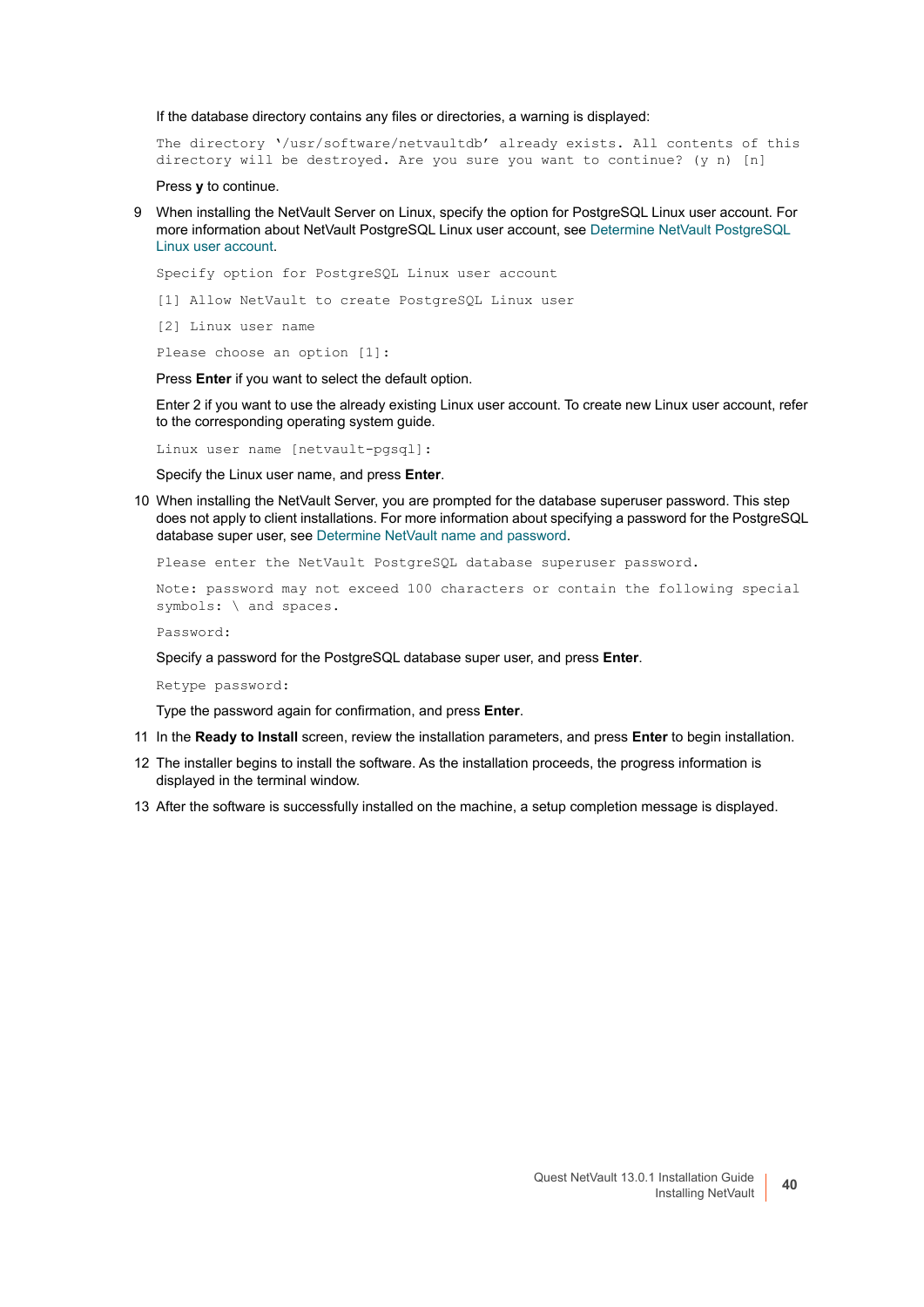# <span id="page-40-0"></span>**Installing NetVault in unattended mode**

The unattended mode is supported on all operating systems. When performing unattended installations, you can specify the installation options at the command line or in an option file.

An option file is a text file that provides answers to the questions that would be asked during the installation process. Each answer is stored as a value for a variable identified in the option file. You can save the option file in any directory and assign it any valid filename.

The installer uses the default values for options that are omitted (except for the password for PostgreSQL Database Superuser, which does not have a default value).

#### *To install NetVault Server or Client in unattended or silent mode:*

- 1 Log on to the system with administrator or root-level access.
- 2 Start a command prompt window or terminal session, and navigate to the directory in which the installation file resides.
- 3 Type the following command:

#### **Linux- and UNIX-based systems:**

**NOTE:** When installing NetVault on Linux IA (Itanium), the installer shows 'unaligned access' warning ÷. messages. However, the installation completes successfully.

**Example warning messages**:

unaligned access to 0x6000000005642f7c, ip=0x2000000004dbe520

To suppress these warning messages, start the installer by running the following command: prctl --unaligned=silent ./<Name of the installation file> --mode unattended <options>  $-$  or  $$ prctl --unaligned=silent ./<Name of the installation file> --mode unattended --optionfile <filename>

./<Name of the installation file> --mode unattended <options>

 $-$  or  $-$ 

./<Name of the installation file> --mode unattended --optionfile <filename>

#### **Windows-based systems:**

<Name of the installation file> --mode unattended <parameter list>

 $-$  or  $-$ 

<Name of the installation file> --mode unattended --optionfile <filename>

You can specify the following parameters at the command line or in the option file.

**NOTE:** To access help on the installation options, you can run the installer with the --help option: **On Linux and UNIX:** ./<Name of the installation file> --help **On Windows:** <Name of the installation file> --help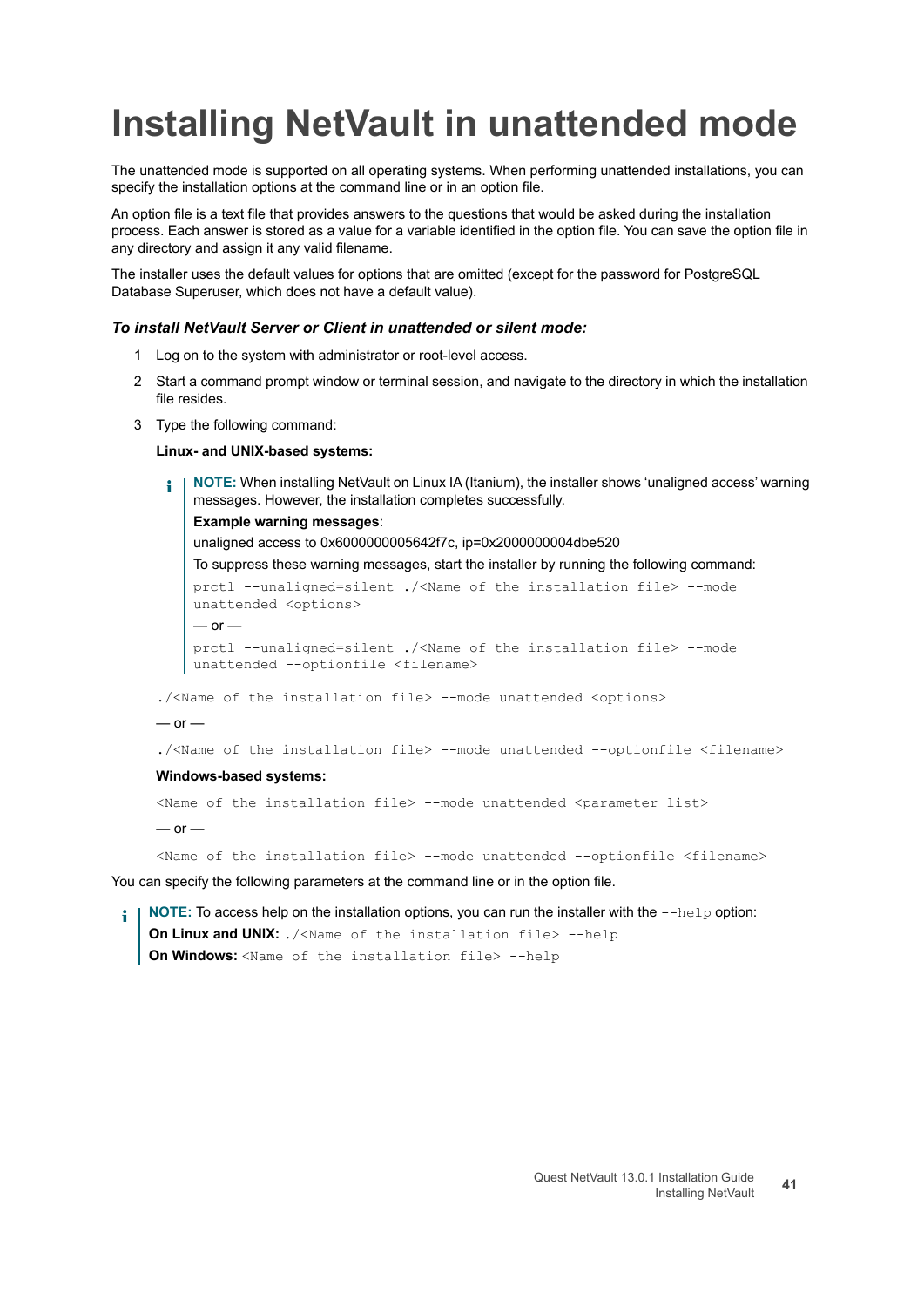#### **Table 4. Installation options**

| <b>Option</b>                                                                                                       | <b>Description</b>                                                                                                                                                                                                                              |
|---------------------------------------------------------------------------------------------------------------------|-------------------------------------------------------------------------------------------------------------------------------------------------------------------------------------------------------------------------------------------------|
| --unattendedmodeui                                                                                                  | Specifies the interaction level for the unattended installation.                                                                                                                                                                                |
| <interaction level=""></interaction>                                                                                | The allowed values are:                                                                                                                                                                                                                         |
|                                                                                                                     | none: This is the default mode for unattended installations. In this<br>$\bullet$<br>mode, the installer does not display any prompts or progress<br>information.                                                                               |
|                                                                                                                     | minimal: In this mode, the installer does not display any prompts, but it<br>٠<br>provides the progress information through pop-up windows.                                                                                                     |
|                                                                                                                     | minimalWithDialogs: In this mode, the installer displays some<br>٠<br>prompts, and it provides the progress information through pop-up<br>windows.                                                                                              |
| --optionfile <filename></filename>                                                                                  | Specifies the name of the option file. Provide the full path if the file does not<br>reside in the current directory.                                                                                                                           |
| --installer-language<br><netvault language=""></netvault>                                                           | Specifies the language for your NetVault installation. The supported<br>languages are:                                                                                                                                                          |
|                                                                                                                     | en: English<br>$\bullet$                                                                                                                                                                                                                        |
|                                                                                                                     | zh_CN: Simplified Chinese<br>$\bullet$                                                                                                                                                                                                          |
|                                                                                                                     | fr: French<br>$\bullet$                                                                                                                                                                                                                         |
|                                                                                                                     | de: German<br>$\bullet$                                                                                                                                                                                                                         |
|                                                                                                                     | ja: Japanese                                                                                                                                                                                                                                    |
|                                                                                                                     | ko: Korean                                                                                                                                                                                                                                      |
|                                                                                                                     | The default is English (en).                                                                                                                                                                                                                    |
| --setup-type <setup-< th=""><td>Specifies the setup type for NetVault Server. The setup type can be:</td></setup-<> | Specifies the setup type for NetVault Server. The setup type can be:                                                                                                                                                                            |
| type>                                                                                                               | Standard: This is a default option and enables you to use the NetVault<br>$\bullet$<br>Server in standalone mode.                                                                                                                               |
|                                                                                                                     | MSP: This option enables you to use NetVault Server and provide<br>$\bullet$<br>backup as a service to clients or customers. The Managed Service<br>Provider (MSP) option is supported on the Windows and Linux Server<br>pure 64-bit versions. |
| --prefix <installation<br>directory&gt;</installation<br>                                                           | Specifies the installation path for NetVault. If the path contains spaces,<br>enclose it in quotation marks (" ").                                                                                                                              |
|                                                                                                                     | The default path is as follows:                                                                                                                                                                                                                 |
|                                                                                                                     | On Linux: /usr/netvault                                                                                                                                                                                                                         |
|                                                                                                                     | On Windows: "C: \Program Files\Quest\NetVault" or<br>"C:\Program Files (x86)\Quest\NetVault"                                                                                                                                                    |
| --logical-name <netvault< th=""><td>Specifies the NetVault machine name.</td></netvault<>                           | Specifies the NetVault machine name.                                                                                                                                                                                                            |
| machine name>                                                                                                       | By default, NetVault uses the OS-assigned machine name. For more<br>information about machine names, see Determine NetVault name and<br>password.                                                                                               |
| --password <password></password>                                                                                    | Specifies the NetVault machine password.                                                                                                                                                                                                        |
|                                                                                                                     | The machine password is used while adding a NetVault Client to the server.<br>The password can contain a maximum of 100 characters. It cannot contain the<br>following characters:                                                              |
|                                                                                                                     | \ and spaces                                                                                                                                                                                                                                    |
|                                                                                                                     | For more information about passwords, see Determine NetVault name and<br>password.                                                                                                                                                              |
|                                                                                                                     | If no password is set during installation, NetVault uses the system's root or<br>administrator password.                                                                                                                                        |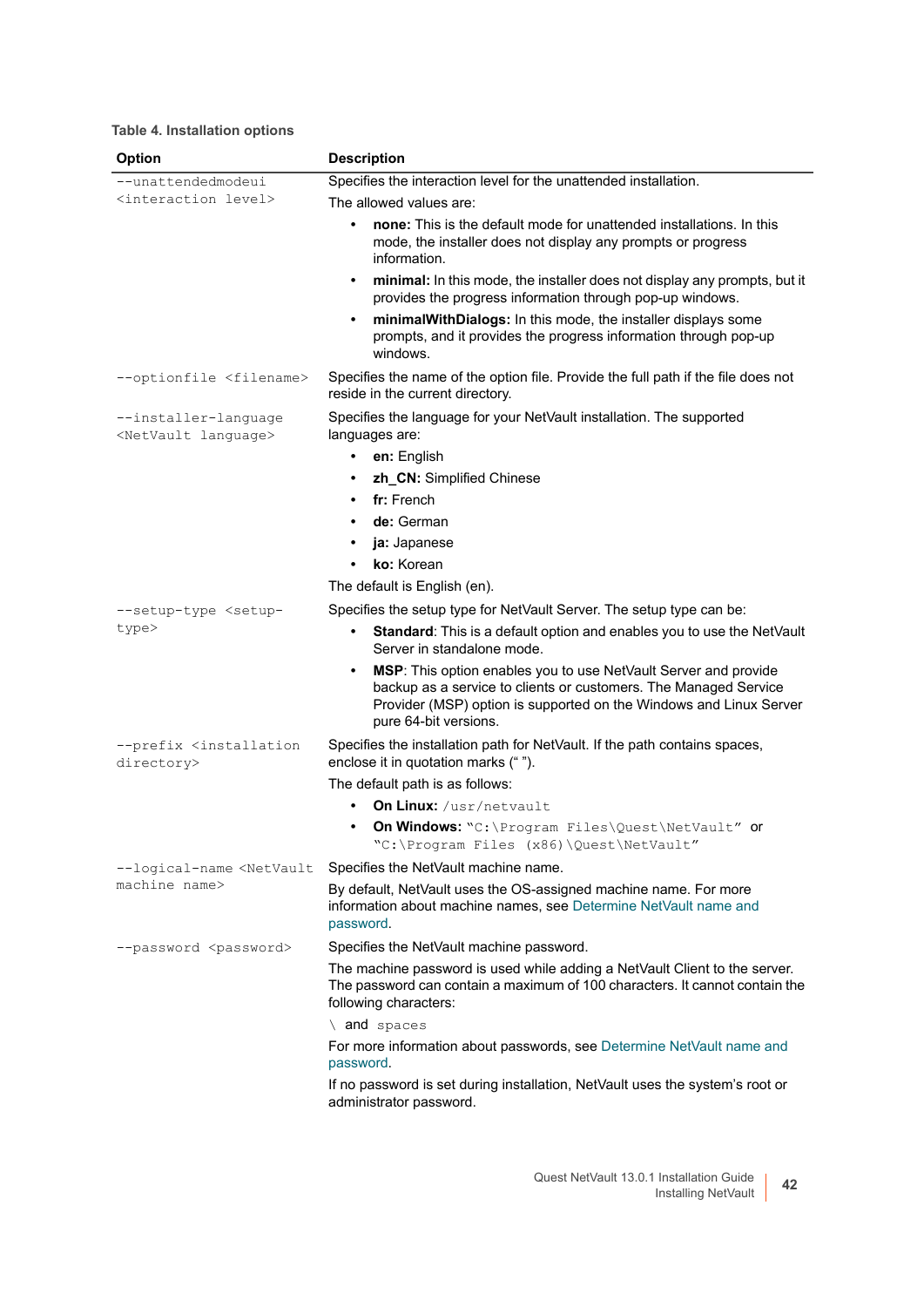#### **Table 4. Installation options**

| <b>Option</b>                                                                                                                 | <b>Description</b>                                                                                                                                                                                                                                                  |
|-------------------------------------------------------------------------------------------------------------------------------|---------------------------------------------------------------------------------------------------------------------------------------------------------------------------------------------------------------------------------------------------------------------|
| --db-dir <netvault<br>Database installation&gt;</netvault<br>                                                                 | Specifies the installation path for NetVault Database. This parameter can only<br>be specified for NetVault Server installations.                                                                                                                                   |
|                                                                                                                               | If the path contains spaces, enclose it in quotation marks ("").                                                                                                                                                                                                    |
|                                                                                                                               | The default path for NetVault Database is as follows:                                                                                                                                                                                                               |
|                                                                                                                               | On Linux: /usr/netvault/db<br>$\bullet$                                                                                                                                                                                                                             |
|                                                                                                                               | On Windows: "C:\Program Files\Quest\NetVault\db" or<br>$\bullet$<br>"C:\Program Files (x86)\Quest\NetVault\db"                                                                                                                                                      |
| --pq-linuxuser-option<br><pg-linuxuser-option></pg-linuxuser-option>                                                          | Specifies the option for PostgreSQL Linux user account. For more information<br>about NetVault PostgreSQL Linux user account, see Determine NetVault<br>PostgreSQL Linux user account. The default option will be selected if you do<br>not provide the input here. |
|                                                                                                                               | Default: auto                                                                                                                                                                                                                                                       |
|                                                                                                                               | Allowed: auto custom                                                                                                                                                                                                                                                |
| --pg-linuxuser-name <pg-< td=""><td>Required only when <math>-\text{pg-linuxuser-option}</math> is set to custom.</td></pg-<> | Required only when $-\text{pg-linuxuser-option}$ is set to custom.                                                                                                                                                                                                  |
| linuxuser-name>                                                                                                               | Default: netvault-pgsgl                                                                                                                                                                                                                                             |
| --pg-su-passwd<br><password></password>                                                                                       | Specifies the password for PostgreSQL Database Superuser. This parameter<br>can only be specified for NetVault Server installations.                                                                                                                                |
|                                                                                                                               | The password can contain a maximum of 100 characters. It cannot contain the<br>following characters:                                                                                                                                                                |
|                                                                                                                               | \ and spaces                                                                                                                                                                                                                                                        |
|                                                                                                                               | For more information about specifying a password for the PostgreSQL<br>database super user, see Determine NetVault name and password.                                                                                                                               |

**NOTE:** When performing unattended installations, you can check the installer return code to verify whether ÷ the installation completed successfully. If the return code is zero (0), it implies that the installation is successful. A non-zero value indicates that the installation has failed. In such cases, you can examine the installation logs for details about the problem.

### <span id="page-42-0"></span>**Examples**

This section provides some examples of using the NetVault installer in unattended mode.

#### **Server installation**

**•** To perform an uninterrupted installation of NetVault Server using default values for all options, use the following command:

#### **Linux-based systems:**

./<Name of the installation file> --mode unattended --pg-su-passwd MyDbPassword

#### **Windows-based systems:**

<Name of the installation file> --mode unattended --pg-su-passwd MyDbPassword

**•** To specify a custom name and installation directory for a Windows-based NetVault Server, use the following command:

<Name of the installation file> --mode unattended --prefix "D:\NetVault" - logical-name TestServer --pg-su-passwd MyDbPassword

**•** To install the Japanese version of NetVault Server on a Linux-based system, use the following command:

./<Name of the installation file> --mode unattended --installer-language ja --pg-su-passwd MyDbPassword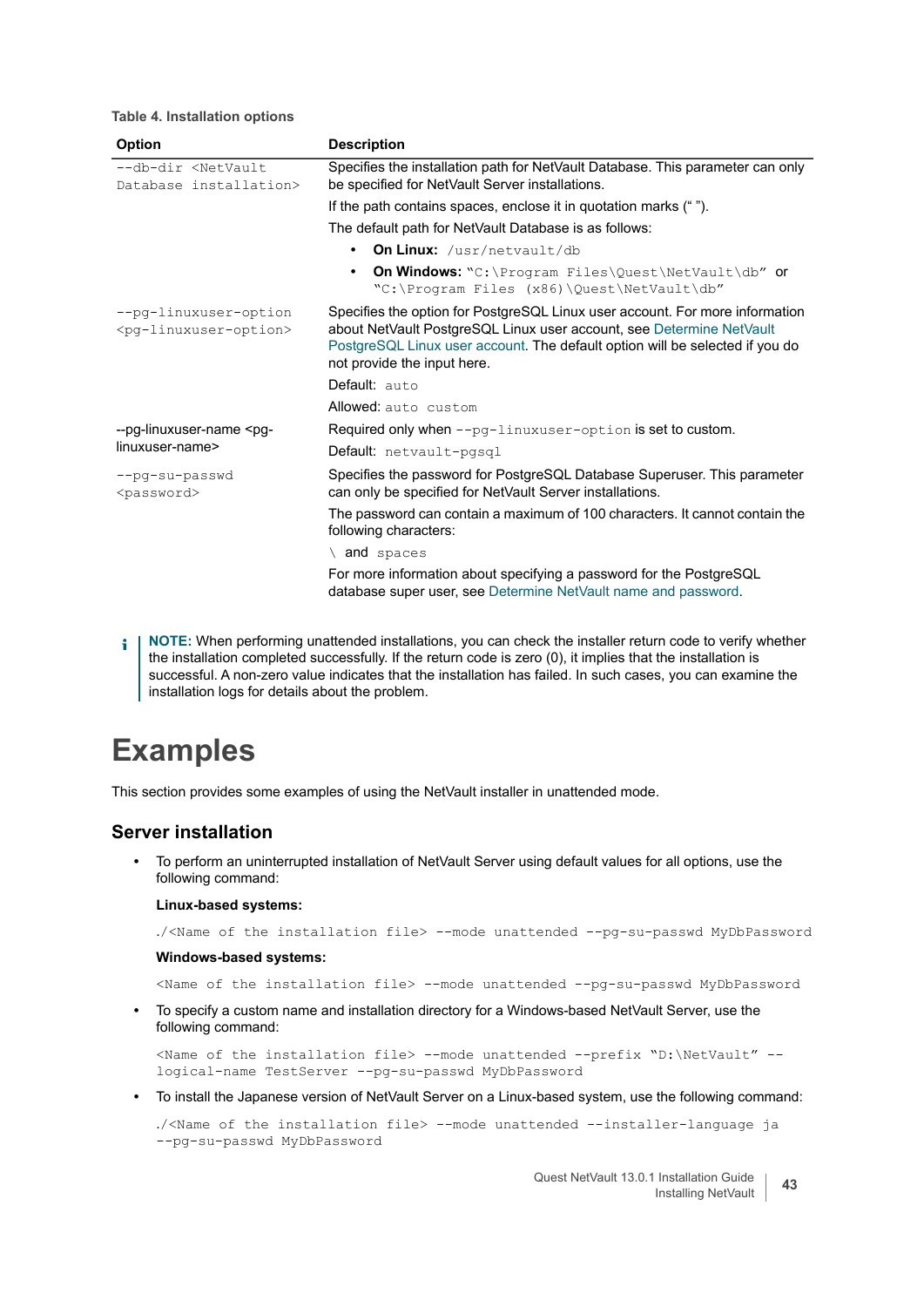**•** To choose MSP as a setup type, use one of the following commands:

#### **Linux-based systems:**

```
./<Name of the installation file> --mode unattended --setup-type msp --
pg-supasswd MyDbPassword
```
#### **Windows-based systems:**

```
<Name of the installation file> --mode unattended --setup-type msp --pg-
supasswd MyDbPasswordClient installation
```
**•** To perform an uninterrupted installation of NetVault Client using default values for all options, use the following command:

#### **Linux-based systems:**

./<Name of the installation file> --mode unattended

#### **Windows-based systems:**

<Name of the installation file> --mode unattended

**•** To specify a custom name and installation directory for a Windows-based NetVault Client, use the following command:

```
<Name of the installation file> --mode unattended --prefix "D:\NetVault" --
logical-name Client-A
```
**•** To install the Japanese version of NetVault Client on a Linux-based system, use the following command:

./<Name of the installation file> --mode unattended --installer-language ja

## <span id="page-43-0"></span>**Sample option files**

This section provides some sample option files.

#### **Server installation**

**•** The following file specifies all options for installing the English version of NetVault on a Linux-based system:

```
prefix=/usr/NetVault
logical-name=TestServer
password=MyPassword
db-dir=/usr/TstDir/Db
```
- pg-su-passwd=MyDbPassword
- **•** The following file specifies a custom name and installation directory for a Windows-based NetVault Server:

prefix=D:\NetVault

logical-name=TestServer

db-dir=D:\TstDir\Db

pg-su-passwd=MyDbPassword

**•** The following file specifies the options for installing the Japanese version of NetVault Server on a Linuxbased system:

installer-language=ja

pg-su-passwd=MyDbPassword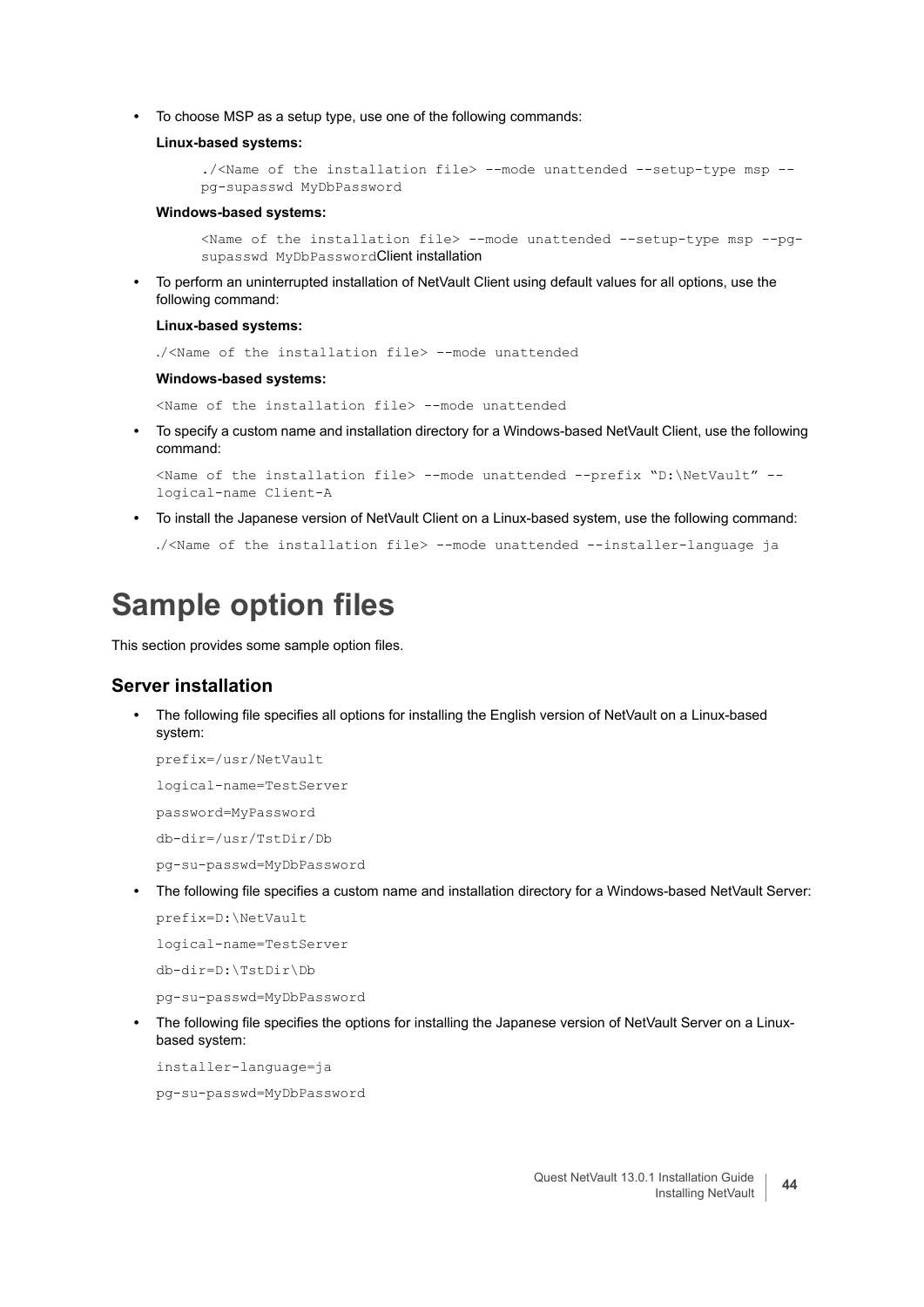#### **Client installation**

**•** The following file specifies all options for installing the English version of NetVault Client on a Linux-based system:

prefix=/usr/NetVault logical-name=Client-A

password=MyPassword

**•** The following file specifies a custom name and installation directory for a Windows-based NetVault Client:

prefix=D:\NetVault

logical-name=Client-A

**•** The following file specifies the options for installing the Japanese version of NetVault Client on a Linuxbased system:

installer-language=ja

## <span id="page-44-0"></span>**Installing NetVault Client on Windows using Group Policy**

This section includes the following topics:

- **•** [Installing the software package using Group Policy](#page-44-1)
- **•** [Upgrading the software package](#page-45-0)
- **•** Removing the software package

### <span id="page-44-1"></span>**Installing the software package using Group Policy**

In an Active Directory (AD) Domain, you can create a Group Policy Object (GPO) to install the NetVault Client software on multiple machines in the domain.

#### *To install NetVault Clients using Group Policy Objects:*

- 1 **Step 1: Set up a Windows Domain:**
	- a Set up a machine as the Windows Domain Controller.
	- b Add all the clients to the Domain.

For more information about setting up a Windows Domain, see the relevant Windows documentation.

#### 2 **Step 2: Copy the NetVault installation file to a shared folder:**

- a Log on to the Domain Controller as Administrator, and create a shared folder that is accessible to all machines in the domain.
- a Copy the installation file to the shared directory.
- 3 **Step 3: Create a Group Policy Object:**
	- a Click **Start**, point to **Administrative Tools**, and then click **Group Policy Management**.
	- b Right-click the domain, and click **Create a GPO in this domain, and Link it here**.
	- c Type a name for the new policy (for example, NetVault), and click **OK**.
	- d In the left pane of the **Group Policy Management Console**, open the applicable nodes, and select the GPO. In the right-pane, go to the **Security Filtering** section.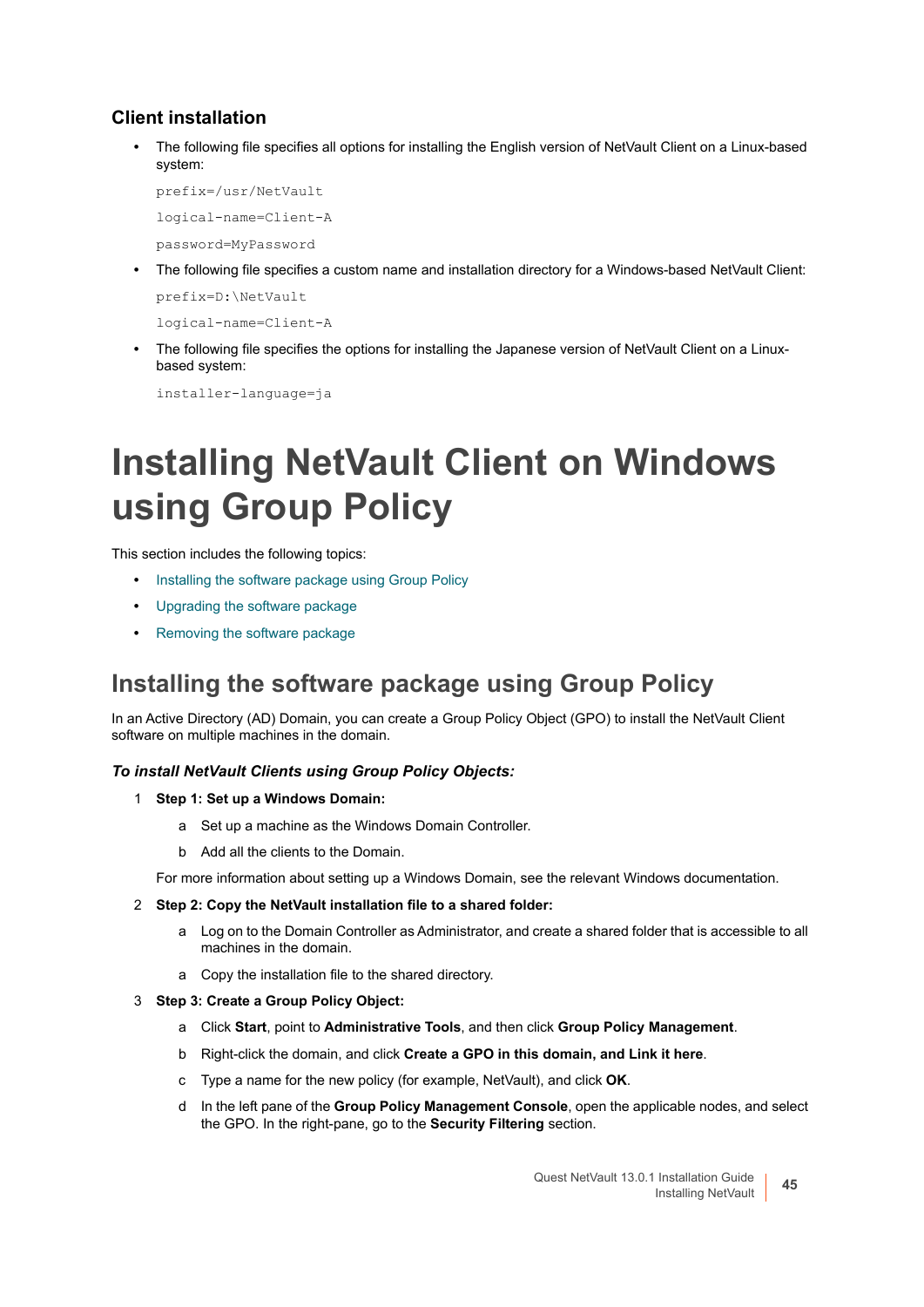- e By default, the policy is not applied to any client machines. To add a machine, click **Add**. In the dialog box that appears, click **Object Types**, and select **Computers** (if not already selected).
- f Select the machines on which you want to install NetVault. Click **OK**.
- 4 **Step 4: Assign the package:**
	- a In the **Group Policy Management Console**, select the policy, and click **Edit**. Under **Computer Configuration**, expand **Software Settings**.
	- b Right-click **Software installation**, point to **New**, and then click **Package**. In the **Open** dialog box, type the full UNC path of the shared installer package (for example, \\<file server>\<share>\<installation file name>), and click Open.
	- **NOTE:** Verify that you use the UNC path; do not use the **Browse** button to access the shared location.
		- c In the **Deploy Software** dialog box, leave the **Assigned** option selected, and click **OK**.

The NetVault installation package is now listed in the right-pane of the **Group Policy Management Editor**.

- d Close the **Group Policy Management Editor** and the **Group Policy Management Console**.
- e When you restart the machine, NetVault is automatically installed on the selected clients.

### <span id="page-45-0"></span>**Upgrading the software package**

#### *To upgrade the NetVault software package:*

- 1 Click **Start**, point to **Administrative Tools**, and then click **Group Policy Management**.
- 2 Select the **Group Policy Object** that you used to deploy the package, and then click **Edit**.
- 3 In the **Group Policy Management Editor**, expand **Software Settings**.
- 4 Open the **Software installation** node.
- 5 In the right-pane of the **Group Policy Management Editor**, right-click the entry for NetVault, point to **All Tasks**, and then click **Redeploy application**.
- 6 In the confirmation dialog box, click **Yes**.
- 7 Close the **Group Policy Management Editor** and the **Group Policy Management Console**.

### **Removing the software package**

#### *To remove the assigned software package:*

- 1 Click **Start**, point to **Administrative Tools**, and then click **Group Policy Management**.
- 2 Select the Group Policy Object that you used to deploy the package, and then click **Edit**.
- 3 In the **Group Policy Management Editor**, expand **Software Settings**.
- 4 Open the **Software installation** node.
- 5 In the right-pane of the **Group Policy Management Editor**, right-click the entry for NetVault, point to **All Tasks**, and then click **Remove**.
- 6 Do one of the following:
	- **▪** Click **Immediately uninstall the software from users and computers**, and then click **OK**.
	- **▪** Click **Allow users to continue to use the software but prevent new installations**, and then click **OK**.
- 7 Close the **Group Policy Management Editor** and the **Group Policy Management Console**.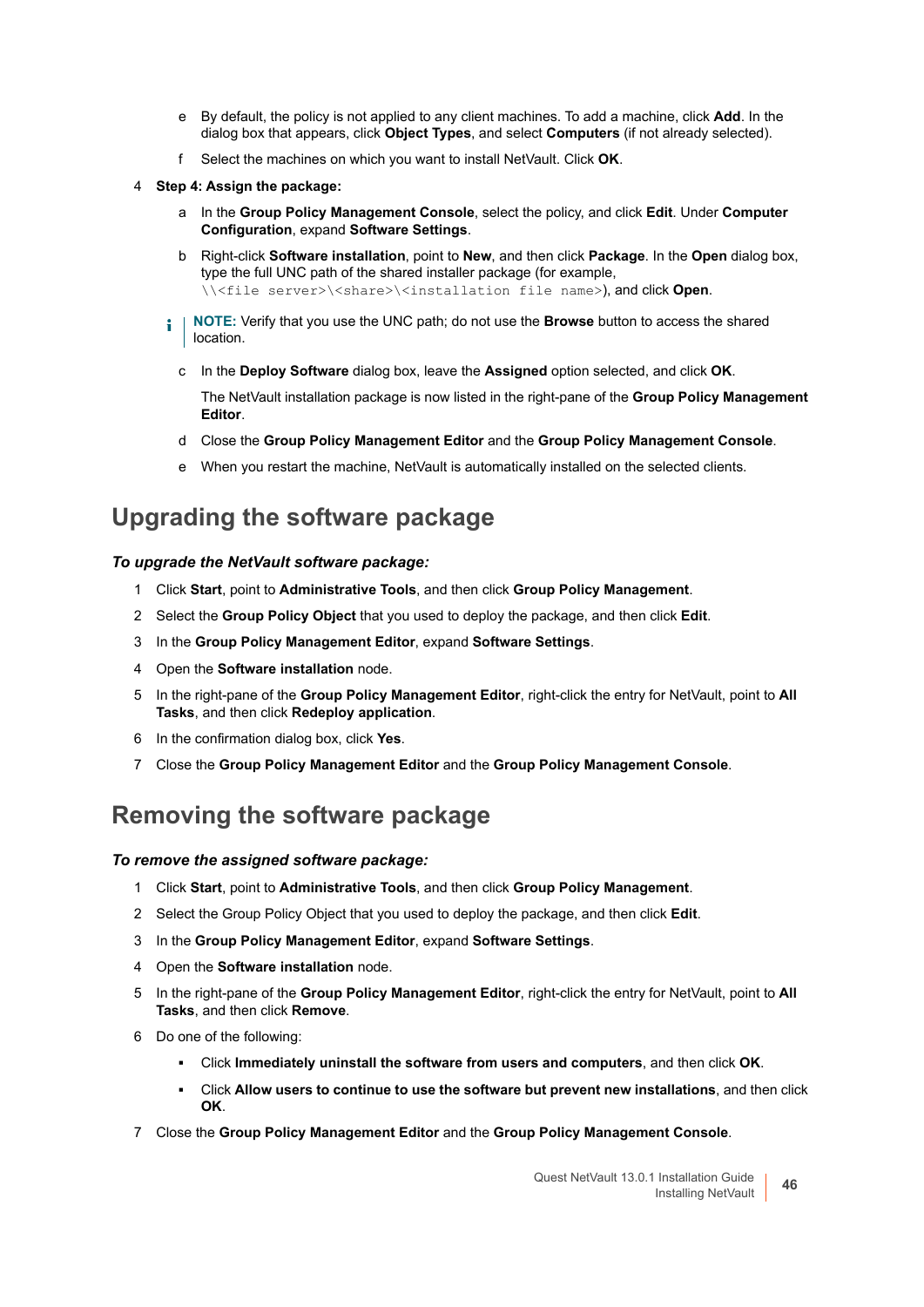# **Reviewing post-installation requirements**

<span id="page-46-0"></span>**•** [Platform-specific post-installation requirements](#page-46-1)

# <span id="page-46-1"></span>**Platform-specific post-installation requirements**

This section covers the requirements for the following platforms:

- **•** [Linux](#page-46-2)
- **•** [RHEL 5.x](#page-47-0)
- **•** [Solaris 10 \(SPARC and x86-64\)](#page-47-1)
- **•** [Solaris 11 \(SPARC and x86-64\)](#page-48-0)
- **•** [Ubuntu](#page-49-0)
- **•** [Windows](#page-49-1)
- **•** [Windows 2008 R2](#page-49-2)

## <span id="page-46-2"></span>**Linux**

On Linux OS, verify that the following shared C libraries are available on the server and client systems:

- **•** libc.so.6
- **•** libdl.so.2

These libraries provide the standard library functions, including the "system calls" functions.

On systems that do not have these packages, NetVault does not start after installation. In this scenario, run the following command from the NetVault installation directory (**/usr/netvault/**, by default) to obtain a list of NetVault dependencies and to determine any missing ones.

```
find ./|grep -v -E "pgAdmin3|stackbuilder|postgresql|lib/libssl|replaced/"|xargs 
file|egrep 'shared object|executable'|cut -d: -f1|xargs ldd 2>/dev/null|egrep -v 
'^\.'|perl -pe 's/ *\(.*$//'|sort -u|grep "not found"|grep -v -E "PIC"
```
The missing dependencies are reported as "Not Found."

The required files are available as RPM packages. You can install them using the RPM utility. For more information, see the man page for the **rpm** command. You can also use the configuration tool YaST (Yet another Setup Tool) to locate and install the packages. Once the tool finds the package containing the required file, select the **Install** command from the **Package** menu to install the file. For more information about YaST, see the user's guide for this tool.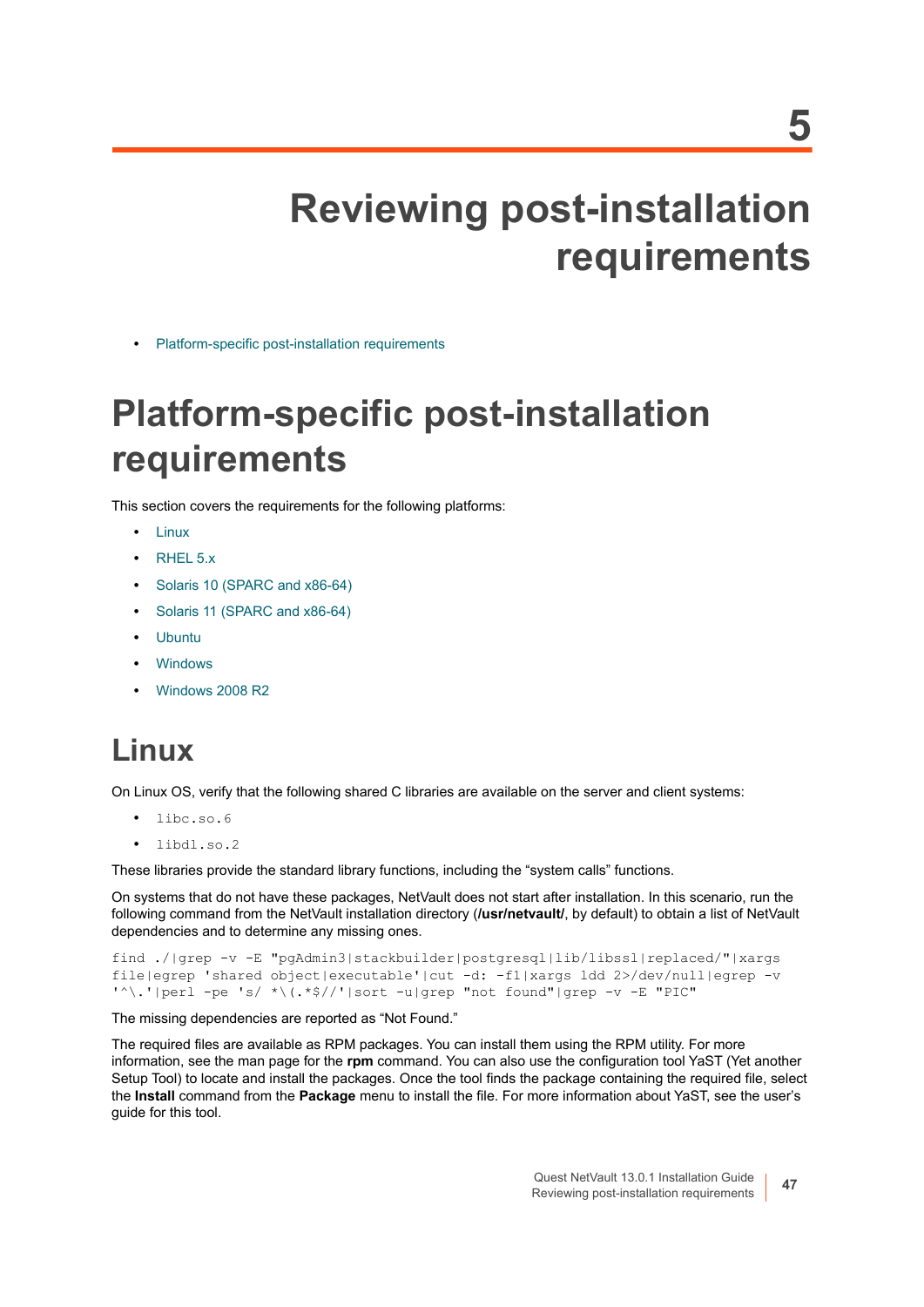## <span id="page-47-0"></span>**RHEL 5.x**

Create the following symbolic links:

- **•** NetVault Server (Hybrid and Pure x86-64):
	- **▪** # ln -s /usr/netvault/dynlib/oca-libs/lib64/libcrypto.so.1.0.0 /lib64/libcrypto.so.1.0.0
- **•** NetVault Client (Hybrid x86-32):
	- **▪** # ln -s /lib/libssl.so.0.9.7a /lib/libssl.so.0.9.7
	- **▪** # ln -s /lib/libcrypto.so.0.9.7a /lib/libcrypto.so.0.9.7
- **•** NetVault Client (Hybrid x86-64):
	- **▪** # ln -s /lib/libssl.so.0.9.7a /lib/libssl.so.0.9.7
	- **▪** # ln -s /lib/libcrypto.so.0.9.7a /lib/libcrypto.so.0.9.7
	- **▪** # ln -s /lib64/libssl.so.0.9.7a /lib64/libssl.so.0.9.7
	- **▪** # ln -s /lib64/libcrypto.so.0.9.7a /lib64/libcrypto.so.0.9.7
	- **▪** # ln -s /usr/netvault/dynlib/oca-libs/lib64/libcrypto.so.1.0.0 /lib64/libcrypto.so.1.0.0
- **•** NetVault Client (Pure x86-64):
	- **▪** # ln -s /lib64/libssl.so.0.9.7a /lib64/libssl.so.0.9.7
	- **▪** # ln -s /lib64/libcrypto.so.0.9.7a /lib64/libcrypto.so.0.9.7
	- **▪** # ln -s /usr/netvault/dynlib/oca-libs/lib64/libcrypto.so.1.0.0 /lib64/libcrypto.so.1.0.0

### <span id="page-47-1"></span>**Solaris 10 (SPARC and x86-64)**

On Solaris 10, you must configure or use the **sgen** driver utility to add the client-attached library devices to the NetVault Server.

**i** | NOTE: These steps are not required if the Solaris 10 client does not control a device.

#### *To configure the sgen driver on Solaris 10 Clients:*

1 Log on to the machine to which the device is directly attached, and start a terminal session. To verify that the OS recognizes the device, type:

```
cfgadm -al
cfgadm -al -o show FCP dev XX:WWN
```
cfgadm -o force update -c unconfigure/configure XX or XX:WWN or XX:WWN:LUN

2 Navigate to the following directory:

/kernel/drv/

3 Open the file **sgen.conf** for editing. Verify that the sgen driver is configured to attach to the target device. The "sgen" line of this file should look similar to the following:

name="sgen" parent="fp" target=0 lun=0;

Note the following:

**▪** Fiber Channel devices must be bound with "WWN" entries. Therefore, the "sgen" line should look something like the following example:

```
name="sgen" parent="fp" target=0 lun=0
```
Quest NetVault 13.0.1 Installation Guide Reviewing post-installation requirements **<sup>48</sup>**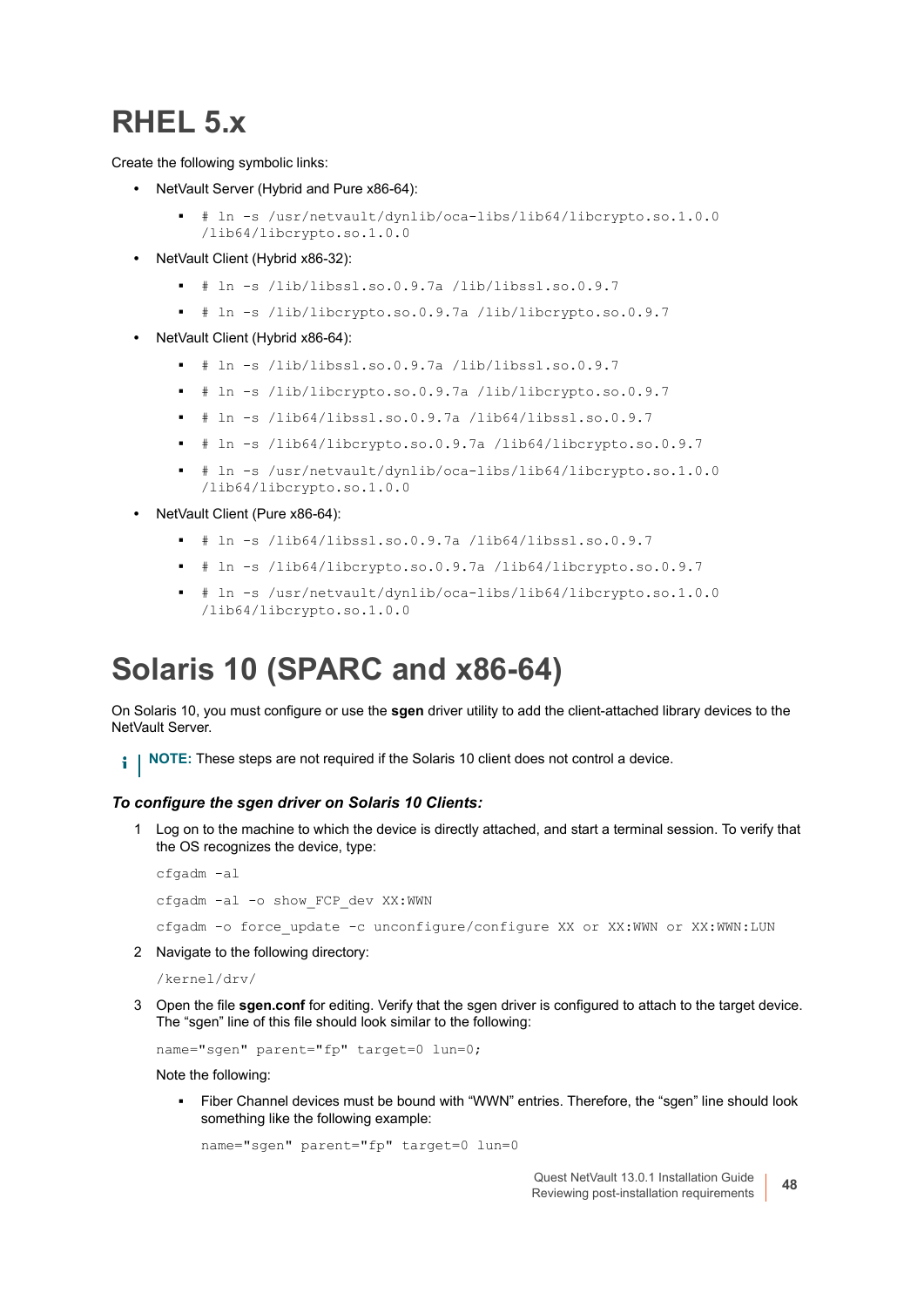fc-port-wwn="1000000cc4c8m0";

- **▪** Editing the **sgen.conf** file may require that you reboot the target system.
- 4 Validate that the sgen driver has successfully created the necessary device files by:
	- **▪** Step 1: Checking to ensure that the **"/devices"** directory exists:

```
/devices/pci@7c,0/pci1022,7458@2/pci1077,1401/fp@0, 
0/sgen@w1000000cc4c8m0
```
**▪** Step 2: Checking to ensure that the **"/dev/scsi/changer"** directory contains the appropriate files and these files have been properly associated to the target device:

/dev/scsi/changer/c2t1000000cc4c8m0d0

5 Create a symbolic link in the **/dev** directory for the NetVault device file associated with the hardware path used in the **/dev/scsi/changer** directory:

```
ln -s /devices/pci@7c,0/pci1022,7458@2/pci1077, 
1401/fp@0,0/sgen@w1000000cc4c8m0 /dev/nv0
```
6 Validate that the symbolic link was successfully created, and that it has the correct permissions, by issuing the following command from the prompt:

```
/dev/nv0 -> pci@7c,0/pci1022,7458@2/pci1077,1401/fp@0, 
0/sgen@w1000000cc4c8m0,0:changer
```
### <span id="page-48-0"></span>**Solaris 11 (SPARC and x86-64)**

On Solaris 11, the OS does not correctly update the machine configuration to attach the library arm to the **sgen** driver after NetVault updates the **sgen.conf** file. You can use the following procedure to update the machine configuration.

**NOTE:** The exact steps may vary slightly depending on your machine settings.  $\mathbf{i}$ For more information, see the *Oracle Solaris Administration Guide*.

#### *To correctly update the machine configuration:*

1 Log on to the Solaris machine as root, and start a terminal session. Verify that the device is present: cfgadm -al

Verify that the driver aliases are okay.

2 Create a copy of the **driver\_aliases** file. Remove the **sgen** driver and install it again:

**NOTE:** : You may have to copy /kernel/drv/sgen.conf to /etc/drivers/drv. $\blacksquare$ 

```
cd /etc
cp driver aliases driver aliases.BKP
rem_drv sgen
add drv -m '* 0666 bin bin' -i '"scsiclass,08" "scsa,0.8.bmpt"' sgen
```
3 Verify that the driver is configured:

cd /etc

grep sgen driver\_aliases

If the output of the **grep** command shows that the aliases "scsiclass,08" and "scsa,0.8.bmpt" are assigned to the **sgen** driver, the driver is properly configured.

sgen "scsiclass,08" sgen "scsa,0.8.bmpt"

> Quest NetVault 13.0.1 Installation Guide Reviewing post-installation requirements **<sup>49</sup>**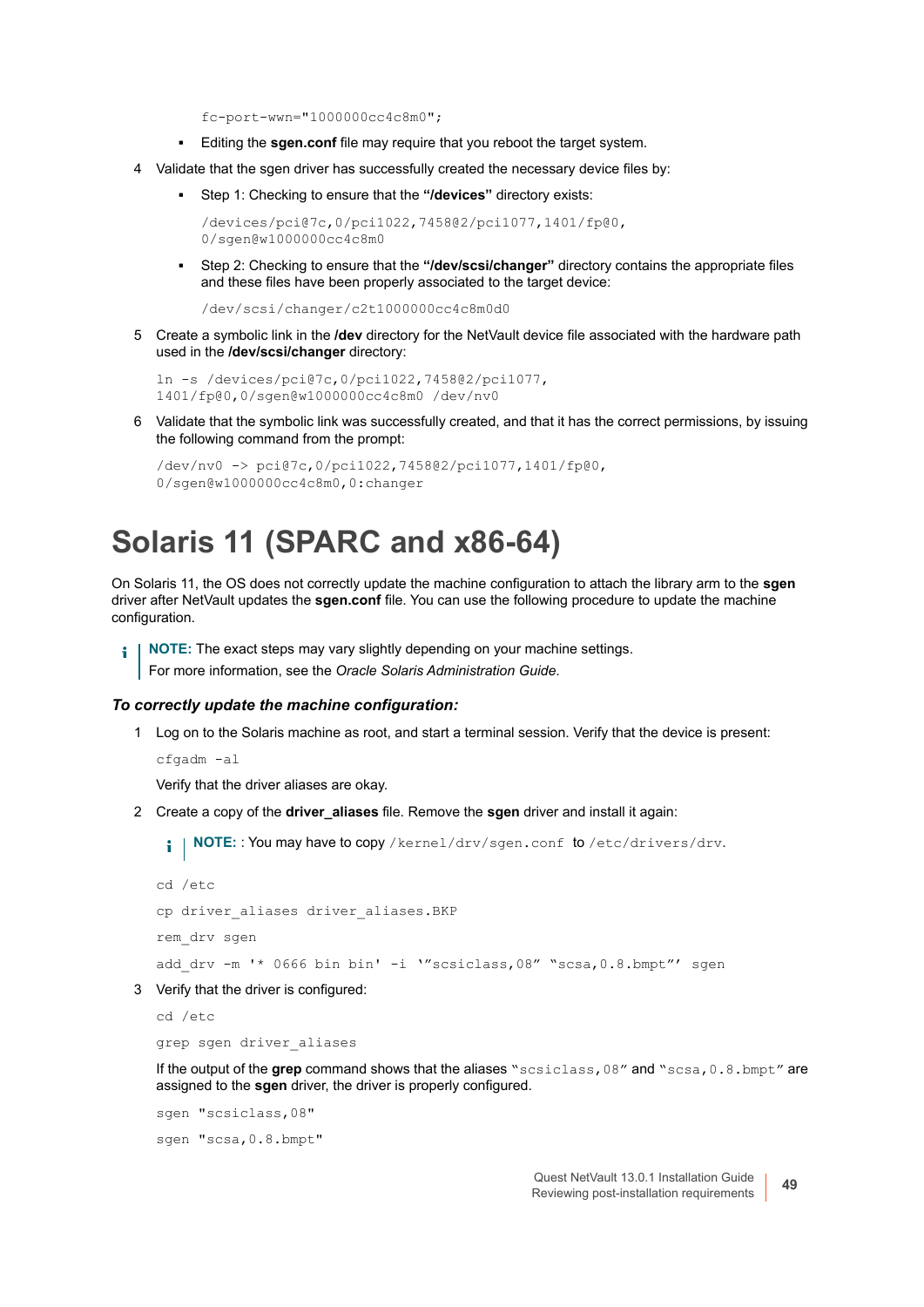## <span id="page-49-0"></span>**Ubuntu**

On Ubuntu, follow these steps to modify the startup script for NetVault.

These steps are required because the **/var/lock** folder resides on a temporary file system on Ubuntu and gets emptied each time the operating system is shut down.

- 1 Open the file **startup.sh** file. You can find this file in the directory **/usr/netvault/etc/**.
- 2 Locate the following section in the file:

```
if [50S = Linux]then
touch /var/lock/subsys/netvault
```
3 Add line 3 to this section:

```
if [$OS = Linux]
then
[ -d /var/lock/subsys ] || mkdir -p /var/lock/subsys
touch /var/lock/subsys/netvault
```
### <span id="page-49-1"></span>**Windows**

On Windows, the locally attached backup devices must not be under the control of the Windows Removable Storage service.

#### *To disable the Windows Remote Storage Manager on systems with locally attached backup devices:*

- 1 Log on as an Administrator-level user.
- 2 Right-click **My Computer**, and select **Manage** to open the **Computer Management** window.
- 3 Expand the **Storage** node to display the local device. Right-click the device, and select **Properties**.
- 4 On the **General** tab, clear the **Enable library** check box. Click **Apply**, and then **OK** to close the dialog box.

## <span id="page-49-2"></span>**Windows 2008 R2**

Sometimes, the Network Manager Process reports "unreachable host" error messages when you try to add the client to the NetVault Server. To avoid these error messages, Quest recommends you to install latest Windows updates on Windows 2008 R2 clients.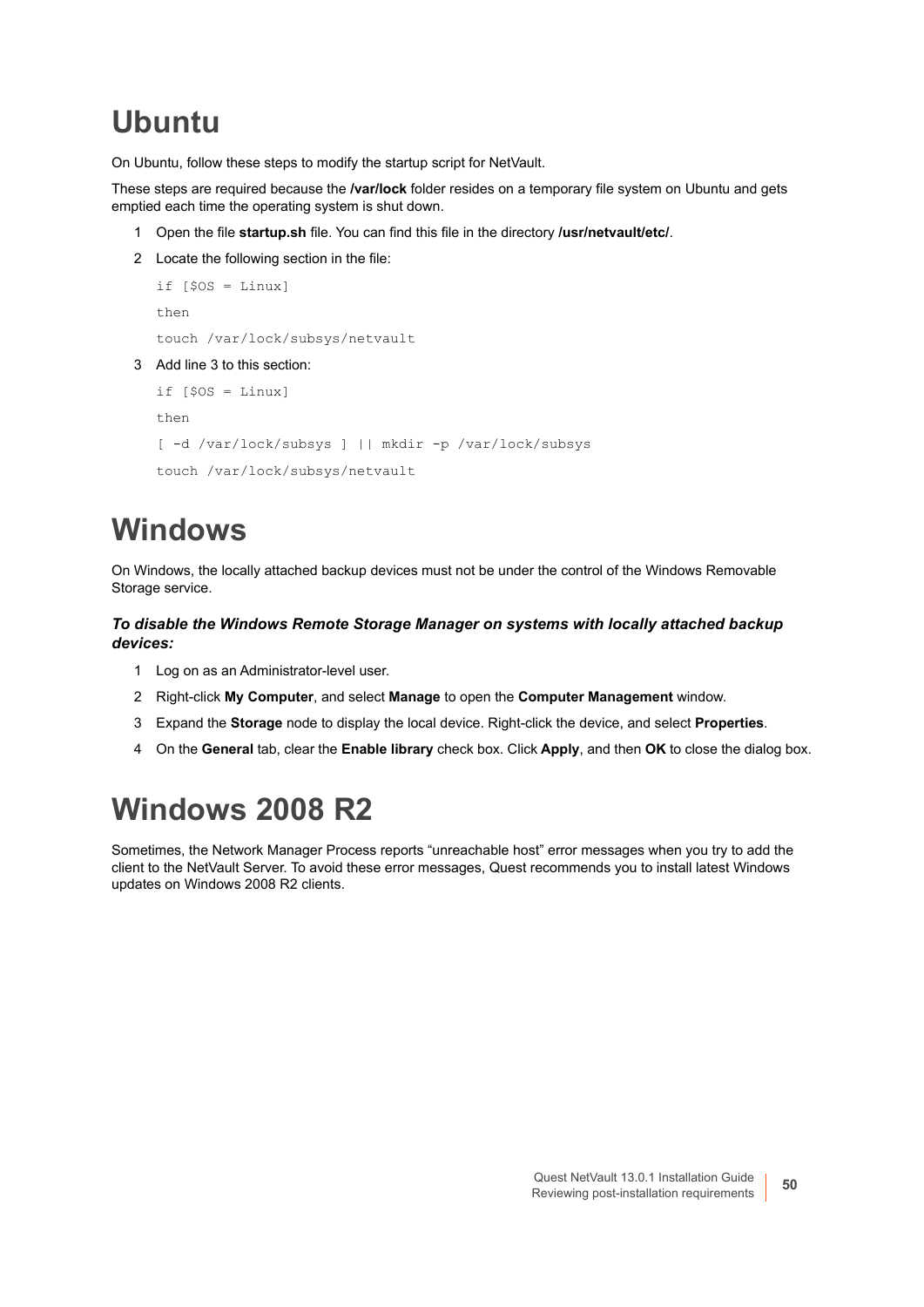# **Upgrading NetVault**

- <span id="page-50-0"></span>**•** [Upgrade considerations](#page-50-1)
- **•** [Preparing for an upgrade](#page-52-0)
- **•** [Upgrading NetVault in GUI mode](#page-52-1)
- **•** [Upgrading NetVault in text mode](#page-53-0)
- **•** [Upgrading NetVault in unattended mode](#page-54-0)
- **•** [Migrating NetVault Server from Hybrid to Pure environment](#page-54-1)
- **•** [Upgrading licensed plug-ins](#page-60-0)

## <span id="page-50-1"></span>**Upgrade considerations**

- **NOTE:** While upgrading from NetVault Backup 12.3 to NetVault 13.0.1, you may face authentication issues at few places while performing various operations. This is due to a change in the algorithm from NetVault Backup 12.3 to NetVault 13.0.1. For more information, see [Upgrading from NetVault Backup 12.3.](#page-51-0)
- **IMPORTANT:** [NetVault Backup is now NetVault. With this name change comes a new license format.](https://support.quest.com)  ÷ Instead of a license key, NetVault uses license files in the .dlv format that install on the NetVault Server [machine. If you use a NetVault Client or licensed plug-in that is older than version 13.0, then you must obtain](https://support.quest.com)  a license file to install on the NetVault Server, in addition to the old license located on Client or plug-in machine. For more information, see the related KB on the Support Portal.

Before you upgrade your NetVault system, review the following notes:

- **•** Go to My Account at www.quest.com, download the .dlv license files for NetVault Client and all licensed [plug-ins used in your configuration, and then save the files to your current NetVault Backup Server's \tmp](http://www.quest.com)  folder.
	- **CAUTION: It is very important to copy all necessary license files to the \tmp folder of your**  п **NetVault Backup Server before you upgrade. f the installer does not find any .dlv license files in NetVault Backup Server's \tmp folder during upgrade, it installs the default 30-days trial license for NetVault. If you are using features and plug-ins not included or allowed or allowed under a trial license, the installation could cause unexpected changes in your NetVault configuration and failed backup jobs. To install the license files after an upgrade, go to the License Management page in the WebUI.** *Release Notes.*
- **•** When you perform an upgrade, select the server or client version based on the current installation type.
- **•** Upgrade the NetVault Server before upgrading any client system.
- **•** A NetVault Server can only support clients of the same version as itself or older. The NetVault Client software version cannot be higher than the NetVault Server software version.
- **•** Starting with 10.0, the NetVault Server installation is only supported on Windows and Linux operating systems. You can no longer install the NetVault Server on UNIX and Mac OS X operating systems.

For information about supported operating system versions, see the *Quest NetVault Compatibility Guide* available at [https://support.quest.com/technical-documents.](https://support.quest.com/technical-documents)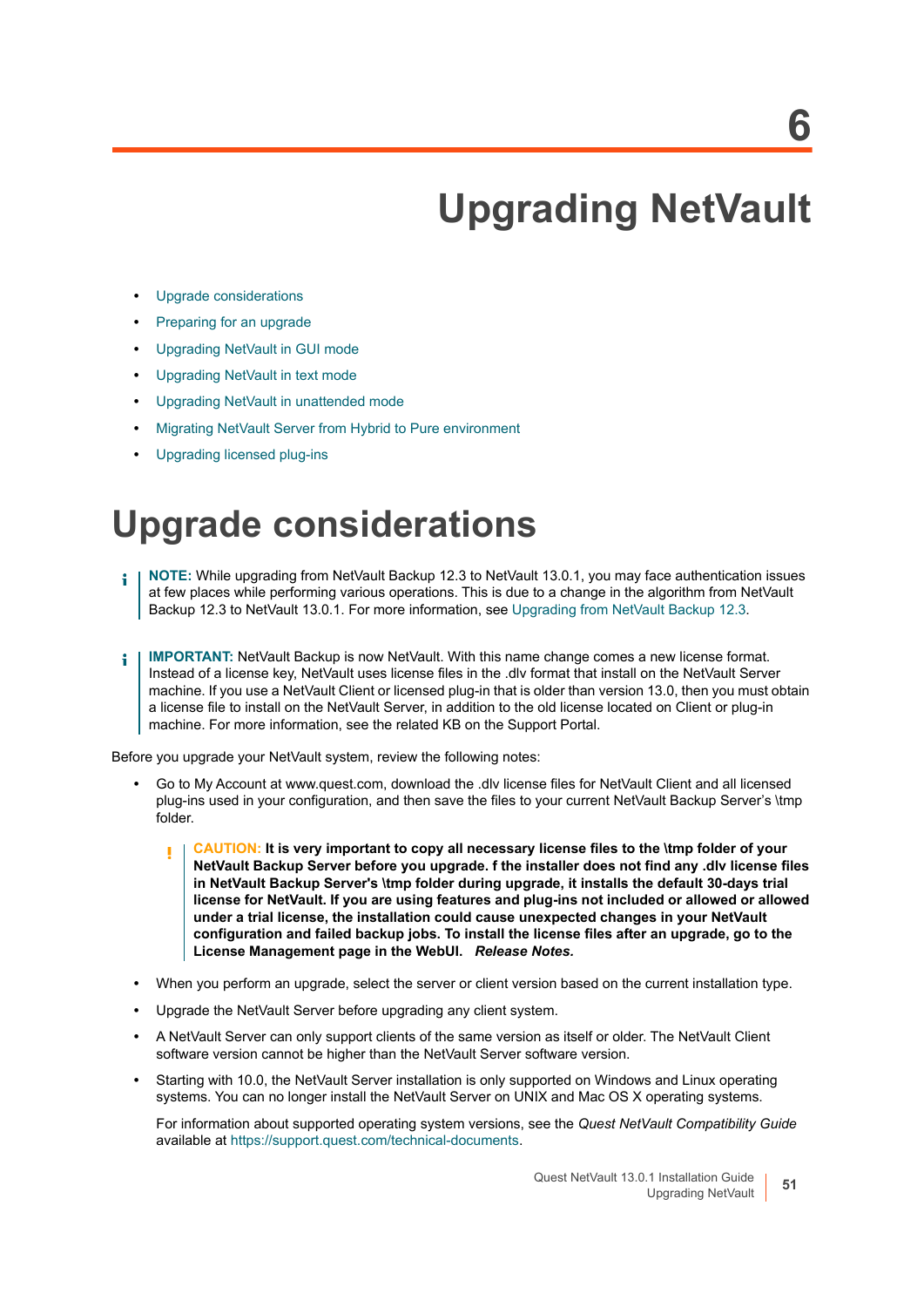- **•** Upgrade to NetVault 13.0.1 is only supported from NetVault 11.4.5 and later.
- **•** When you upgrade NetVault on Linux-based systems, it removes all start and stop links to the netvault init script before resetting them to the runlevels of the new version. If you want to retain any user-defined links to the init script after an upgrade, do not use the word "netvault" in the link name.
- **•** To simultaneously upgrade the NetVault Client software on multiple machines, you can use the push installation method of NetVault WebUI. You can use this method for both new and upgrade installations. For more information about this method, see the *Quest NetVault Administrator's Guide*.
- **•** During upgrade, the language must be the same as the original language when NetVault was first installed. If the language during upgrade differs from the original language, the default administrator account will not migrate successfully and the NetVault instance may get locked.
- **•** Before upgrading NetVault, you must upgrade the attached DR appliance to version 4.0.3 or later.
- **•** If an external installation of RDA version 3.2 is present, either remove it or upgrade it to the RDA version 4.0.3041.0 or later.
- **•** All the DR devices that were attached to the previous version NetVault, must be reachable and online during the upgrade process.
- **•** DR devices that are either not reachable or running on DR OS version less than 4.0.3 are grouped under Orphan Devices. Remove these devices first and then re-add to NetVault after the upgrade.
- **•** To ensure the smooth operation of NetVault, after upgrading NetVault to version 13.0.1, you must clear the browser cache.
- **•** To upgrade NetVault server to version 13.0.1, log in with the user account used for installing the previous version of the NetVault, and run the setup. The PostgreSQL upgrade fails if you upgrade NetVault using a different user account.
- **•** There is an expected latency of a few minutes to load NetVault WebUI pages such as Dashboard, View Reports, and Create Backup Job, immediately after NetVault installation or upgrade.

## <span id="page-51-0"></span>**Upgrading from NetVault Backup 12.3**

Due to a change in the encryption and decryption algorithm in NetVault Backup 12.3, you may experience authentication-related issues after upgrading from NetVault Backup 12.3.0.15 to NetVault 13.0.1.

See the following table for known issues and their possible workarounds.

**Table 5. Authentication error workarounds**

| <b>Impacted Area</b>                                                                                    | <b>Resolution</b>                                                                                                                                                                                       |
|---------------------------------------------------------------------------------------------------------|---------------------------------------------------------------------------------------------------------------------------------------------------------------------------------------------------------|
| If "Bulk Blank" for Tape Library or<br>Virtual Tape Library (VTL) fails with<br>an authentication error | Reset the password using the same existing password. For more<br>information, see "Changing NetVault password" in the NetVault 13.0.1<br>Administration Guide.                                          |
| If "Expire All" for DR fails with an<br>authentication error                                            | Reset the password using the same existing. For more information, see<br>"Changing NetVault password" in the NetVault 13.0.1 Administration<br>Guide.                                                   |
| If backups are not cataloged after an<br>upgrade                                                        | Reconfigure catalog search with the same existing password. For more<br>information, see "Configuring catalog search" in the NetVault 13.0.1<br>Administration Guide.                                   |
| If CI Lutilities fails with an<br>authentication error                                                  | Reset the password of the NetVault user that you used for CLI using the<br>same existing password. For more information, see "Modifying a user<br>account" in the NetVault 13.0.1 Administration Guide. |
| If VMware backups or restores fail<br>with an authentication error in the<br>log s                      | Reset the password for vCenter or ESX Server using the Edit Server<br>dialog box. For more information, see "Reconfiguring a server" in the<br>NetVault Plug-in for VMware 12.3 User's Guide.           |

If you experience authentication issues in other areas of NetVault, reconfigure the password and perform the action again. If the issue continues, contact NetVault Support.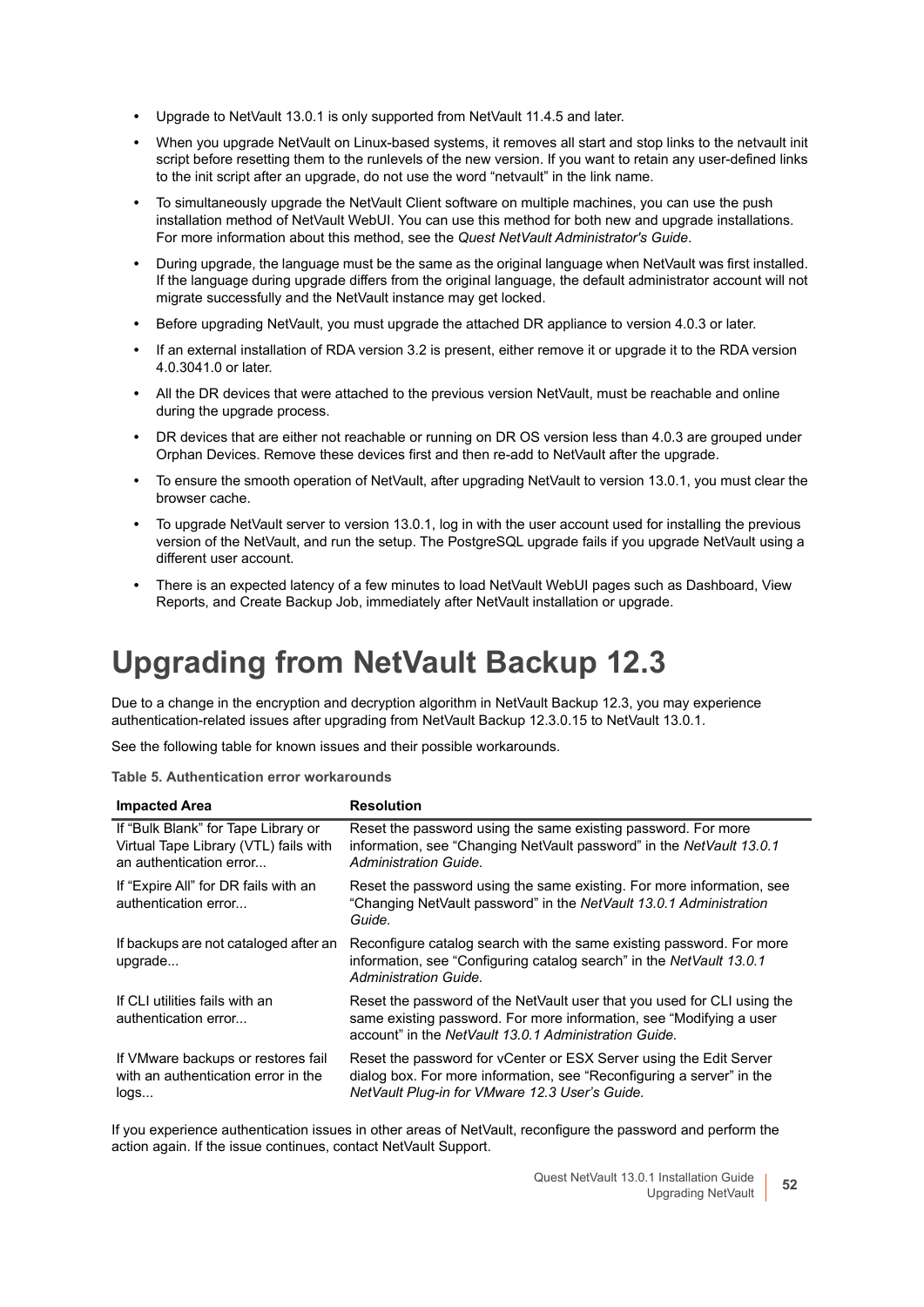# <span id="page-52-0"></span>**Preparing for an upgrade**

**• Back up the NetVault Database:** The first step in preparing for an upgrade of NetVault Server is to perform a backup of the existing NetVault Database. If an upgrade is unsuccessful, you can reinstall the previous version of NetVault and recover the NetVault Database to enable troubleshooting of the failed upgrade without interfering with an existing backup schedule.

For more information about backing up the NetVault Database with the Plug-in *for Databases*, see *Quest NetVault Built-in Plug-ins User's Guide*.

When you restore data from the NetVault Database, the logs are restored to the directory **logs\_restored\_<YYYYMMDD>**.

- **Collect machine IDs:** When upgrading from release 12.4 or earlier, collect the machine ID of each protected machine. NetVault machine IDs are required to obtain the new license files. If you have a Capacity license, then only your NetVault Server machine ID is required. If you have a Component license, then you need the machine IDs of all Clients machines with licensed plug-ins.
- **Download license files:** When upgrading from release 12.4 or earlier, download the .dlv license files for NetVault Server and all licensed plug-ins used in your configuration, and then save the files to your current NetVault Backup Server's \tmp folder.
	- **CAUTION: It is very important to copy all necessary license files to the \tmp folder of your**  ï **NetVault Backup Server before you upgrade. f the installer does not find any .dlv license files in NetVault Backup Server's \tmp folder during upgrade, it installs the default 30-days trial license for NetVault. If you are using features and plug-ins not included or allowed or allowed under a trial license, the installation could cause unexpected changes in your NetVault configuration and failed backup jobs. To install the license files after an upgrade, go to the License Management page in the WebUI.** *Release Notes.*
- **Close all other NetVault applications:** Before starting the upgrade procedure, close all other NetVault applications, such as NetVault Configurator, Workstation Client, and PostgreSQL pgAdmin. If you have opened any configuration file, make sure that the file is closed before you start the upgrade procedure. On Windows, it may also be necessary to close Event Viewer before performing an upgrade. On Windows, close all the command prompts where any of the NetVault directories are browsed.
- **Disable anti-virus software**: We recommend that you disable the anti-virus software before installing or upgrading NetVault. The installation process may conflict with the anti-virus software and various NetVault operations may fail to function properly after the installation if you do not disable the anti-virus software.

# <span id="page-52-1"></span>**Upgrading NetVault in GUI mode**

The graphical mode is available on all supported operating systems that provide a graphical environment. This mode requires GTK packages or X Window System libraries on Linux- and UNIX-based systems.

#### *To upgrade NetVault Server or Client in graphical mode:*

- 1 Log on to the system with administrator or root-level access, and navigate to the directory in which the installation file resides.
- 2 Double-click the installation file.
- 3 In the Language Selection dialog box, select the language to be used in the upgraded installation. Click **OK**.
	- **NOTE:** By default, in the Language Selection dialog box, the language of an existing NetVault f. installation is displayed and the same language is displayed for upgraded installation as well.The language must be the same as the original language when NetVault was first installed. If the language during upgrade differs from the original language, the default administrator account will not migrate successfully and the NetVault instance may get locked.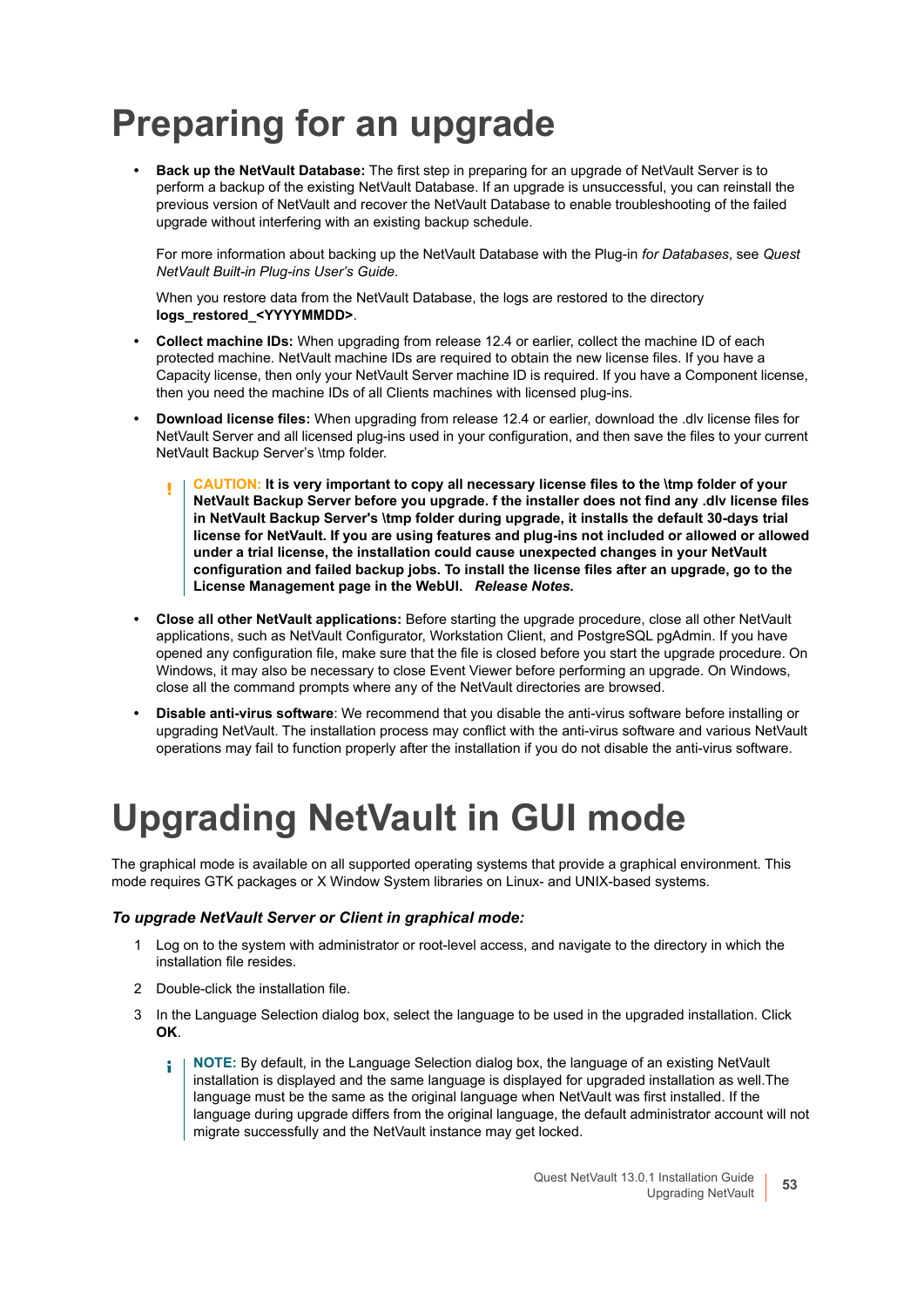- 4 In the Welcome dialog box, review the notes, and click **Next** to continue.
- 5 In the **License Agreement** dialog box, select the **I accept the agreement** option if you accept all the terms.
	- **NOTE:** Before proceeding with the installation, make sure that you have thoroughly reviewed the f. license agreement.

Click **Next** to continue.

6 In the Upgrade Confirmation dialog box, click **Yes**.

Before upgrading the NetVault Server, make sure that a backup of NetVault Database has been performed.

- 7 In the **Ready to Upgrade** dialog box, click **Yes** to begin installation.
- 8 The installer begins to install the software. As the installation proceeds, the progress bar is updated in the Installation dialog box.
- 9 After the software is successfully installed on the machine, the Setup Completion dialog box is displayed. Click **Finish** to close the dialog box, and exit the installer.

## <span id="page-53-0"></span>**Upgrading NetVault in text mode**

The text mode is available on all supported operating systems, except Windows.

**NOTE:** You can exit the setup in text mode at any time before the installation starts by pressing Ctrl+C.  $\mathbf{i}$ 

#### *To upgrade NetVault Server or Client in text mode:*

- 1 Log on to the system with root-level access. Start a terminal session, and navigate to the directory in which the installation file resides.
- 2 To start the installer, type the following command:

./<installation file name> --mode text

Follow the instructions to complete the installation steps.

3 The License Agreement screen is displayed. Press **Enter** to read through the agreement.

Press **y** to accept the license agreement and continue.

- **NOTE:** Before proceeding with the installation, make sure that you have thoroughly reviewed the i I license agreement.
- 4 In the Upgrade Confirmation screen, press **y** to continue.
- 5 In the **Ready to Upgrade** screen, press **Enter** to begin installation.
- 6 The installer begins to install the software. As the installation proceeds, the progress information is displayed in the terminal window.
- 7 After the software is successfully installed on the machine, a setup completion message is displayed.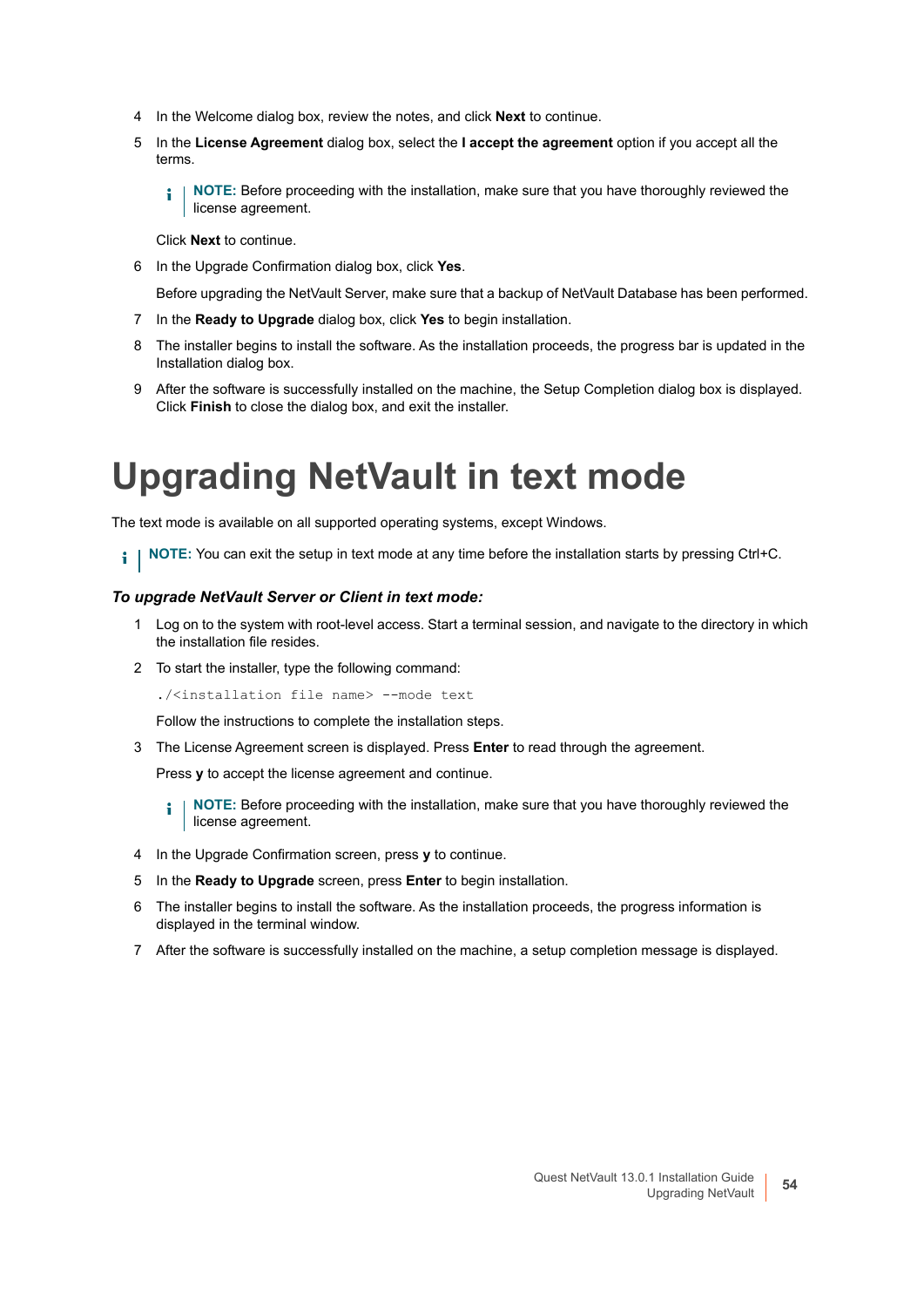# <span id="page-54-0"></span>**Upgrading NetVault in unattended mode**

#### *To upgrade NetVault Server or Client in unattended or silent mode:*

- 1 Log on to the system with administrator or root-level access.
- 2 Start a command prompt window or terminal session, and navigate to the directory in which the installation file resides.
- 3 Type the following command:

#### **Linux- and UNIX-based systems:**

./<Name of the installation file> -mode unattended

#### **Windows-based systems:**

<Name of the installation file> -mode unattended

**NOTE:** When performing unattended installations, you can check the installer return code to verify whether the installation completed successfully. If the return code is zero (0), it implies that the installation is successful. A non-zero value indicates that the installation has failed. In such cases, you can examine the installation logs for details about the problem.

## <span id="page-54-1"></span>**Migrating NetVault Server from Hybrid to Pure environment**

Currently you can install NetVault Server in Hybrid and Pure environment on supported Windows and Linux operating systems. This feature helps you migrate from Windows or Linux NetVault Server Hybrid (32-bit) to a Pure environment (64-bit). This migration lets you use all of the available system resources of a 64-bit OS, which increases the capability to use NetVault.

- **•** NetVault supports migration on the servers where NetVault hybrid is installed on Windows or Linux 64-bit Operating System (OS). For more information, see [Migrating NetVault Server in GUI mode](#page-54-3) or [Migrating](#page-57-0)  [NetVault Server in unattended mode](#page-57-0).
- **•** If NetVault Server Hybrid is installed on 32-bit OS, you must migrate this hybrid environment to a 64-bit OS. For more information, see https://support.quest.com/netvault/kb/261119/migrating-netvault-server.

### <span id="page-54-2"></span>**Migration Prerequisites**

- **•** Operating System (OS) must be 64 bit.
- **•** Migration is supported from NetVault 11.4.5 or later version. For migrating an earlier version of NetVault Server Hybrid environment to Pure environment, you must first upgrade the NetVault Server to 11.4.5 or later hybrid version.

### <span id="page-54-3"></span>**Migrating NetVault Server in GUI mode**

#### *To install NetVault Server in graphical mode:*

1 Log on to the system with administrator or root-level access, and navigate to the directory in which the installation file resides.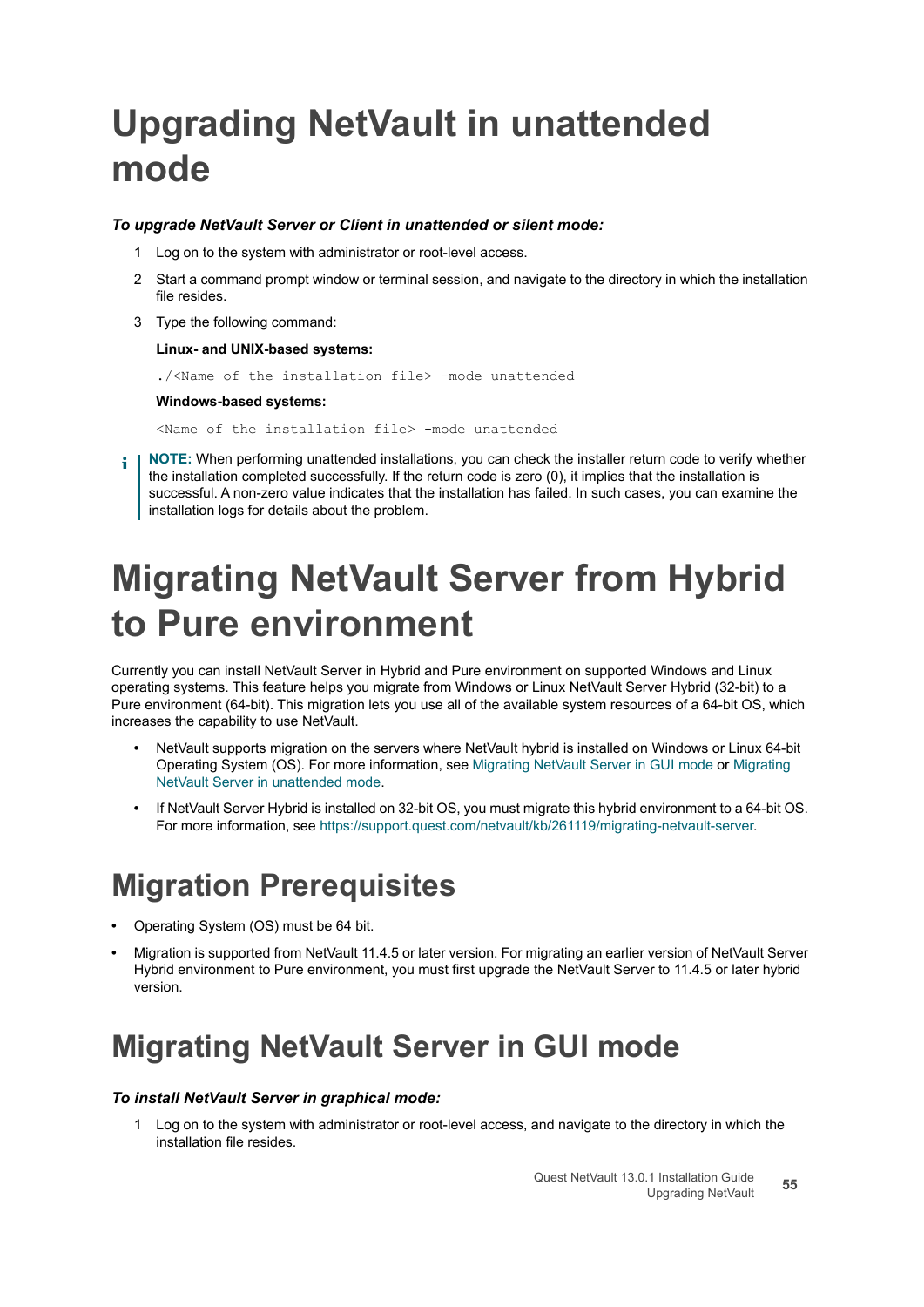- 2 Double-click the Pure (64 bit) installation file.
- 3 In the **Language Selection** dialog box, select the language for your NetVault installation.

The available options are:

- **▪** English
- **▪** Simplified Chinese
- **▪** French
- **▪** German
- **▪** Japanese
- **▪** Korean

The default selection is English.

Click **OK**.

- 4 The installer identifies previous installation of NetVault Server in hybrid environment, and confirms to proceed upgrade of Pure (64 bit) installation. In the **Migration mode** confirmation dialog box, Click **Yes**.
- 5 In the Welcome dialog box, review the notes, and click **Next** to continue.
- 6 In the **License Agreement** dialog box, select the **I accept the agreement** option if you accept all the terms.

**NOTE:** Before proceeding with the installation, make sure that you have thoroughly reviewed the î. license agreement.

Click **Next** to continue.

7 In the **Installation Directory** dialog box, specify the installation path.

**NOTE:** During migration, the Installation Directory option is applicable only on Windows Servers. i I

**Figure 10. Installation Directory dialog box**

| $\circ$                                                                                                                                       | ×<br>Е<br><b>Quest NetVault Setup</b> |
|-----------------------------------------------------------------------------------------------------------------------------------------------|---------------------------------------|
| <b>Installation Directory</b>                                                                                                                 | Quest                                 |
| Please specify the directory where NetVault will be installed.<br>Performing upgrade will install and relocate all files to the new location. |                                       |
| Installation Directory   CAProgram Files\Quest\NetVault                                                                                       | ro                                    |
|                                                                                                                                               |                                       |
| InstallBuilder                                                                                                                                | Cancel<br>$<$ Back<br>Next >          |

The default installation path for NetVault is same as your existing installation path.

For example: On a Windows machine, if the existing NetVault Hybrid installation path is C:\Program Files (x86)\Quest\NetVault then during migration to Pure64 environment the default installation path is C:\Program Files\Quest\NetVault.

To use the default path, click **Next**.

To change the location, type the new path, and click **Next**. If the specified path does not exist, it is automatically created during installation. You can also click **Browse**, and select the target directory from the Explorer window.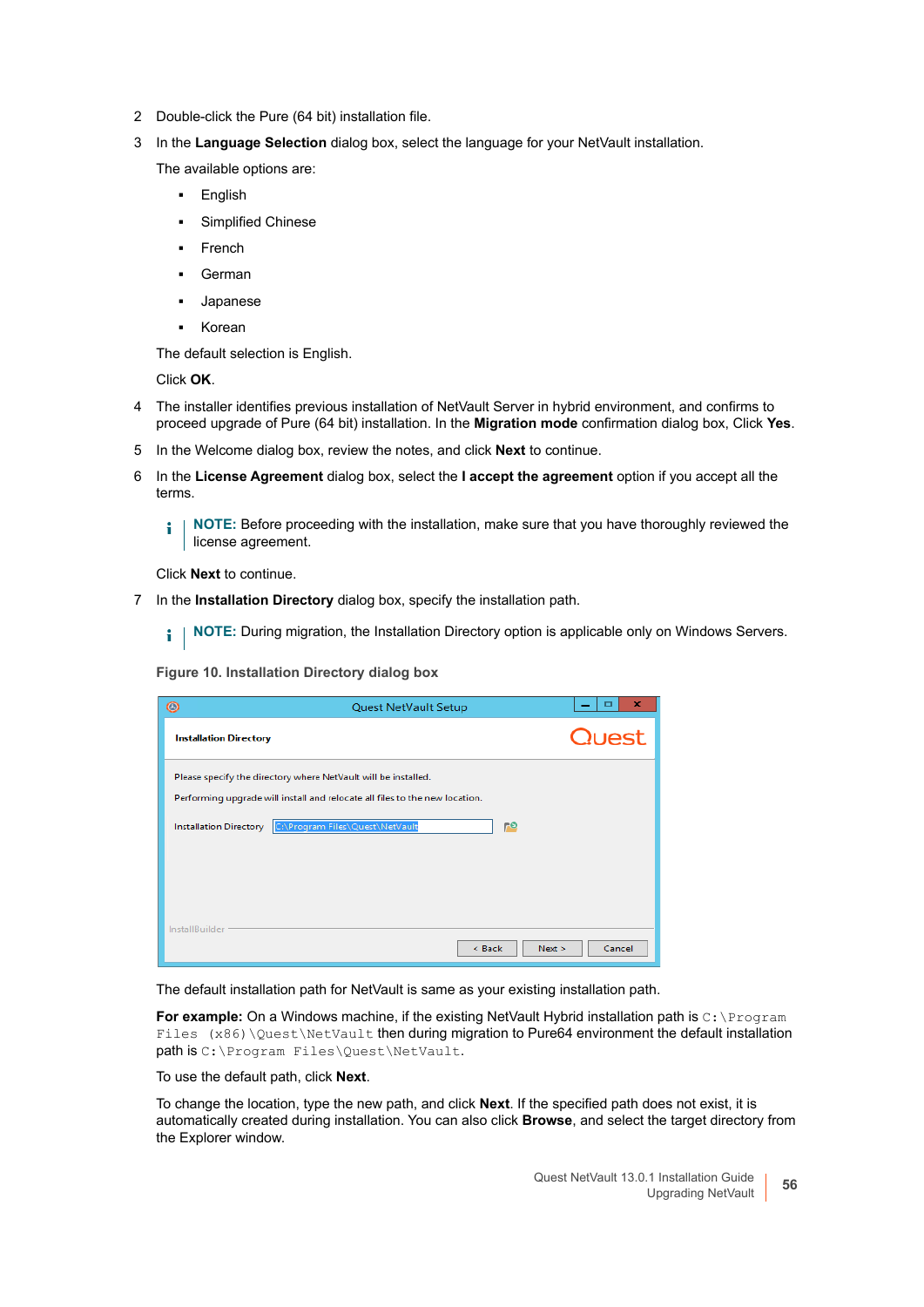If you specify a new installation directory other than the existing installation directory, where the new installation directory contains any files or directories, a warning is displayed:

The directory you have selected is not empty. If you continue the installation, everything in the directory will be deleted. Is it OK to install into this directory and delete the existing contents?

#### 8 In the **NetVault Database Directory** dialog box, specify the database directory path.

**Figure 11. NetVault Database Directory dialog box**

| ⊙                                                                                                                                                                                                                                                                                                                                                                              | <b>Quest NetVault Setup</b>               | ×<br>Е                       |
|--------------------------------------------------------------------------------------------------------------------------------------------------------------------------------------------------------------------------------------------------------------------------------------------------------------------------------------------------------------------------------|-------------------------------------------|------------------------------|
| <b>NetVault Database Directory</b>                                                                                                                                                                                                                                                                                                                                             |                                           | Quest                        |
| Please specify the directory where NetVault database will be migrated.<br>This migration will create new database with existing data.<br>Considering existing database size, ensure you have enough space in the directory mentioned below.<br>The database may grow to a large size.<br>Migration may take long time depending on the size of database.<br>Database Directory | C:\Program Files\Quest\NetVault Backup\db | <u>ro</u>                    |
| InstallBuilder                                                                                                                                                                                                                                                                                                                                                                 |                                           | $<$ Back<br>Next ><br>Cancel |

The default database directory path for NetVault is same as your existing database path.

**For example:** On Windows machine, if the existing database path of NetVault in Hybrid environment is C:\Program Files (x86)\Quest\NetVault\db then during migration to Pure64 environment the default database path is C:\Program Files\Quest\NetVault\db. On a Linux machine, the default path for both Hybrid and Pure 64 environments is /usr/netvault/db.

To use the default path, click **Next**.

To change the location, type the new path, and click **Next**. If the specified path does not exist, it is automatically created during installation. You can also click **Browse**, and select the target directory from the Explorer window.

If you specify a new database directory other than the existing database directory, where the new database directory contains any files or directories, a warning is displayed:

The directory you have selected is not empty. If you continue the installation, everything in the directory will be deleted. Is it OK to install into this directory and delete the existing contents?

9 In the **Database Stage Directory** dialog box, specify the **Stage Directory** path.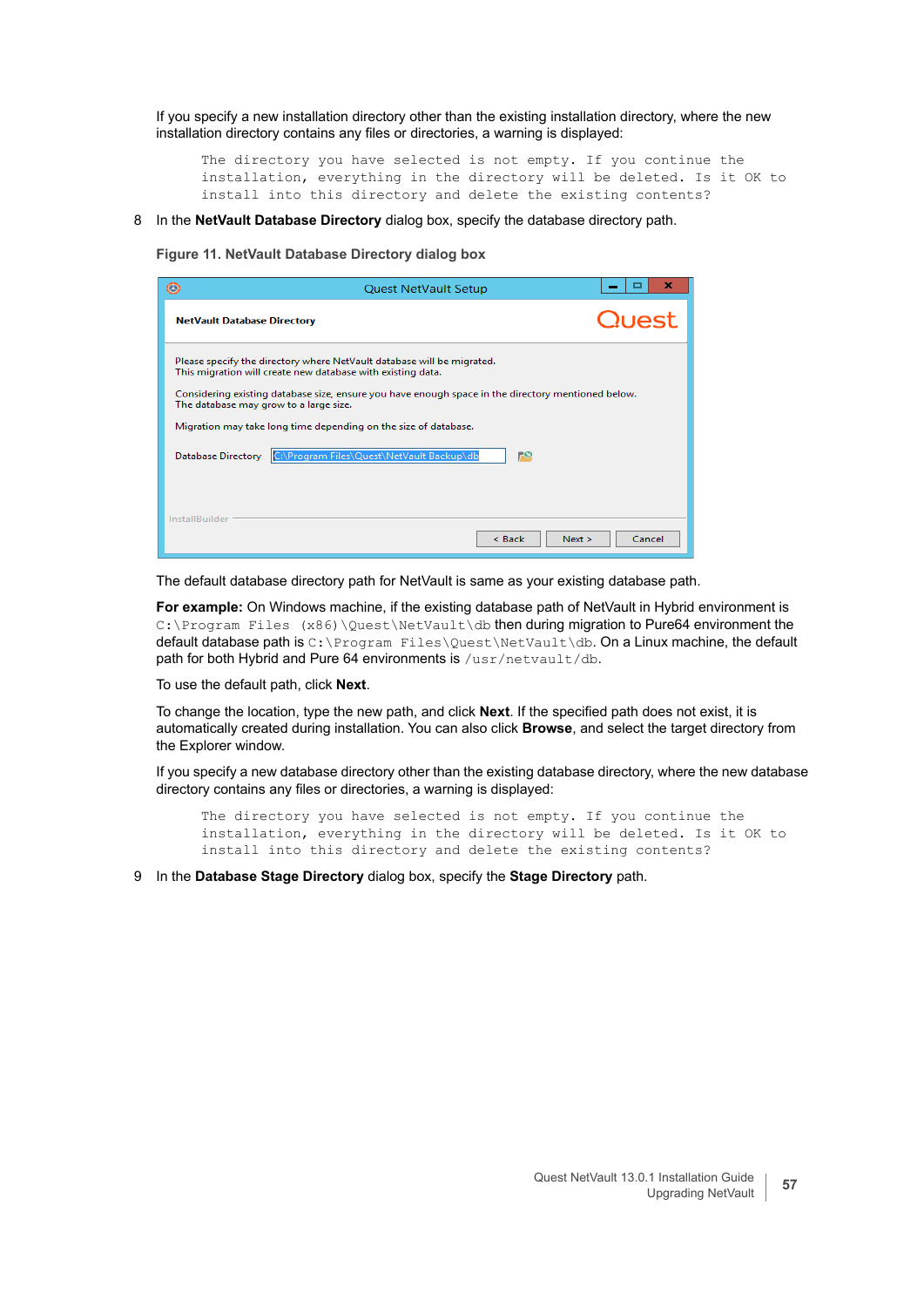**Figure 12. NetVault Database Stage Directory**

| $\circ$                                                                                                                                                                                                               | <b>Quest NetVault Setup</b>                     | ×<br>о           |
|-----------------------------------------------------------------------------------------------------------------------------------------------------------------------------------------------------------------------|-------------------------------------------------|------------------|
| <b>Database Stage Directory</b>                                                                                                                                                                                       |                                                 | Quest            |
| Please specify the directory where NetVault PostgreSQL database dump will be created.<br>Considering existing database size, ensure you have enough space in the directory mentioned below:<br><b>Stage Directory</b> | C:\Program Files\Quest\NetVault Backup\db<br>гQ |                  |
| InstallBuilder                                                                                                                                                                                                        | $<$ Back                                        | Next ><br>Cancel |

In this directory NetVault PostgreSQL database dump is created, this directory is created temporary for the PostgreSQL migration process. Once the migration is successful this temporary directory gets deleted. however, if migration is not successful this directory is not deleted and can be used for troubleshooting purpose.

The default stage directory path for NetVault is same as your existing database path.

**For example:** On Windows machine, if the existing database path of NetVault in Hybrid environment is C:\Program Files (x86)\Quest\NetVault\db then during migration to Pure 64 environment the default database path is  $C:\P$ rogram Files\Quest\NetVault\db. On a Linux machine, the default path for both Hybrid and Pure 64 environments is /usr/netvault/db.

To use the default path, click **Next**.

To change the location, type the new path, and click **Next**. If the specified path does not exist, it is automatically created during installation. You can also click **Browse**, and select the target directory from the Explorer window.

- 10 In the **NetVault Upgrade** dialog box, review the migration parameters and click **Next**. If you want to change any migration parameter, click **Back**.
	- **NOTE:** If you have installed additional plug-ins, all the additional plug-ins are un-installed during the i migration process. Once NetVault Pure 64 is successfully installed, you need to again install additional Pure Plug-ins.

Jobs created using end of life plug-ins will not work.

11 In the **Ready to Upgrade** dialog box, click **Yes** to begin installation.

### <span id="page-57-0"></span>**Migrating NetVault Server in unattended mode**

#### *To upgrade NetVault Server in unattended or silent mode:*

- 1 Log on to the system with administrator or root-level access.
- 2 Start a command prompt window or terminal session, and navigate to the directory in which the installation file resides.
- 3 Type the following command:

#### **Linux-based systems:**

```
./<Name of the installation file> --mode unattended <options>
- or -./<Name of the installation file> --mode unattended --optionfile <filename>
```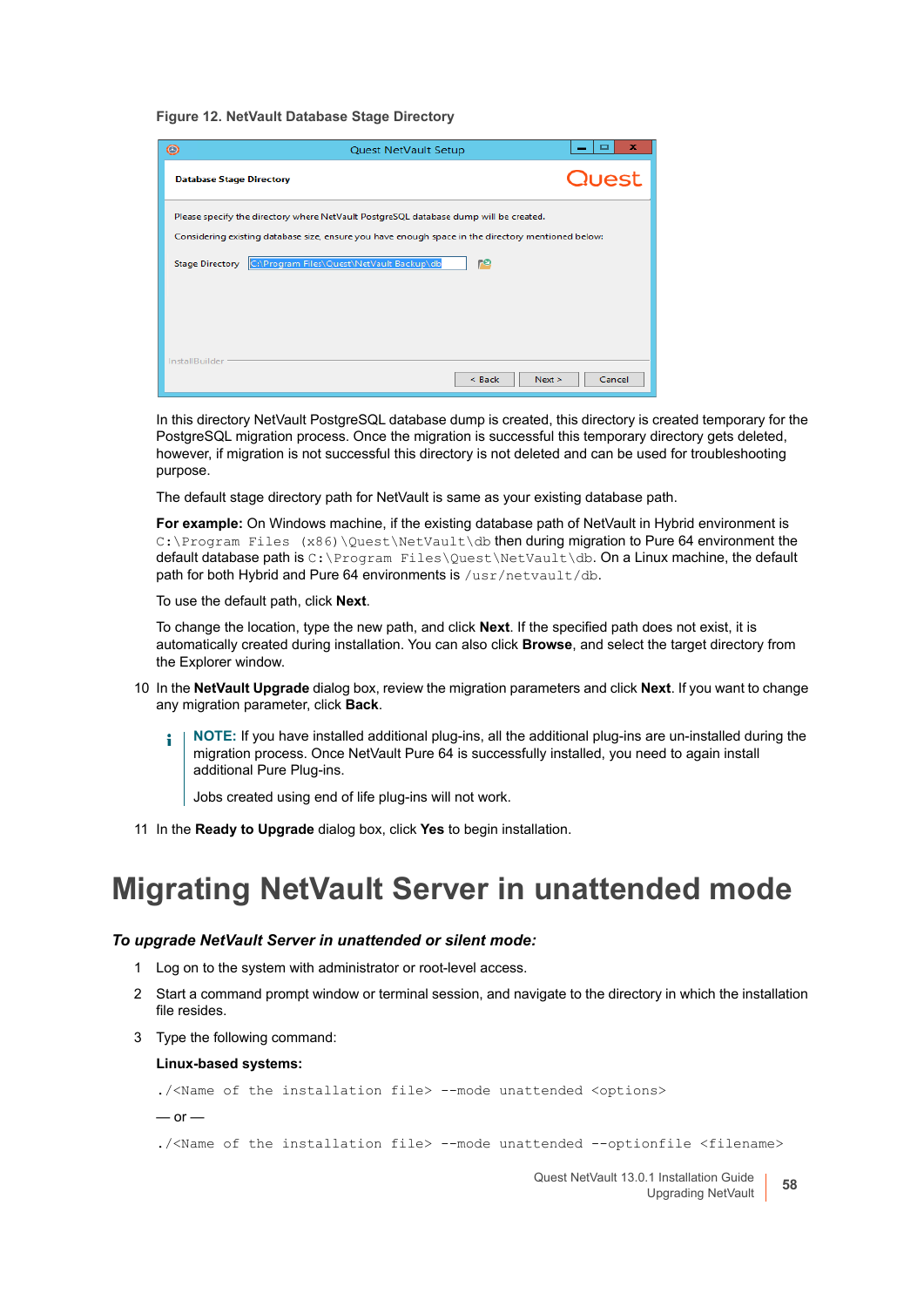**Windows-based systems:** To continue with the default parameters during upgrade

<Name of the installation file> --mode unattended

**Windows-based systems:** To change default parameter value during upgrade

<Name of the installation file> --mode unattended <parameter list>  $-$  or  $-$ 

<Name of the installation file> --mode unattended --optionfile <filename>

You can specify the following parameters at the command line or in the option file.

**NOTE:** To access help on the installation options, you can run the installer with the --help option:  $\mathbf{i}$ **On Windows:** <Name of the installation file> --help **On Linux:** ./<Name of the installation file> --help

**Table 6. Installation options**

| Option                                               | <b>Description</b>                                                                                                                                                                                                                                                                   |
|------------------------------------------------------|--------------------------------------------------------------------------------------------------------------------------------------------------------------------------------------------------------------------------------------------------------------------------------------|
| --unattendedmodeui                                   | Specifies the interaction level for the unattended installation.                                                                                                                                                                                                                     |
| <interaction level=""></interaction>                 | The allowed values are:                                                                                                                                                                                                                                                              |
|                                                      | <b>none:</b> This is the default mode for unattended installations. In this<br>$\bullet$<br>mode, the installer does not display any prompts or progress<br>information.                                                                                                             |
|                                                      | minimal: In this mode, the installer does not display any prompts, but it<br>$\bullet$<br>provides the progress information through pop-up windows.                                                                                                                                  |
|                                                      | minimal With Dialogs: In this mode, the installer displays some<br>$\bullet$<br>prompts, and it provides the progress information through pop-up<br>windows.                                                                                                                         |
| --optionfile <filename></filename>                   | Specifies the name of the option file. Provide the full path if the file does not<br>reside in the current directory.                                                                                                                                                                |
| --new-install-dir <new-<br>install-dir&gt;</new-<br> | Windows only. Specifies the installation path for NetVault. If the path contains<br>spaces, enclose it in quotation marks (" ").                                                                                                                                                     |
|                                                      | The default installation path for NetVault is same as your existing installation<br>path.                                                                                                                                                                                            |
|                                                      | <b>For example:</b> On Windows machine, if the existing installation path of<br>NetVault in Hybrid environment is "C: \Program Files<br>$(x86)$ \Quest \NetVault" then during migration to Pure 64 environment the<br>default installation path is "C:\Program Files\Quest\NetVault" |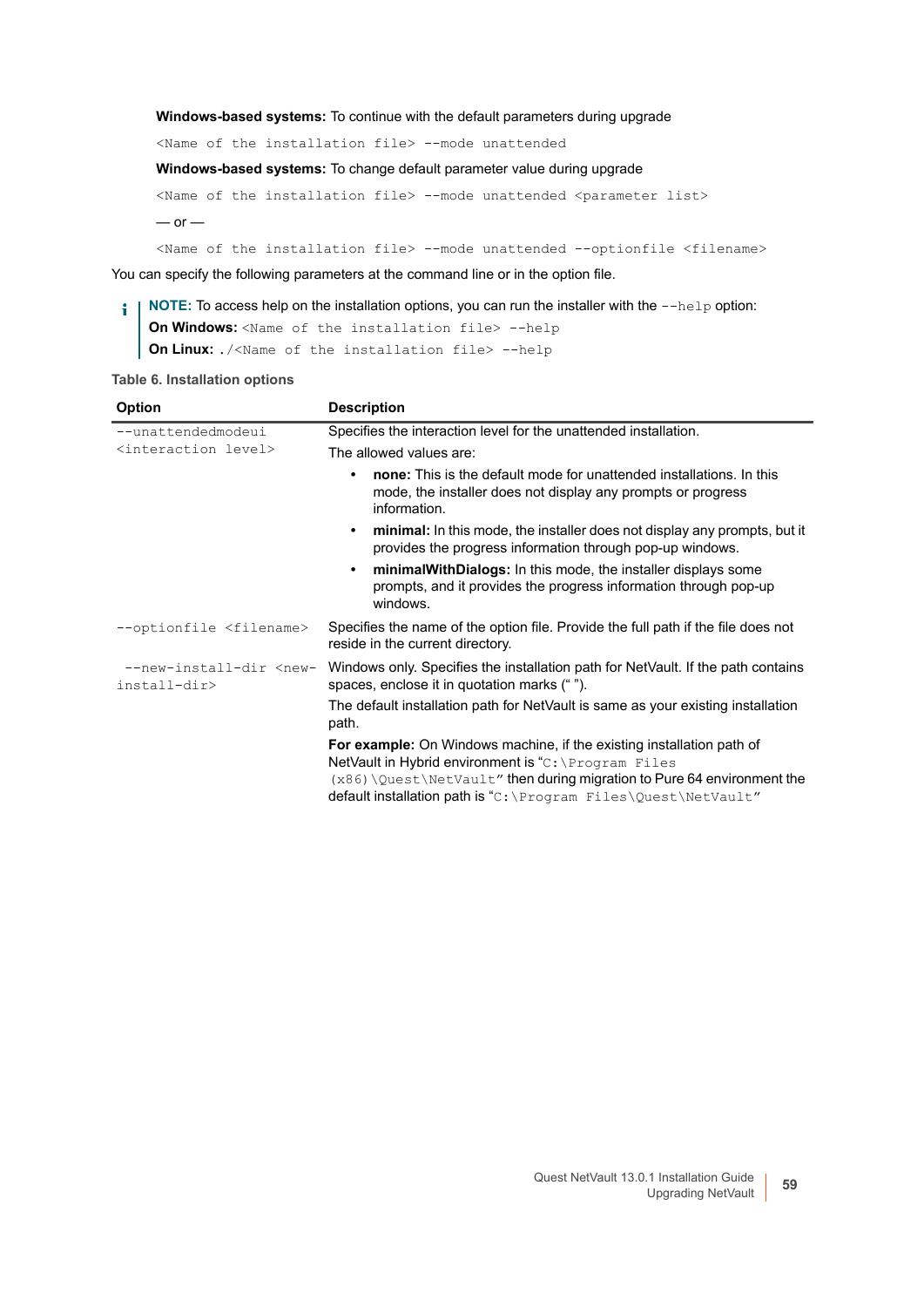**Table 6. Installation options**

| <b>Option</b>                                   | <b>Description</b>                                                                                                                                                                                                                                                                                    |
|-------------------------------------------------|-------------------------------------------------------------------------------------------------------------------------------------------------------------------------------------------------------------------------------------------------------------------------------------------------------|
| --new-db-dir <new-db-<br>div &gt;</new-db-<br>  | Specifies the installation path for NetVault Database. This parameter can only<br>be specified for NetVault Server installations.                                                                                                                                                                     |
|                                                 | If the path contains spaces, enclose it in quotation marks ("").                                                                                                                                                                                                                                      |
|                                                 | The default database directory path for NetVault is same as your existing<br>database path.                                                                                                                                                                                                           |
|                                                 | For example: On Windows machine, if the existing database path of NetVault<br>in Hybrid environment is " $C:\Per\gamma$ Frogram Files                                                                                                                                                                 |
|                                                 | (x86) \Quest\NetVault\db" then during migration to Pure64 environment<br>the default database path is "C: \Program Files\Quest\NetVault\db".                                                                                                                                                          |
|                                                 | On a Linux machine, the default path for both Hybrid and Pure 64<br>environments is /usr/netvault/db.                                                                                                                                                                                                 |
| --db-backup-dir <db-<br>backup-dir&gt;</db-<br> | Specifies the installation path for NetVault Database. This parameter can only<br>be specified for NetVault Server installations.                                                                                                                                                                     |
|                                                 | If the path contains spaces, enclose it in quotation marks ("").                                                                                                                                                                                                                                      |
|                                                 | The default stage directory path for NetVault is same as your existing<br>database path.                                                                                                                                                                                                              |
|                                                 | <b>For example:</b> On Windows machine, if the existing database path of<br>$\bullet$<br>NetVault in Hybrid environment is "C: \Program Files<br>(x86) \Quest \NetVault\db" then during migration to Pure64<br>environment the default database path is " $C:\Per\gamma$<br>Files\Ouest\NetVault\db". |
|                                                 | On a Linux machine, the default path for both Hybrid and Pure 64<br>٠<br>environments is /usr/netvault/db.                                                                                                                                                                                            |
| ÷                                               | NOTE: When performing unattended installations, you can check the installer return code to verify whether                                                                                                                                                                                             |

the installation is completed successfully. If the return code is zero (0), it implies that the installation is successful. A non-zero value indicates that the installation has failed. In such cases, you can examine the installation logs for details about the problem.

If you have installed additional plug-ins, all the additional plug-ins are un-installed during the migration process. Once NetVault Pure 64 is successfully installed, you need to again install additional Pure Plug-ins.

Jobs created using end of life plug-ins will not work.

### <span id="page-59-0"></span>**Migrating NetVault Server from 32-bit OS to 64 bit OS**

#### *To migrate NetVault Server from 32-bit OS to 64-bit OS*

- 1 Move exiting Hybrid NetVault Server from 32-bit OS to new 64-bit OS. For more information https://support.quest.com/netvault-backup/kb/261119/migrating-netvault-server
- 2 After moving NetVault Server to 64-bit OS, if NetVault Server (Hybrid) version is earlier than NetVault Server (Hybrid) version 11.4.5, you need to first upgrade it to NetVault Server Hybrid environment version11.4.5 or later.
- 3 Ensure NetVault Server (Hybrid) is up and running before you migrate to Pure 64 environment.
- 4 Migrate NetVault Server from Hybrid to Pure 64 environment using the latest version of Pure 64 NetVault Server setup. For more information see, [Migrating NetVault Server from Hybrid to Pure environment](#page-54-1)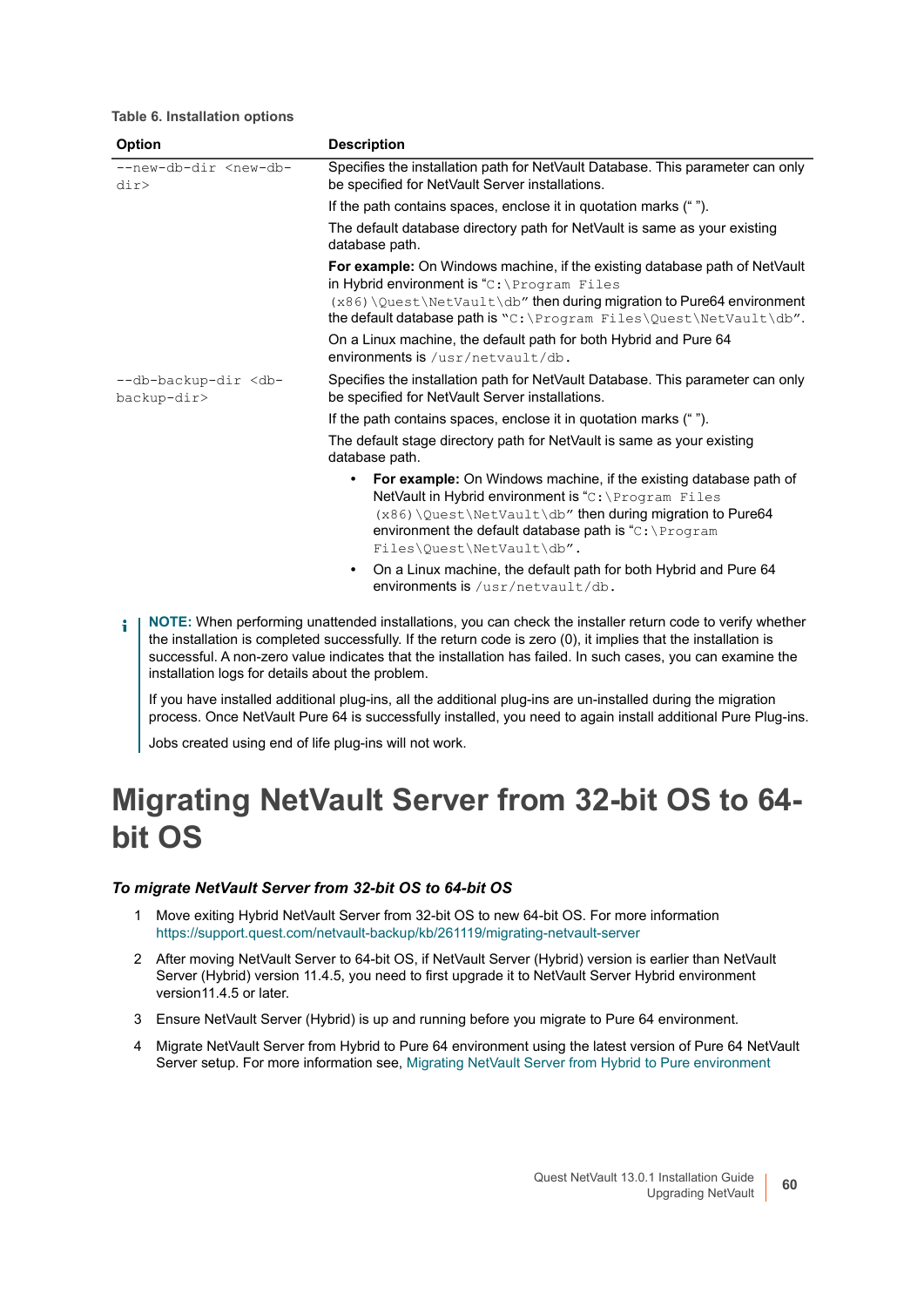# <span id="page-60-0"></span>**Upgrading licensed plug-ins**

The procedures for installing and removing the licensed plug-ins are covered in the respective plug-in user's guides. The standard method for upgrading any optional plug-in is to install the latest version over the previous version of the plug-in. Any changes or additional steps required for an upgrade are described in the Release Notes for that version of the plug-in.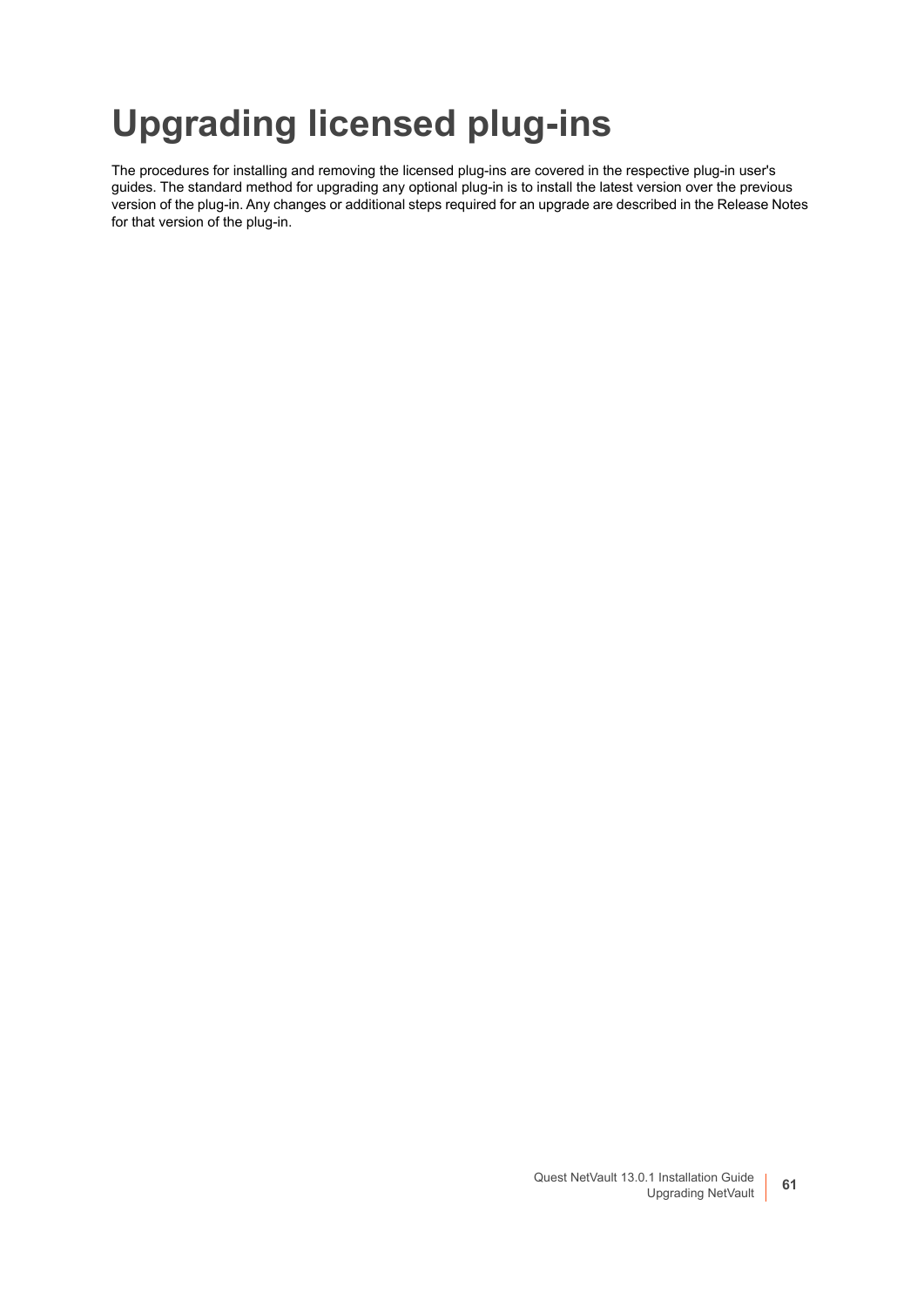# **Licensing NetVault**

- <span id="page-61-0"></span>**•** [About licensing NetVault](#page-61-1)
- **•** [Obtaining the machine ID](#page-61-2)
- **•** [Obtaining a permanent license file](#page-61-3)
- **•** [Installing the product license file](#page-61-4)

## <span id="page-61-1"></span>**About licensing NetVault**

When you first install a NetVault application, it includes a trial license. The trial license for NetVault is valid for 30 days, and can be used only once. To continue using the software after the expiry of the evaluation period, you must obtain and install the permanent license file for the server and installed plug-ins.

The server is licensed based on the NetVault Server Edition and the additional options that you have purchased. The clients do not require a permanent license file, unless they are running a NetVault Client or plug-in older than version 13.0 . NetVault 13.0.1 does not require license files to installed on clients. All license files must be installed on the NetVault Server. For more information about licenses for plug-ins released prior to NetVault 13.0, see the *Quest NetVault 13.0.1 Release Notes.*

The permanent license file for NetVault is tied to the particular server where it is installed using the Machine ID. To obtain the permanent license file, locate the relevant Machine ID, and submit the request using the online licensing form.

## <span id="page-61-2"></span>**Obtaining the machine ID**

#### *To obtain the machine ID for a NetVault machine:*

- 1 Start the NetVault WebUI, and in the Navigation pane, click **License Management**.
- 2 In the **Client Details** list, note the machine ID for the applicable server or client entry.

## <span id="page-61-3"></span>**Obtaining a permanent license file**

#### *To obtain a permanent license file for NetVault:*

Submit the request using the on-line product licensing form at:<https://support.quest.com/>

# <span id="page-61-4"></span>**Installing the product license file**

You can install the license file from the License Management page. You need only to install the file on the NetVault Server.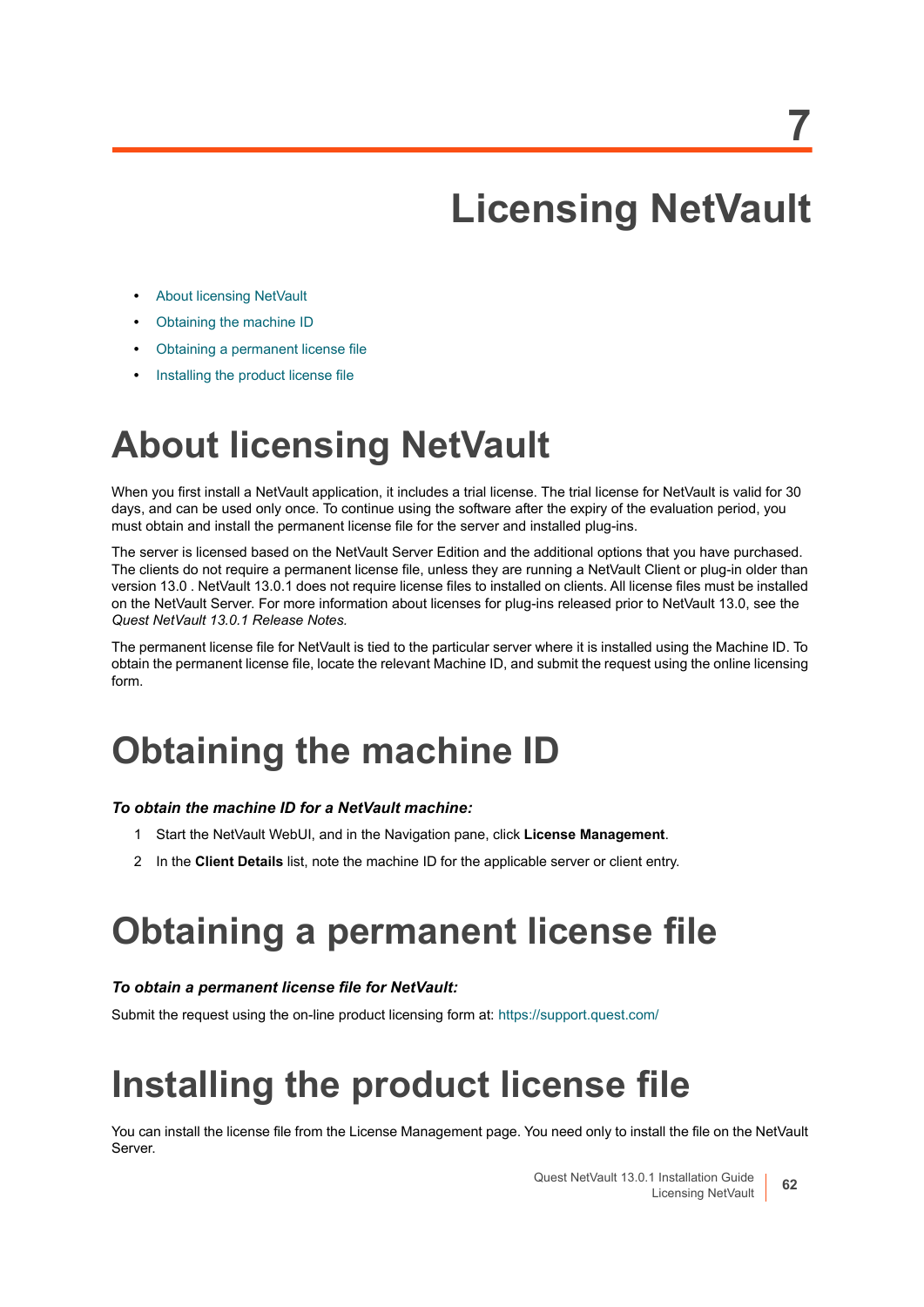**NOTE:** The permanent license file for NetVault is tied to the Machine ID of the NetVault Server machine. f. While installing the license file, verify that you select the correct server for which the license was obtained.

### **Installing the license file**

#### *To install the license file:*

- 1 In the Navigation pane, click **License Management**.
- 2 On the **License Management** page, click **Install License**.

Because the NetVault WebUI is tied to a specific NetVault Server and all licenses are installed on the NetVault Server, there is no need to select a Client machine.

- 3 In the **Choose License File** dialog box, click **Select a file**, point to the **".dlv"** file that contains the license key, and click **Open**.
- 4 In the dialog box, click **OK** to apply the selected license file.

After the license file is installed successfully, a message is displayed.

5 To dismiss the message, click **X**.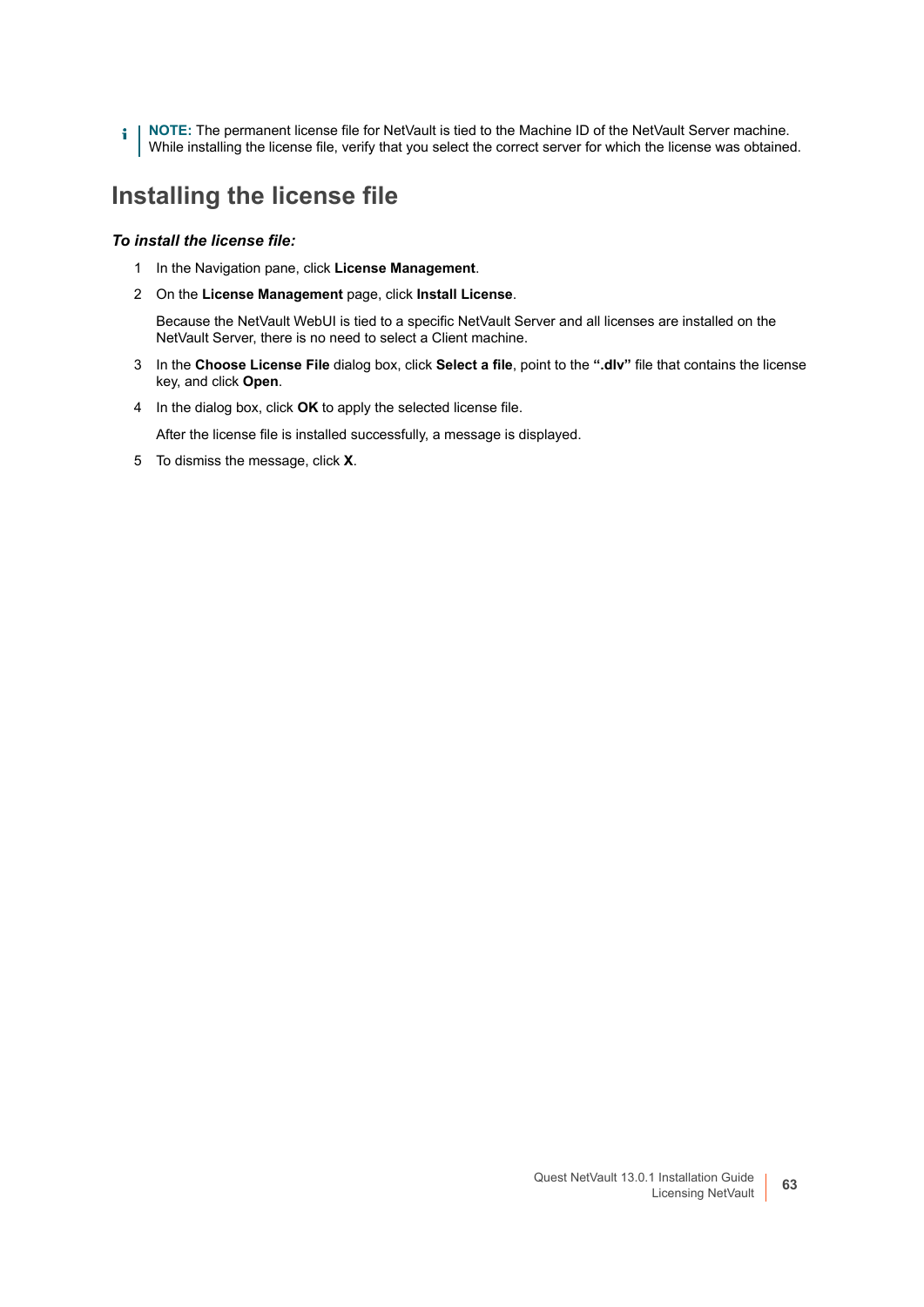# **Removing NetVault**

<span id="page-63-0"></span>**•** [Removing NetVault Server or Client](#page-63-1)

## <span id="page-63-1"></span>**Removing NetVault Server or Client**

When you install the NetVault Server or Client software on a machine, the installation process creates an uninstaller executable file named **"uninstall"** under the NetVault installation directory. You can use this executable to remove NetVault. The installation process also creates a data file named "uninstall.dat," which contains information about the installation. To properly uninstall the software, both the uninstaller executable and the uninstall.dat files must exist on the machine.

**NOTE:** When you remove NetVault, the backup indexes are deleted from the NetVault Database. However, f  $|$  the actual backed up data remains intact on the media.

#### *To remove NetVault Server or Client:*

- 1 Log on to the system with administrator or root-level access, and navigate to NetVault installation directory.
- 2 Use any of the following methods to run the uninstaller.

| Mode     | <b>Description</b>                                                  |
|----------|---------------------------------------------------------------------|
| GUI mode | Double-click the file named "uninstall."                            |
|          | The filename extension is ".exe" on Windows and ".app" on Mac OS X. |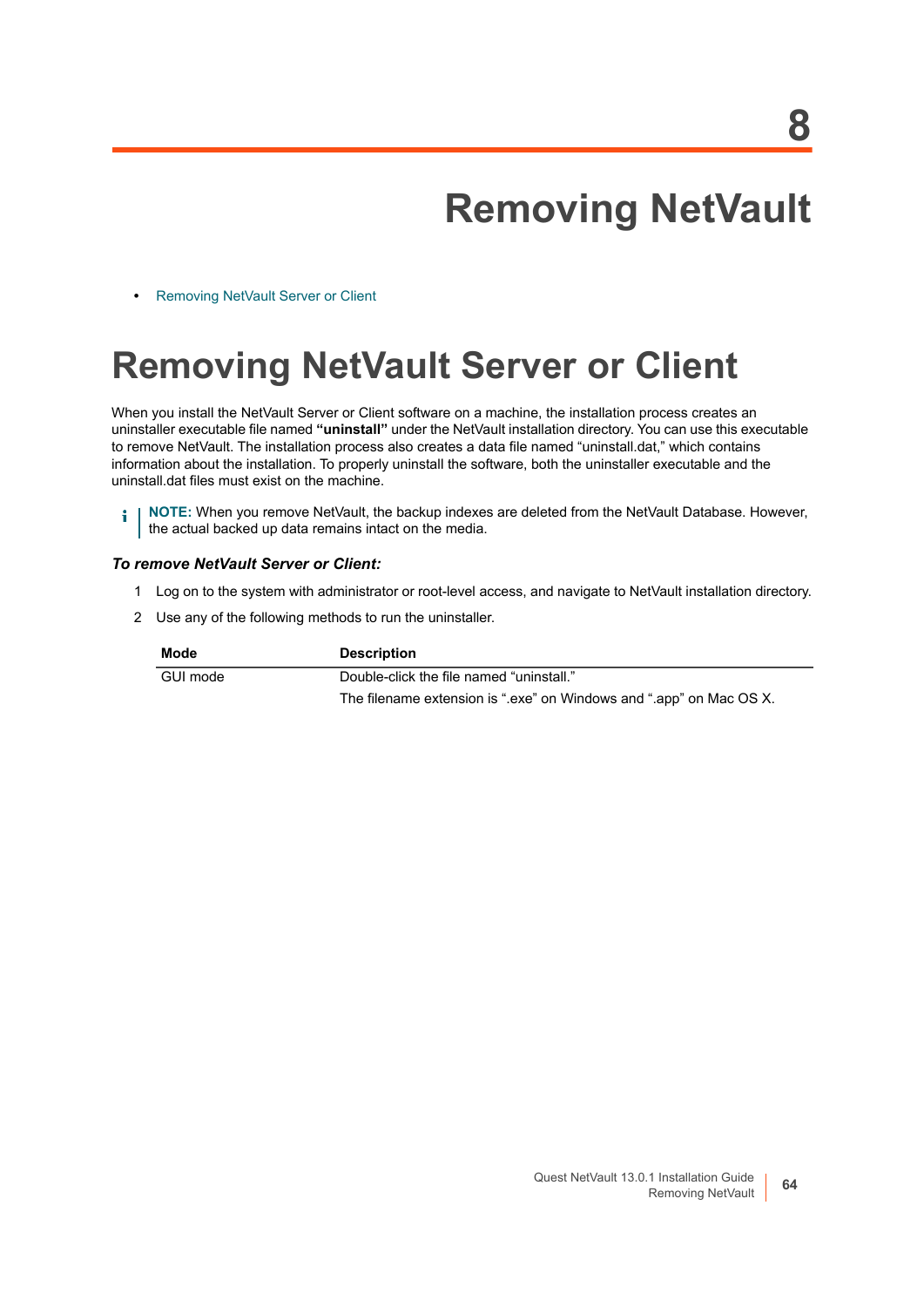| Mode            | <b>Description</b>                                                                                                                                                                                                                                                                                                                             |
|-----------------|------------------------------------------------------------------------------------------------------------------------------------------------------------------------------------------------------------------------------------------------------------------------------------------------------------------------------------------------|
| Text mode       | Depending on the operating system, type the following command:                                                                                                                                                                                                                                                                                 |
|                 | <b>Linux and UNIX:</b> ./uninstall --mode text                                                                                                                                                                                                                                                                                                 |
|                 | Mac OS X:<br>$\bullet$                                                                                                                                                                                                                                                                                                                         |
|                 | /path/to/nvbu install dir/uninstall.app/Contents/M                                                                                                                                                                                                                                                                                             |
|                 | acOS/installbuilder.sh --mode text                                                                                                                                                                                                                                                                                                             |
|                 | <b>NOTE:</b>                                                                                                                                                                                                                                                                                                                                   |
|                 | When uninstalling NetVault on Linux IA (Itanium), the uninstaller<br>shows "unaligned access" warning messages. However, the<br>uninstallation completes successfully.                                                                                                                                                                         |
|                 | <b>Example warning messages:</b>                                                                                                                                                                                                                                                                                                               |
|                 | unaligned access to 0x6000000005642f7c,<br>ip=0x200000004dbe520                                                                                                                                                                                                                                                                                |
|                 | To suppress these warning messages, start the uninstaller by running<br>the following command:                                                                                                                                                                                                                                                 |
|                 | prctl --unaligned=silent ./uninstall --mode text                                                                                                                                                                                                                                                                                               |
|                 | You can omit the --mode text option when running the uninstaller<br>on a local Mac OS X machine. When running the uninstaller on Mac<br>OS X from a remote terminal (SSH or telnet), it may be necessary to<br>use the --mode text option. Otherwise, the installer may run in full<br>graphic mode without showing any output in the console. |
| Unattended mode | Depending on the operating system, type the following command:                                                                                                                                                                                                                                                                                 |
|                 | <b>Linux and UNIX:</b> ./uninstall --mode unattended                                                                                                                                                                                                                                                                                           |
|                 | Mac OS X:                                                                                                                                                                                                                                                                                                                                      |
|                 | /path/to/nvbu install dir/uninstall.app/Contents/M<br>acOS/installbuilder.sh --mode unattended                                                                                                                                                                                                                                                 |
|                 | <b>Windows:</b> uninstall --mode unattended<br>$\bullet$                                                                                                                                                                                                                                                                                       |
|                 | NOTE: When uninstalling NetVault on Linux IA (Itanium), the uninstaller<br>shows "unaligned access" warning messages. However, the uninstallation<br>completes successfully.                                                                                                                                                                   |
|                 | Example warning messages:                                                                                                                                                                                                                                                                                                                      |
|                 | unaligned access to 0x6000000005642f7c, ip=0x2000000004dbe520                                                                                                                                                                                                                                                                                  |
|                 | To suppress these warning messages, start the uninstaller by running the<br>following command:                                                                                                                                                                                                                                                 |
|                 | prctl --unaligned=silent ./uninstall --mode unattended                                                                                                                                                                                                                                                                                         |
|                 |                                                                                                                                                                                                                                                                                                                                                |
| i               | <b>NOTE:</b> On Windows, you can also use <b>Programs and Features</b> to uninstall NetVault:<br><b>DESCRIPTION OF A REAL PROPERTY OF A REAL PROPERTY OF A REAL PROPERTY OF A REAL PROPERTY OF A REAL PROPERTY OF A</b>                                                                                                                        |

- 1 Open P**rograms and Features** (**Start > Control Panel > Programs > Programs and Features**).
- 2 In the list of installed programs, select **NetVault**, and then click **Uninstall**.
- 3 In the confirmation dialog, click **Yes** to remove the program.

The uninstaller generates a log file named  $\texttt{network}$  (GUID)  $\_$ uninstall.log in the system temporary directory. If the uninstallation fails, the uninstaller may not generate the regular log file. Instead, it may leave an intermediate log file is named bitrock installer.log or bitrock\_installer\_nnn.log in the system temporary directory.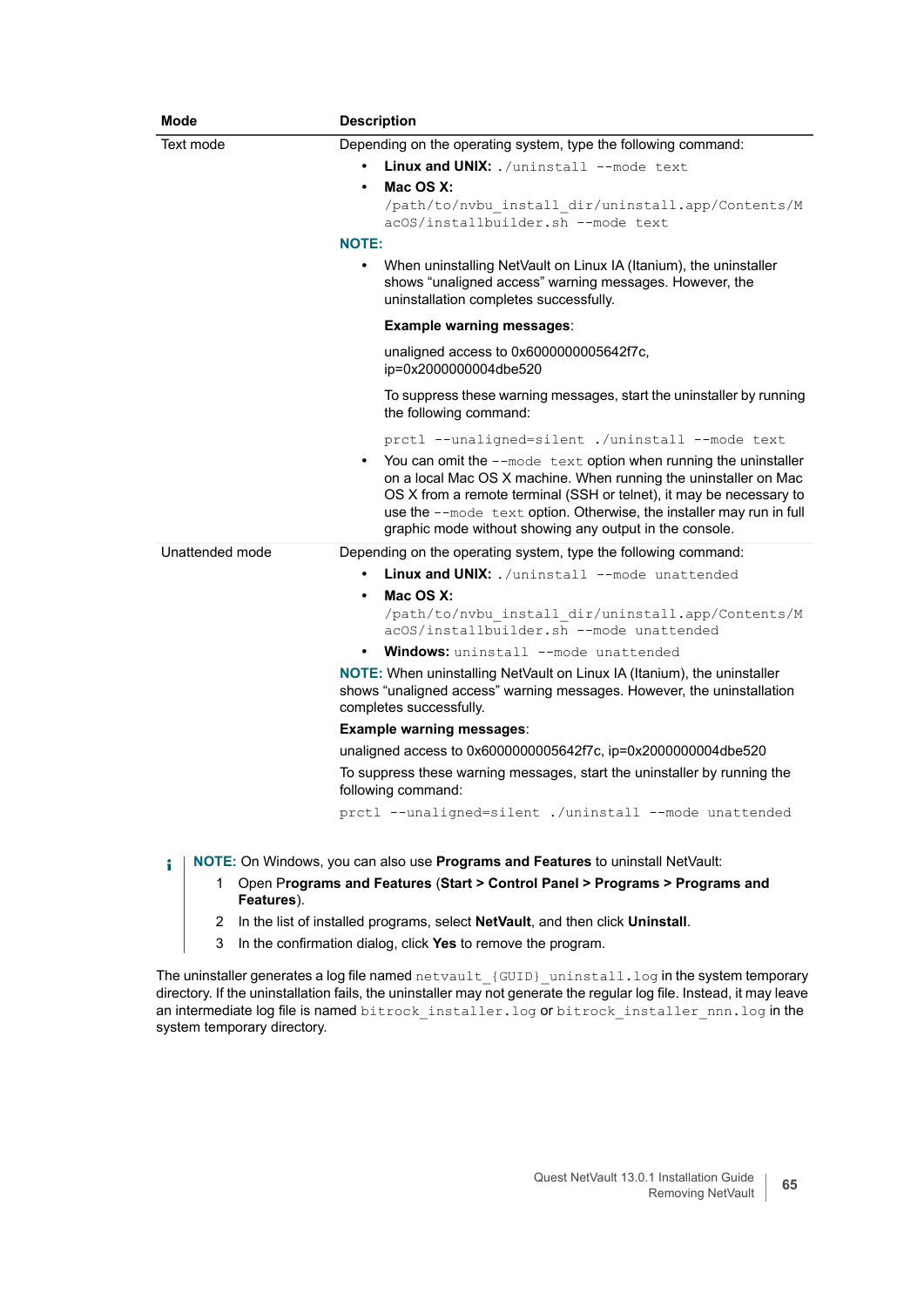**A**

# **Troubleshooting**

<span id="page-65-0"></span>**•** [Common errors](#page-65-1)

## <span id="page-65-1"></span>**Common errors**

This section describes some common errors and their solutions. It includes the following topics:

- **•** [NetVault Service fails to start on Windows](#page-65-2)
- **•** [NetVault Service fails to start after the machine is restarted](#page-65-3)
- **•** [NetVault Service starts, but stops immediately on Linux](#page-66-0)
- **•** [Installation aborted on Windows after installer fails to delete an existing directory](#page-66-1)
- **•** [Installation of hybrid package fails silently on a 64-bit Linux machine](#page-66-2)
- **•** [Upgrade fails on a client running Plug-in for DB2](#page-67-0)

### <span id="page-65-2"></span>**NetVault Service fails to start on Windows**

#### **Description**

The NetVault Service fails to start on a Windows-based NetVault Server.

#### **Symptom**

Check the Windows Event Viewer to see if it displays the following message:

PDT FATAL: lock file "postmaster.pid" already exists

#### **Solution**

NetVault cannot start if the PostgreSQL database that is used to store the system data does not start. To correct this issue, delete the **"postmaster.pid"** file from the location referenced in the log and restart the NetVault Server.

### <span id="page-65-3"></span>**NetVault Service fails to start after the machine is restarted**

#### **Description**

After restarting the machine, the NetVault Service sometimes fails to start on a Windows-based NetVault Server.

#### **Symptom**

Check the Windows Event Viewer to see if it displays the following message:

FATAL: could not create any TCP/IP sockets " for a PostgreSQL source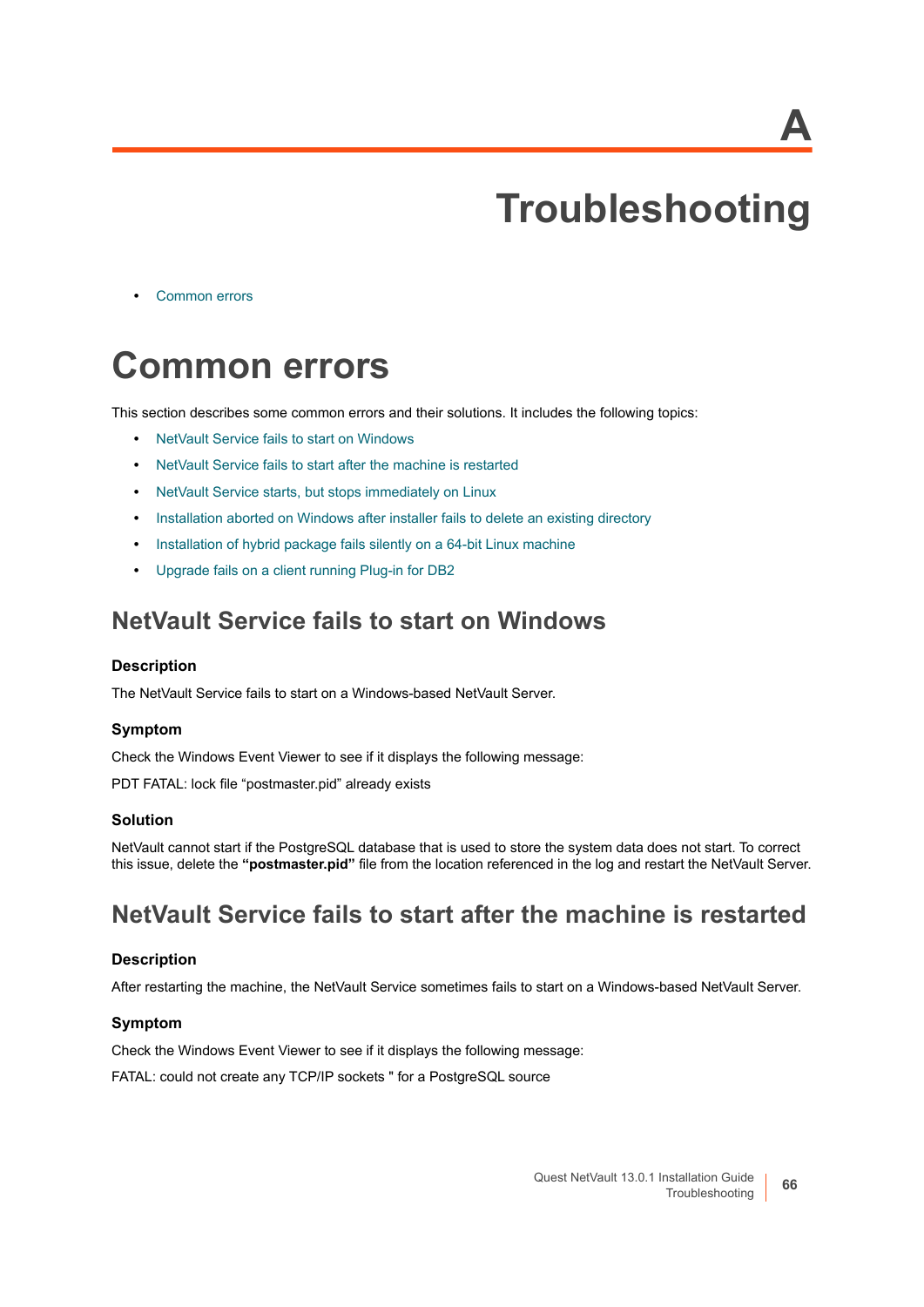#### **Solution**

NetVault cannot start if the PostgreSQL database that is used to store the system data does not start. To correct this issue, start the Task Manager, and click **Show processes from all users**. You can see multiple instances of **postgres32.exe** running on the system. Select any one instance of this process, and click **End Process** to remove all instances of **postgres32.exe**. Then, start the NetVault Service.

### <span id="page-66-0"></span>**NetVault Service starts, but stops immediately on Linux**

#### **Description**

On a Linux-based machine, the NetVault Service starts, and then stops immediately.

#### **Symptom**

No error messages are displayed.

#### **Solution**

This issue can occur if the PostgreSQL service cannot resolve the host name **localhost**, and fails to start. Check the /etc/hosts file, and if the file does not contain an entry for **localhost**, add the entry.

### <span id="page-66-1"></span>**Installation aborted on Windows after installer fails to delete an existing directory**

#### **Description**

On a Windows-based machine, installation fails if the installer is unable to remove the existing contents from the installation directory.

#### **Symptom**

The installer reports a preinstall script error and cancels the installation process.

#### **Solution**

This error can occur if there are any open files in the installation directory. If a file is locked by the Windows OS, the installer cannot delete it.

When this error occurs, do the following:

- **•** Check if the installation folder contains any open files, and try to close the files or programs that use the files. Delete the files and run the installer.
- **•** If you are unable to delete the files, restart the machine, and then run the installer.

### <span id="page-66-2"></span>**Installation of hybrid package fails silently on a 64-bit Linux machine**

#### **Description**

When installing the hybrid package of NetVault on a 64-bit Linux machine, the installation process fails.

#### **Symptom**

No errors are reported; the installation process fails silently.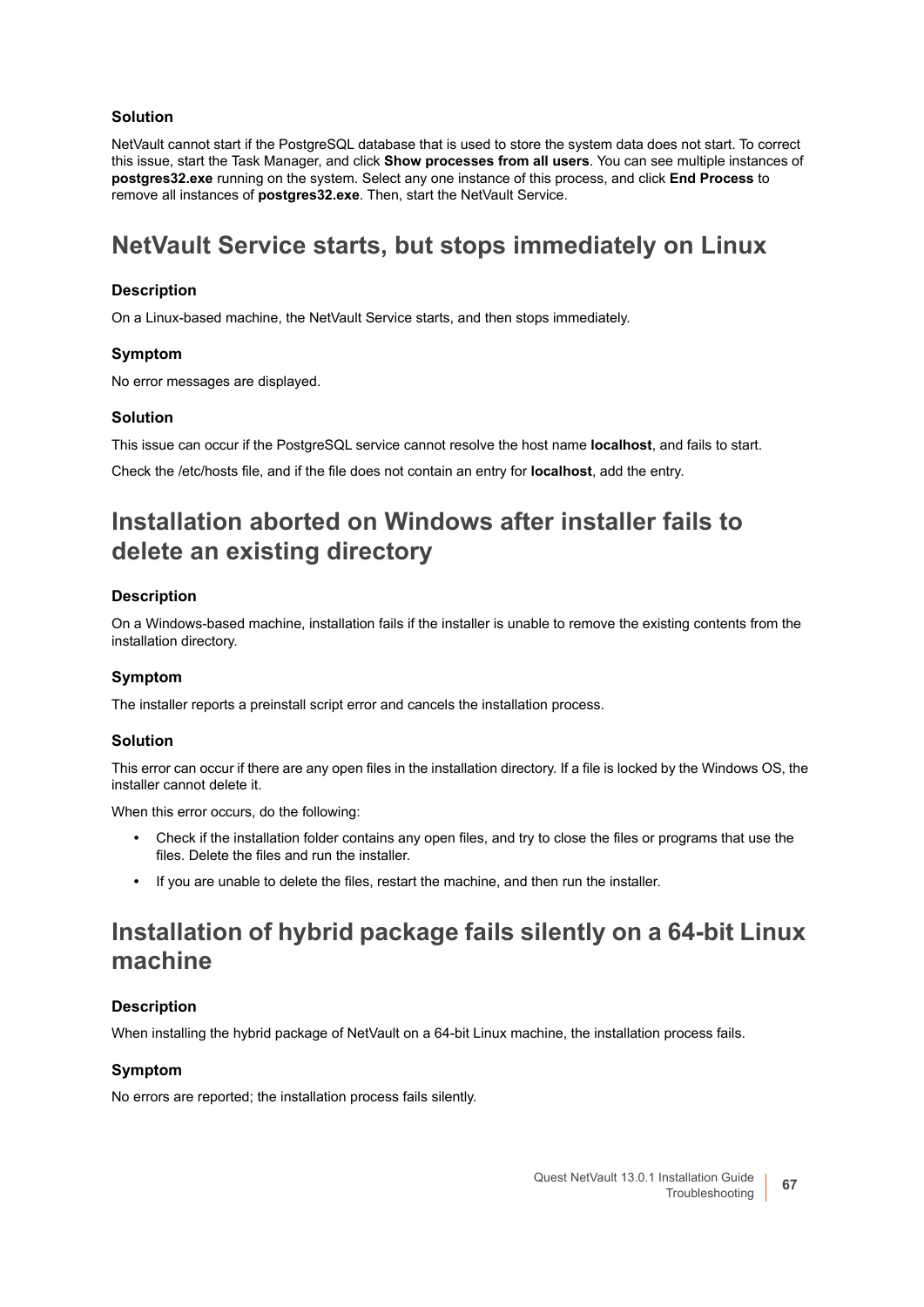#### **Solution**

This issue can occur if the required 32-bit libraries are not installed on the 64-bit Linux machines. If the installer cannot find the required libraries on the system, it may fail to run.

Try installing the software after installing the required libraries. For more information about the requirements, see [Platform-specific requirements](#page-17-1).

### <span id="page-67-0"></span>**Upgrade fails on a client running Plug-in** *for DB2*

#### **Description**

Upgrade fails on a Windows-based NetVault Server or Client on which the Plug-in *for DB2* is running.

#### **Symptom**

Upgrade fails because the installer is unable to delete the library files in the **Windows\System32** folder due to sharing violations.

#### **Solution**

The Plug-in *for DB2* causes this problem. When you run a DB2 backup or restore job, the DB2 Server process invokes the shared library used by the Plug-in *for DB2*. After the backup or restore job completes, the DB2 Server process does not unload the library and release the shared memory. During upgrade, the installer is unable to overwrite the library files because they are in use. So, the process fails.

To successfully upgrade the NetVault Server or Client software, do the following:

- 1 Restart the DB2 Server. This step is necessary to unload the plug-in library and release the shared memory.
- 2 Restart the NetVault Service.
- 3 Run the upgrade process.